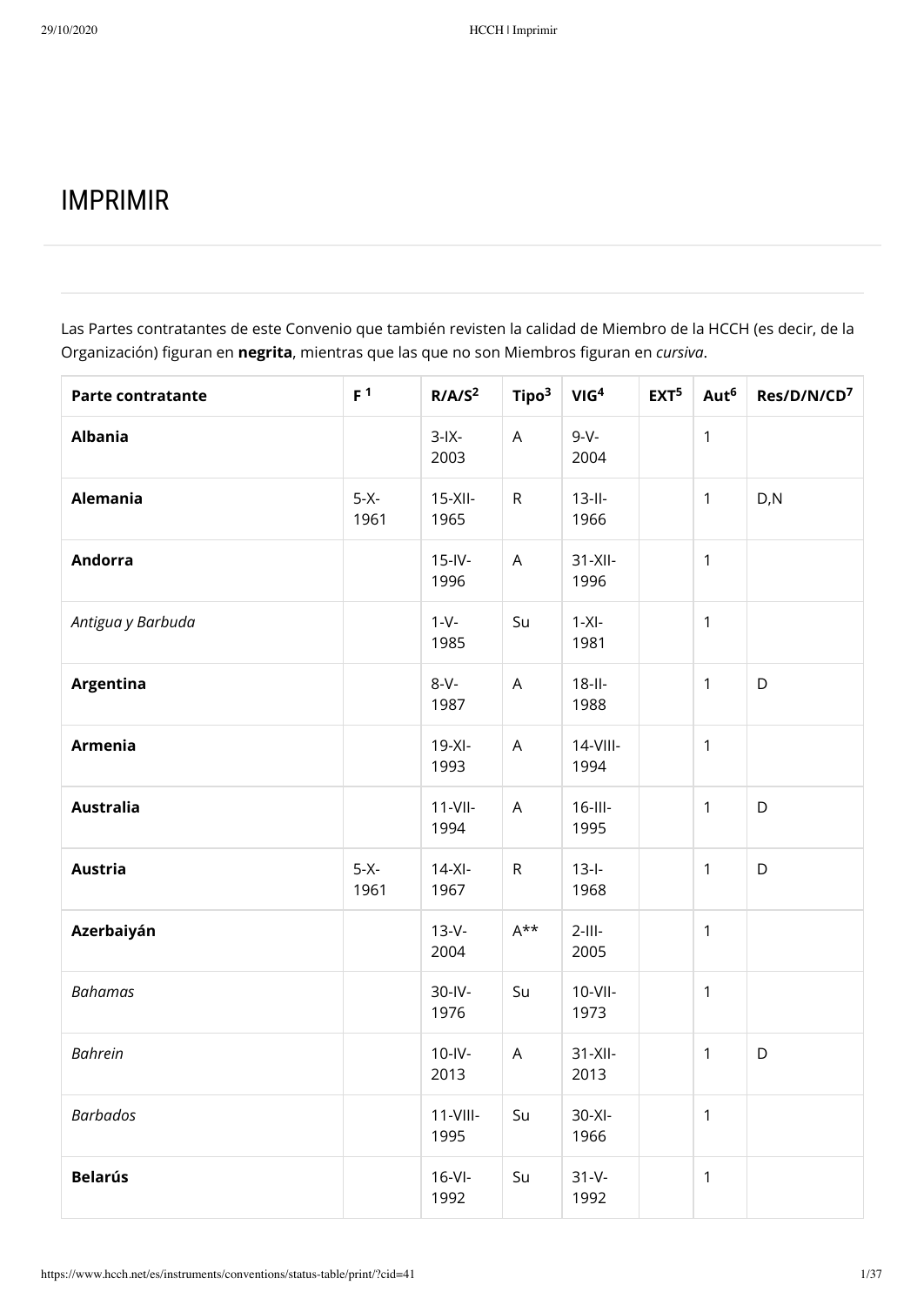| <b>Parte contratante</b>    | F <sup>1</sup>     | R/ A/S <sup>2</sup> | Tipo <sup>3</sup>         | VIG <sup>4</sup>   | EXT <sup>5</sup> | Aut <sup>6</sup> | Res/D/N/CD <sup>7</sup> |
|-----------------------------|--------------------|---------------------|---------------------------|--------------------|------------------|------------------|-------------------------|
| <b>Bélgica</b>              | $10$ -III-<br>1970 | $11-XII$<br>1975    | $\mathsf{R}$              | $9 - 11 -$<br>1976 |                  | $\mathbf{1}$     |                         |
| <b>Belice</b>               |                    | $17 - 11$<br>1992   | $\mathsf A$               | $11-IV -$<br>1993  |                  | 1                |                         |
| <b>Bolivia</b>              |                    | $6$ -IX-<br>2017    | $\mathsf{A}$              | $7 - V -$<br>2018  |                  | 1                |                         |
| <b>Bosnia y Herzegovina</b> |                    | 23-VIII-<br>1993    | Su                        | $6$ -III-<br>1992  |                  | $\mathbf{1}$     | D                       |
| <b>Botswana</b>             |                    | $16$ -IX-<br>1968   | Su                        | $30$ -IX-<br>1966  |                  | 1                |                         |
| <b>Brasil</b>               |                    | $2-XII-$<br>2015    | $\mathsf A$               | 14-VIII-<br>2016   |                  | $\mathbf{1}$     | D                       |
| Brunei Darussalam           |                    | $23$ -II-<br>1987   | $\mathsf A$               | $3-XII-$<br>1987   |                  | $\mathbf{1}$     |                         |
| <b>Bulgaria</b>             |                    | $1-VIII -$<br>2000  | $\boldsymbol{\mathsf{A}}$ | 29-IV-<br>2001     |                  | $\mathbf{1}$     |                         |
| <b>Burundi</b>              |                    | $10-Vl$ -<br>2014   | $A^{\star\star}$          | $13-II-$<br>2015   |                  | $\mathbf{1}$     |                         |
| Cabo Verde                  |                    | $7 - V -$<br>2009   | $\boldsymbol{\mathsf{A}}$ | $13-H -$<br>2010   |                  | 1                |                         |
| Chile                       |                    | $16-XII -$<br>2015  | A                         | 30-VIII-<br>2016   |                  | $\mathbf{1}$     |                         |
| China, República Popular    |                    |                     | $\mathsf C$               |                    |                  | $\overline{2}$   | D, N                    |
| Chipre                      |                    | 26-VII-<br>1972     | A                         | 30-IV-<br>1973     |                  | $\mathbf{1}$     |                         |
| Colombia                    |                    | $27 - IV -$<br>2000 | $\boldsymbol{\mathsf{A}}$ | $30 - 1 -$<br>2001 |                  | $\mathbf{1}$     | D                       |
| Cook, Islas                 |                    | $13-VII-$<br>2004   | A                         | 30-IV-<br>2005     |                  | 1                |                         |
| Corea, República de         |                    | $25-X -$<br>2006    | $\mathsf A$               | $14$ -VII-<br>2007 |                  | 1                |                         |
| <b>Costa Rica</b>           |                    | $6$ -IV-<br>2011    | A                         | $14-XII -$<br>2011 |                  | $\mathbf{1}$     |                         |
| Croacia                     |                    | $23$ -IV-<br>1993   | Su                        | $8-X$<br>1991      |                  | 1                |                         |
| <b>Dinamarca</b>            | $20-X -$<br>2006   | $30 - X -$<br>2006  | ${\sf R}$                 | 29-XII-<br>2006    |                  | 1                | D                       |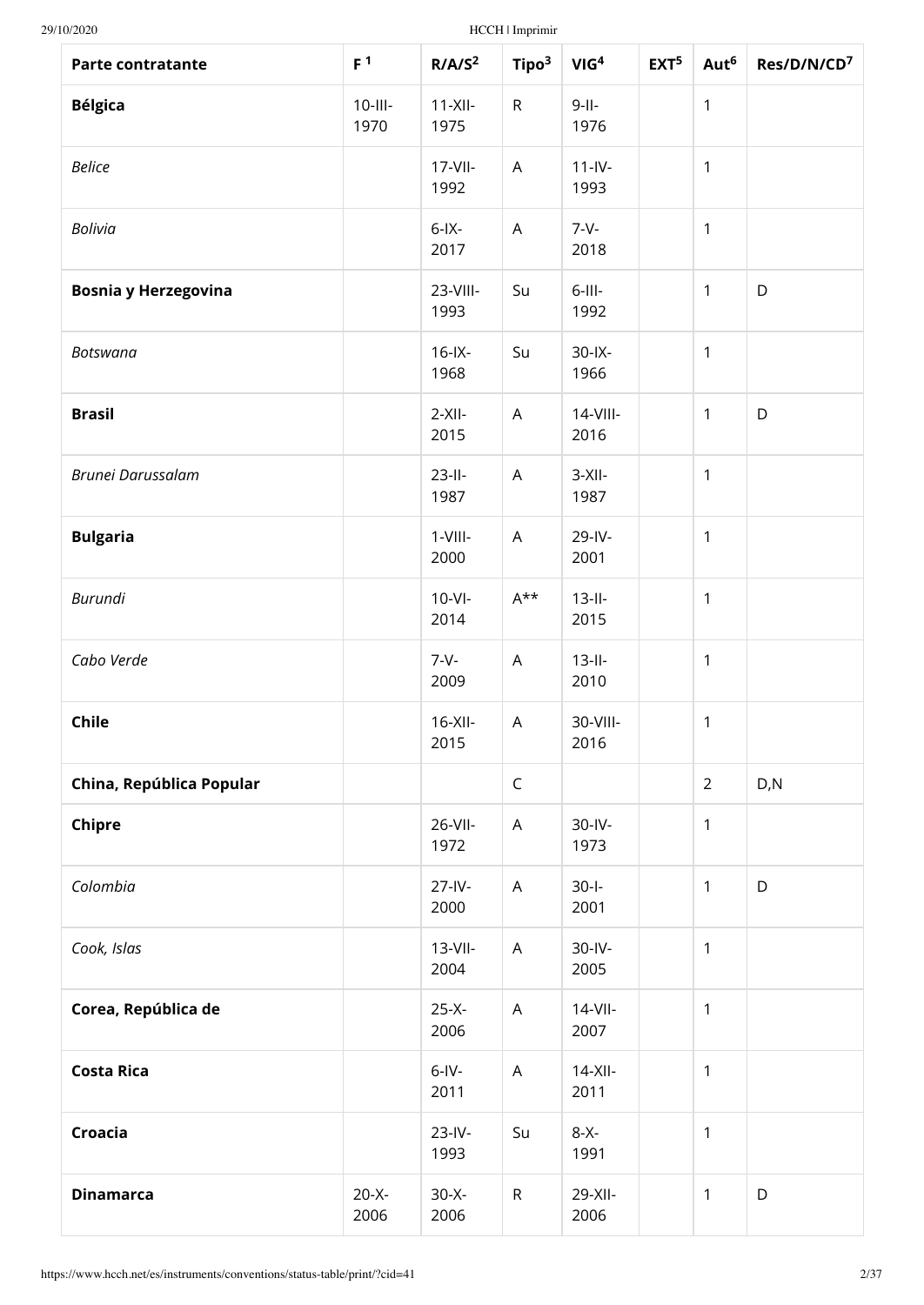| <b>Parte contratante</b>         | F <sup>1</sup>     | R/ A/S <sup>2</sup> | Tipo <sup>3</sup>         | VIG <sup>4</sup>   | EXT <sup>5</sup> | Aut <sup>6</sup> | Res/D/N/CD <sup>7</sup> |
|----------------------------------|--------------------|---------------------|---------------------------|--------------------|------------------|------------------|-------------------------|
| Dominica                         |                    | $22-X -$<br>2002    | Su                        | $3-XI-$<br>1978    |                  | $\mathbf{1}$     |                         |
| <b>Ecuador</b>                   |                    | $2-VII-$<br>2004    | A                         | $2$ -IV-<br>2005   |                  | $\mathbf{1}$     | D                       |
| El Salvador                      |                    | $14$ -IX-<br>1995   | $\mathsf{A}$              | $31 - V -$<br>1996 |                  | $\mathbf{1}$     |                         |
| Eslovaquia                       |                    | $6-Vl -$<br>2001    | $\boldsymbol{\mathsf{A}}$ | $18$ -II-<br>2002  |                  | $\mathbf{1}$     |                         |
| Eslovenia                        |                    | $8-VI-$<br>1992     | Su                        | $25-VI$ -<br>1991  |                  | $\mathbf{1}$     |                         |
| España                           | $21-X -$<br>1976   | 27-VII-<br>1978     | ${\sf R}$                 | $25$ -IX-<br>1978  |                  | $\mathbf{1}$     | D                       |
| <b>Estados Unidos de América</b> |                    | 24-XII-<br>1980     | $\mathsf{A}$              | $15-X$ -<br>1981   |                  | $\mathbf{1}$     | D                       |
| <b>Estonia</b>                   |                    | $11-XII-$<br>2000   | $\mathsf{A}$              | $30$ -IX-<br>2001  |                  | $\mathbf{1}$     | D                       |
| Eswatini                         |                    | $3-VII-$<br>1978    | Su                        | $6$ -IX-<br>1968   |                  | $\mathbf{1}$     |                         |
| Fiji                             |                    | 29-III-<br>1971     | Su                        | $10-X -$<br>1970   |                  | $\mathbf{1}$     |                         |
| <b>Filipinas</b>                 |                    | $12$ -IX-<br>2018   | $A^{\star\star}$          | $14-V -$<br>2019   |                  | $\mathbf{1}$     | D                       |
| <b>Finlandia</b>                 | $13$ -III-<br>1962 | $27-Vl$ -<br>1985   | $\mathsf R$               | 26-VIII-<br>1985   |                  | $\mathbf{1}$     | D                       |
| <b>Francia</b>                   | $9-X-$<br>1961     | $25-XI -$<br>1964   | ${\sf R}$                 | $24 - 1 -$<br>1965 |                  | $\mathbf{1}$     | D                       |
| Georgia                          |                    | $21-VIII -$<br>2006 | $\mathsf{A}$              | $14-V -$<br>2007   |                  | $\mathbf{1}$     | D                       |
| Granada                          |                    | $17 - 11$<br>2001   | $\mathsf{A}$              | $7 - IV -$<br>2002 |                  | $\mathbf{1}$     |                         |
| Grecia                           | $5-X-$<br>1961     | $19$ -III-<br>1985  | ${\sf R}$                 | $18-V -$<br>1985   |                  | $\mathbf{1}$     |                         |
| Guatemala                        |                    | $19 - 1 -$<br>2017  | $\mathsf{A}$              | $18$ -IX-<br>2017  |                  | $\mathbf{1}$     | D                       |
| Guyana                           |                    | 30-VII-<br>2018     | $\mathsf{A}$              | $18$ -IV-<br>2019  |                  | $\mathbf{1}$     |                         |
| Honduras                         |                    | $20 - 1 -$<br>2004  | $\mathsf A$               | $30$ -IX-<br>2004  |                  | $\mathbf{1}$     |                         |

https://www.hcch.net/es/instruments/conventions/status-table/print/?cid=41 3/37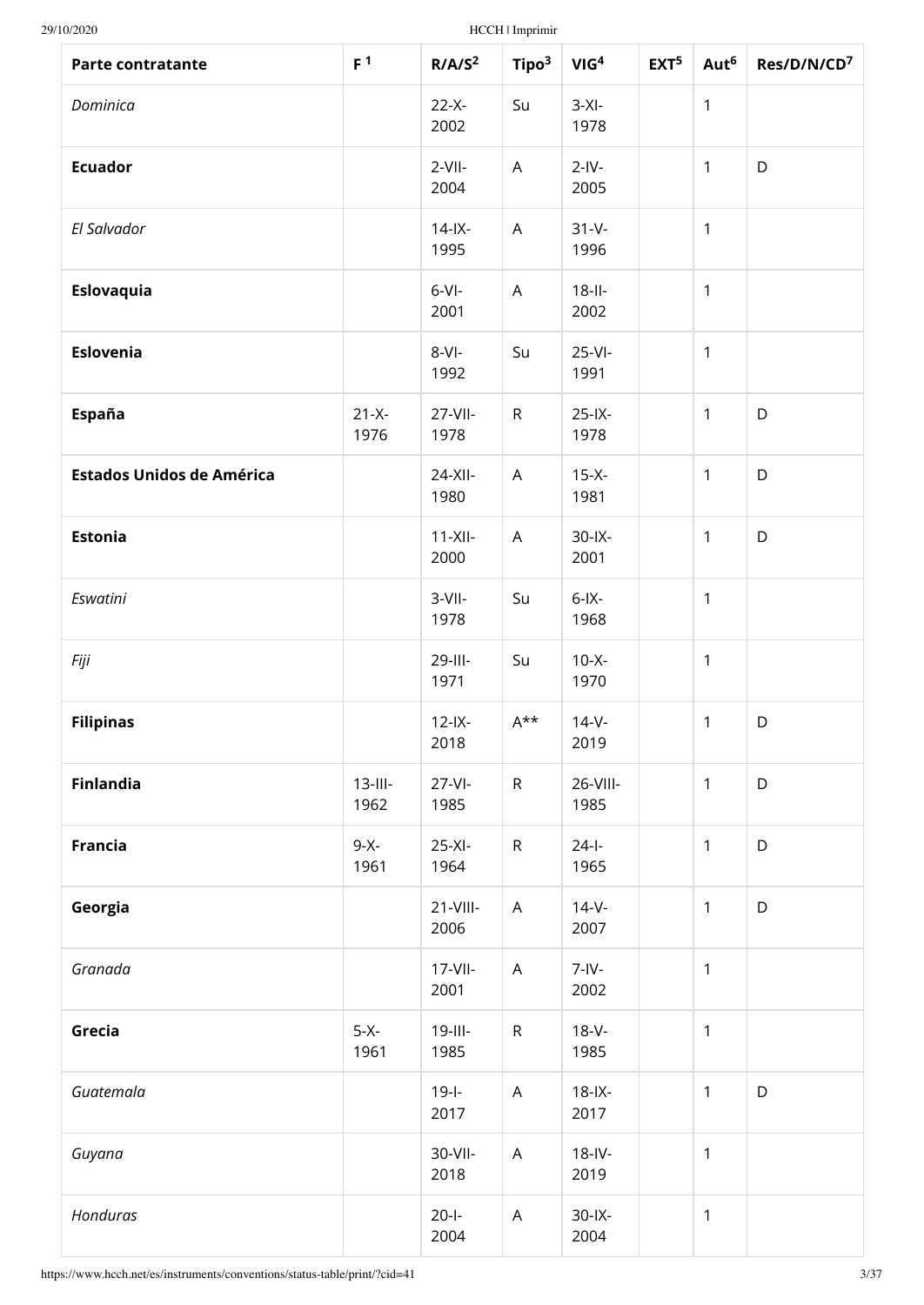| Parte contratante | F <sup>1</sup>     | R/ A/S <sup>2</sup> | Tipo <sup>3</sup> | VIG <sup>4</sup>    | EXT <sup>5</sup> | Aut <sup>6</sup> | Res/D/N/CD <sup>7</sup> |
|-------------------|--------------------|---------------------|-------------------|---------------------|------------------|------------------|-------------------------|
| Hungría           |                    | $18$ -IV-<br>1972   | A                 | $18 - 1 -$<br>1973  |                  | $\mathbf{1}$     | D                       |
| India             |                    | $26-X -$<br>2004    | $A^{\star\star}$  | $14-VII$<br>2005    |                  | $\mathbf{1}$     |                         |
| Irlanda           | $29-X -$<br>1996   | 8-I-1999            | ${\sf R}$         | $9$ -III-<br>1999   |                  | $\mathbf{1}$     |                         |
| Islandia          | $7 - IX -$<br>2004 | $28$ -IX-<br>2004   | $\mathsf R$       | $27-XI -$<br>2004   |                  | $\mathbf{1}$     |                         |
| <b>Israel</b>     |                    | $11-XI$ -<br>1977   | A                 | $14-VIII -$<br>1978 |                  | $\mathbf{1}$     |                         |
| Italia            | $15-XII-$<br>1961  | $13-XII-$<br>1977   | $\mathsf R$       | $11 - 11 -$<br>1978 |                  | $\mathbf{1}$     |                         |
| Japón             | $12$ -III-<br>1970 | $28-V -$<br>1970    | ${\sf R}$         | 27-VII-<br>1970     |                  | $\mathbf{1}$     |                         |
| Kazajstán         |                    | $5$ -IV-<br>2000    | A                 | $30-I$<br>2001      |                  | $\mathbf{1}$     | D                       |
| Kirguistán        |                    | $15-XI -$<br>2010   | $A^{\star\star}$  | $31-VII-$<br>2011   |                  | $\mathbf{1}$     |                         |
| Kosovo            |                    | $6-XI -$<br>2015    | $A^{\star\star}$  | $14$ -VII-<br>2016  |                  | $\mathbf{1}$     | D,DC                    |
| Lesotho           |                    | $24$ -IV-<br>1972   | Su                | $4-X$<br>1966       |                  | $\mathbf{1}$     |                         |
| Letonia           |                    | $11 - V -$<br>1995  | $\mathsf{A}$      | $30-I$<br>1996      |                  | $\mathbf{1}$     | D                       |
| Liberia           |                    | $24-V -$<br>1995    | $A^{\star\star}$  | $8$ -II-<br>1996    |                  | $\mathbf{1}$     |                         |
| Liechtenstein     | $18$ -IV-<br>1962  | 19-VII-<br>1972     | $\mathsf{R}$      | $17 - 1X -$<br>1972 |                  | $\mathbf{1}$     |                         |
| Lituania          |                    | $5-XI-$<br>1996     | A                 | 19-VII-<br>1997     |                  | $\mathbf{1}$     | D                       |
| Luxemburgo        | $5-X-$<br>1961     | $4$ -IV-<br>1979    | $\mathsf{R}$      | $3-Vl-$<br>1979     |                  | $\mathbf{1}$     |                         |
| Malawi            |                    | $24$ -II-<br>1967   | $\mathsf{A}$      | $2-XII-$<br>1967    |                  | $\mathbf{1}$     |                         |
| <b>Malta</b>      |                    | $12-Vl$ -<br>1967   | A                 | $3$ -III-<br>1968   |                  | $\mathbf{1}$     |                         |
| <b>Marruecos</b>  |                    | $27-XI$<br>2015     | $A^{\star\star}$  | $14$ -VIII-<br>2016 |                  | $\mathbf{1}$     |                         |

https://www.hcch.net/es/instruments/conventions/status-table/print/?cid=41 4/37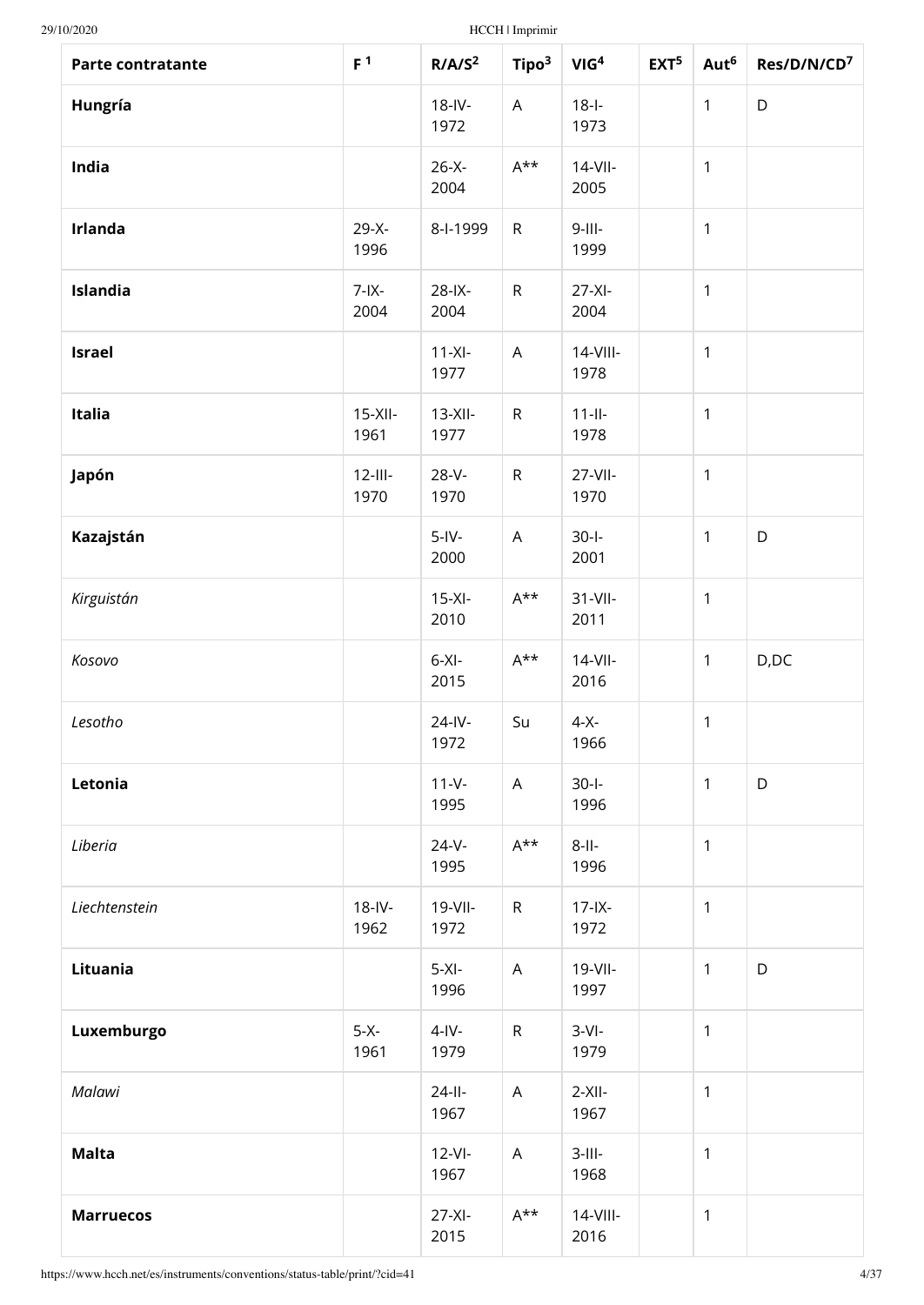| Parte contratante   | F <sup>1</sup>     | R/ A/S <sup>2</sup> | Tipo <sup>3</sup>         | VIG <sup>4</sup>    | EXT <sup>5</sup> | Aut <sup>6</sup> | Res/D/N/CD <sup>7</sup> |
|---------------------|--------------------|---------------------|---------------------------|---------------------|------------------|------------------|-------------------------|
| Marshall, Islas     |                    | $18-XI -$<br>1991   | A                         | $14$ -VIII-<br>1992 |                  | $\mathbf{1}$     |                         |
| <b>Mauricio</b>     |                    | 20-XII-<br>1968     | Su                        | $12$ -III-<br>1968  |                  | $\mathbf{1}$     |                         |
| <b>México</b>       |                    | $1-XII-$<br>1994    | A                         | 14-VIII-<br>1995    |                  | $\mathbf{1}$     |                         |
| Mónaco              |                    | 24-IV-<br>2002      | $\mathsf{A}$              | $31-XII$<br>2002    |                  | $\mathbf{1}$     |                         |
| Mongolia            |                    | $2$ -IV-<br>2009    | $A^{\star\star}$          | $31-XII -$<br>2009  |                  | $\mathbf{1}$     |                         |
| Montenegro          |                    | $30 - 1 -$<br>2007  | Su                        | $3-Vl-$<br>2006     |                  | $\mathbf{1}$     |                         |
| Namibia             |                    | 25-IV-<br>2000      | A                         | $30 - 1 -$<br>2001  |                  | $\mathbf{1}$     |                         |
| Nicaragua           |                    | $7 - IX -$<br>2012  | A                         | $14-V -$<br>2013    |                  | $\mathbf{1}$     |                         |
| Niue                |                    | $10-Vl$ -<br>1998   | $\boldsymbol{\mathsf{A}}$ | $2$ -III-<br>1999   |                  | $\mathbf{1}$     |                         |
| Noruega             | $30 - V -$<br>1983 | $30 - V -$<br>1983  | $\mathsf R$               | 29-VII-<br>1983     |                  | $\mathbf{1}$     |                         |
| Nueva Zelandia      |                    | 7-II-2001           | A                         | $22-XI-$<br>2001    |                  | $\mathbf{1}$     | D                       |
| Omán                |                    | $12-V -$<br>2011    | $\mathsf{A}$              | $30-I$<br>2012      |                  | $\mathbf{1}$     |                         |
| <b>Países Bajos</b> | $30-XI -$<br>1962  | 9-VIII-<br>1965     | $\mathsf R$               | $8-X$ -<br>1965     | $\overline{4}$   | $\mathbf{1}$     | D                       |
| Palau               |                    | $17-X -$<br>2019    | A                         | $23-VI-$<br>2020    |                  | $\mathbf{1}$     |                         |
| Panamá              |                    | $30-X-$<br>1990     | A                         | 4-VIII-<br>1991     |                  | 1                |                         |
| Paraguay            |                    | $10-XII -$<br>2013  | $A^{\star\star}$          | 30-VIII-<br>2014    |                  | $\mathbf{1}$     |                         |
| Perú                |                    | $13-I-$<br>2010     | $A^{\star\star}$          | $30 - 1X -$<br>2010 |                  | $\mathbf{1}$     |                         |
| Polonia             |                    | $19-XI -$<br>2004   | A                         | $14$ -VIII-<br>2005 |                  | $\mathbf{1}$     |                         |
| <b>Portugal</b>     | 20-VIII-<br>1965   | $6-XII -$<br>1968   | $\mathsf R$               | $4 - 11 -$<br>1969  |                  | $\mathbf{1}$     | D                       |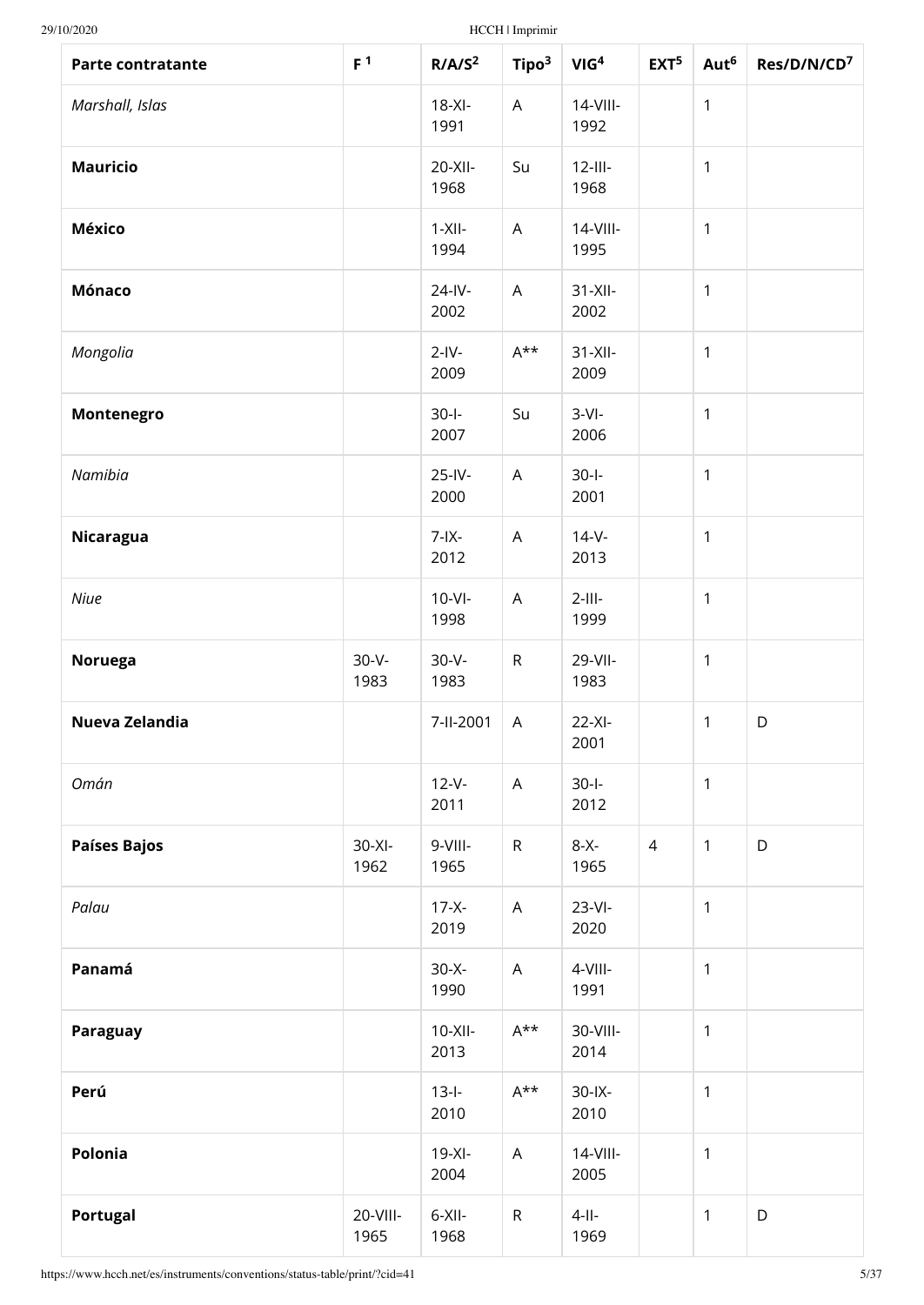| <b>Parte contratante</b>                                  | F <sup>1</sup>    | R/ A/S <sup>2</sup>   | Tipo <sup>3</sup>         | VIG <sup>4</sup>    | EXT <sup>5</sup> | Aut <sup>6</sup> | Res/D/N/CD <sup>7</sup> |
|-----------------------------------------------------------|-------------------|-----------------------|---------------------------|---------------------|------------------|------------------|-------------------------|
| Reino Unido de Gran Bretaña e<br><b>Irlanda del Norte</b> | $19-X -$<br>1961  | $21 - VIII -$<br>1964 | ${\sf R}$                 | $24 - 1 -$<br>1965  | 13               | $\mathbf{1}$     | D                       |
| República Checa                                           |                   | $23-Vl$ -<br>1998     | A                         | $16$ -III-<br>1999  |                  | 1                |                         |
| República de Macedonia del Norte                          |                   | $20$ -IX-<br>1993     | Su                        | $17-XI -$<br>1991   |                  | 1                |                         |
| República de Moldova                                      |                   | $19-Vl -$<br>2006     | $A^{\star\star}$          | $16$ -III-<br>2007  |                  | 1                |                         |
| República Dominicana                                      |                   | $12-XII$<br>2008      | $A^{\star\star}$          | 30-VIII-<br>2009    |                  | 1                |                         |
| Rumania                                                   |                   | $7-Vl$<br>2000        | $\overline{\mathsf{A}}$   | $16$ -III-<br>2001  |                  | 1                | D                       |
| Rusia, Federación de                                      |                   | $4$ -IX-<br>1991      | Su                        | $31 - V -$<br>1992  |                  | $\mathbf{1}$     | D, N                    |
| Saint Kitts y Nevis                                       |                   | $26$ -II-<br>1994     | A                         | $14-XII -$<br>1994  |                  | 1                |                         |
| Samoa                                                     |                   | $18 - 1 -$<br>1999    | $\boldsymbol{\mathsf{A}}$ | $13$ -IX-<br>1999   |                  | $\mathbf{1}$     |                         |
| San Marino                                                |                   | $26-V -$<br>1994      | $\boldsymbol{\mathsf{A}}$ | $13-II-$<br>1995    |                  | 1                |                         |
| Santa Lucía                                               |                   | $5-XII-$<br>2001      | Α                         | $31-VII-$<br>2002   |                  | 1                |                         |
| Santo Tomé y Príncipe                                     |                   | $19-XII -$<br>2007    | A                         | $13$ -IX-<br>2008   |                  | $\mathbf{1}$     |                         |
| San Vicente y las Granadinas                              |                   | $2-V -$<br>2002       | Su                        | $27-X -$<br>1979    |                  | 1                |                         |
| <b>Serbia</b>                                             |                   | $26$ -IV-<br>2001     | Su                        | $27 - IV -$<br>1992 |                  | $\mathbf{1}$     | D                       |
| Seychelles                                                |                   | $9-Vl$ -<br>1978      | $\mathsf A$               | $31$ -III-<br>1979  |                  | 1                |                         |
| <b>Sudáfrica</b>                                          |                   | 3-VIII-<br>1994       | A                         | $30$ -IV-<br>1995   |                  | 1                |                         |
| <b>Suecia</b>                                             | $2$ -III-<br>1999 | $2$ -III-<br>1999     | ${\sf R}$                 | $1-V$ -<br>1999     |                  | $\mathbf{1}$     |                         |
| <b>Suiza</b>                                              | $5-X-$<br>1961    | $10-I -$<br>1973      | ${\sf R}$                 | $11$ -III-<br>1973  |                  | 1                | D                       |
| <b>Suriname</b>                                           |                   | $29-X -$<br>1976      | Su                        | $25-XI -$<br>1975   |                  | 1                |                         |

https://www.hcch.net/es/instruments/conventions/status-table/print/?cid=41 6/37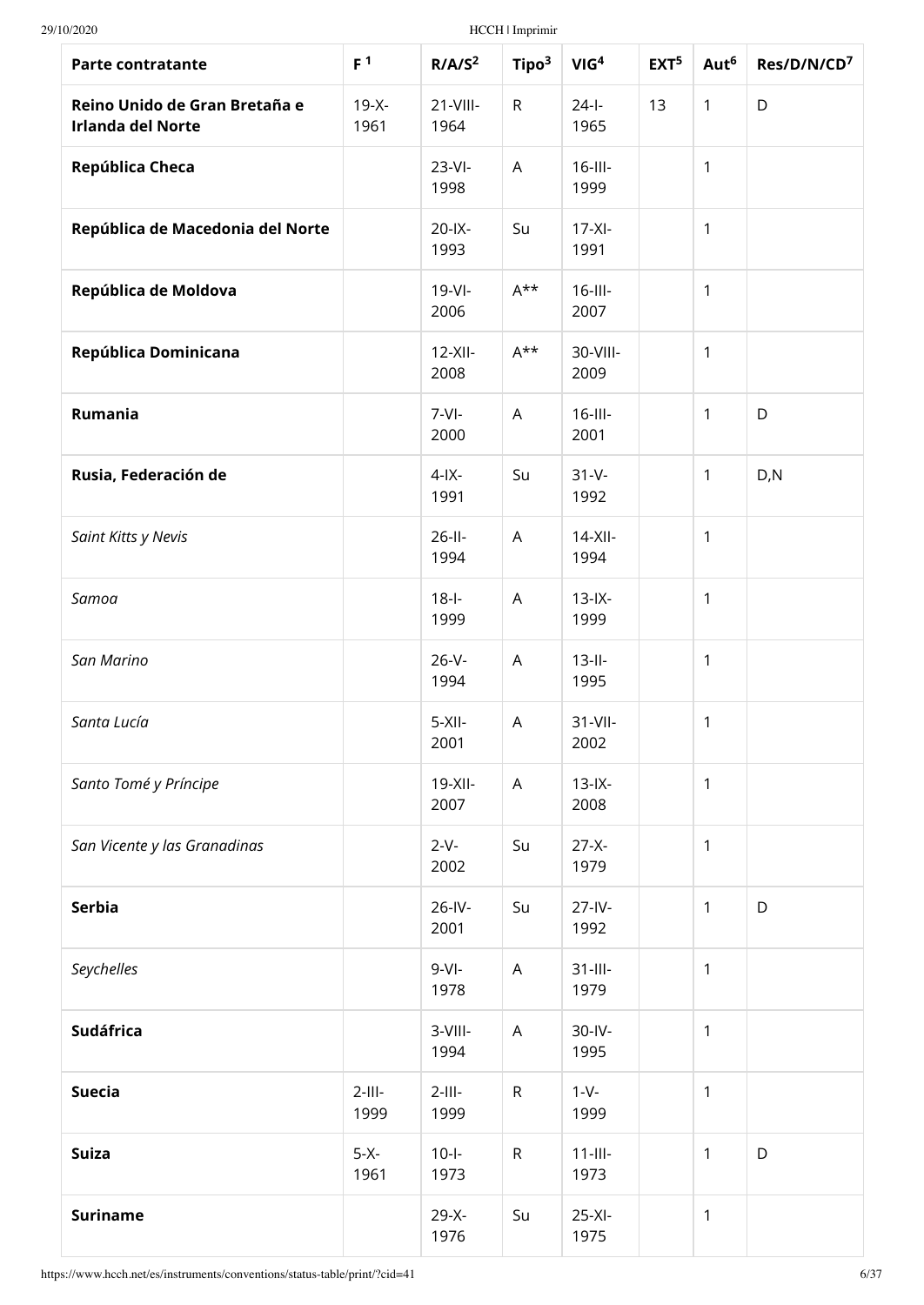| <b>Parte contratante</b> | F <sup>1</sup>  | R/ A/S <sup>2</sup>  | Tipo <sup>3</sup>         | VIG <sup>4</sup>   | EXT <sup>5</sup> | Aut <sup>6</sup> | Res/D/N/CD <sup>7</sup> |
|--------------------------|-----------------|----------------------|---------------------------|--------------------|------------------|------------------|-------------------------|
| Tayikistán               |                 | $20-II-$<br>2015     | $A^{\star\star}$          | $31-X -$<br>2015   |                  | $\mathbf{1}$     |                         |
| Tonga                    |                 | $28-X -$<br>1971     | Su                        | $4-Vl-$<br>1970    |                  | $\mathbf{1}$     | D                       |
| Trinidad y Tabago        |                 | $28-X -$<br>1999     | $\mathsf{A}$              | $14-VII$<br>2000   |                  | $\mathbf{1}$     |                         |
| <b>Túnez</b>             |                 | $10-VII-$<br>2017    | $A^{\star\star}$          | 30-III-<br>2018    |                  | $\mathbf{1}$     |                         |
| <b>Turquía</b>           | $8-V -$<br>1962 | $31 - VII -$<br>1985 | $\mathsf{R}$              | $29$ -IX-<br>1985  |                  | $\mathbf{1}$     |                         |
| <b>Ucrania</b>           |                 | $2-IV-$<br>2003      | $\boldsymbol{\mathsf{A}}$ | $22-XII-$<br>2003  |                  | $\mathbf{1}$     | D                       |
| <b>Uruguay</b>           |                 | 9-II-2012            | $\mathsf{A}$              | $14-X -$<br>2012   |                  | $\mathbf{1}$     |                         |
| Uzbekistán               |                 | $25-VII-$<br>2011    | $A^{\star\star}$          | $15$ -IV-<br>2012  |                  | $\mathbf{1}$     |                         |
| Vanuatu                  |                 | $1-VIII -$<br>2008   | Su                        | 30-VII-<br>1980    |                  | $\mathbf{1}$     |                         |
| Venezuela                |                 | $1-VII-$<br>1998     | $\overline{A}$            | $16$ -III-<br>1999 |                  | $\mathbf{1}$     |                         |

## Type

# Albania Tipo Adhesión

*Belgium\*, Germany\*\*\*, Greece, Italy\*\* and Spain\*\*\*\** raised an objection to the accession of Albania within the period of six months specified in Article 12, paragraph 2, and expiring on 10 March 2004. The Convention will not enter into force between Albania and these five countries.

\* On 21 December 2015, Belgium withdrew its objection. Therefore, *the Convention has entered into force between Albania and Belgium on 21 December 2015.*

\*\* On 26 May 2011, Italy withdrew its objection. Therefore, *the Convention has entered into force between Albania and Italy on 26 May 2011.*

\*\*\* On 9 December 2016, Germany withdrew its objection. Therefore, *the Convention has entered into force between Albania and Germany on 9 December 2016.*

\*\*\*\* On 7 February 2017, Spain withdrew its objection. Therefore, *the Convention has entered into force between Albania and Spain on 7 February 2017.*

*\*\*\*\*\**On 26 February 2018, Greece withdrew its objection*. Therefore, the Convention has entered into force between Albania and Greece on 26 February 2018.*

# Antigua y Barbuda Tipo Sucesión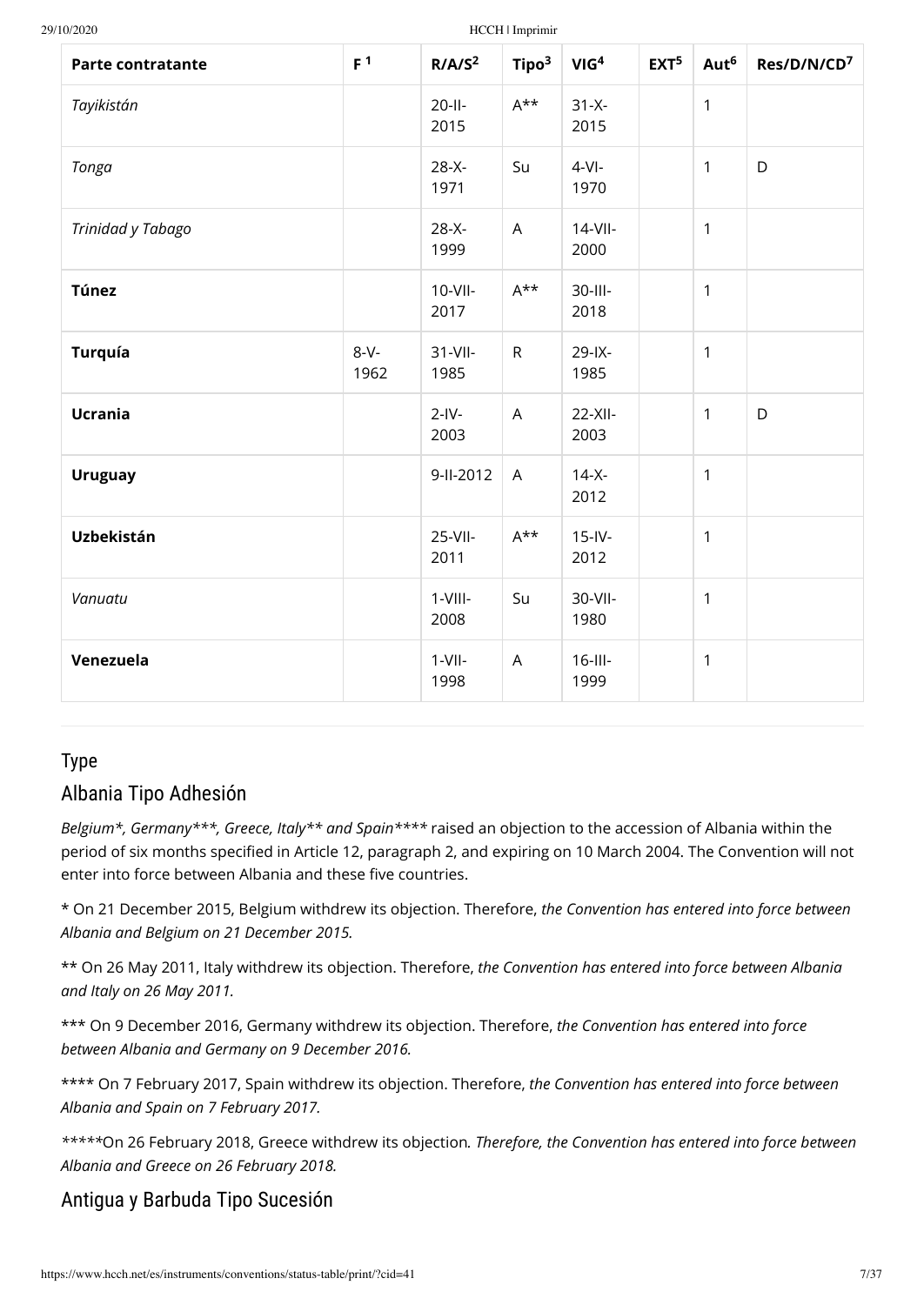On 24 February 1965, the Convention had been extended to Antigua by the United Kingdom of Great Britain and Northern Ireland. Antigua and Barbuda declared on 1 May 1985 that it considers itself bound by the Convention. The date of entry into force is the date of independence of this State.

# Azerbaiyán Tipo Adhesión\*\*

Some Contracting States raised an objection to the accession of Azerbaijan before 1 January 2005, namely the Netherlands, Germany and Hungary, whose declarations are given below. Therefore, the Convention will not enter into force between Azerbaijan and the above-mentioned Contracting States.

The Convention will enter, in accordance with its Article 12, third paragraph, into force between Azerbaijan and the other Contracting States, which have not raised an objection to the accession of Azerbaijan on 2 March 2005.

**OBJECTIONS** Netherlands, 24-12-2004 *Translation* ... the Kingdom of the Netherlands raises an objection to the accession of Azerbaijan to the Convention abolishing the requirement of legalisation for foreign public documents.

On 10 August 2010, the Kingdom of the Netherlands **withdrew its declaration** made in accordance with Article 12, second paragraph, of the Convention, objecting to the accession of Azerbaijan the Convention. Therefore, the Convention will take effect between the Kingdom of the Netherlands and Azerbaijan as of 10 August 2010.

## Germany, 27-12-2004

## *Translation*

Azerbaijan has declared its accession to the Hague Convention abolishing the requirement of legalisation for foreign public documents of 5 October 1961. The Federal Republic of Germany hereby raises an objection to Azerbaijan's accession with reference to article 12, paragraph 2 of the Convention.

## Hungary, 31-12-2004

... that Hungary raises objection to the accession of the Republic of Azerbaijan to the Convention Abolishing the Requirement of Legalisation for Foreign Public Documents, signed in Hague, on the 5th October 1961. The objection is based on Article 6 Paragraph 1 of the Convention, according to which "Each Contracting State shall designate by reference to their official function, the authorities who are competent to issue the certificate referred to in the first paragraph of Article 3".

On 10 March 2005, Hungary made the following declaration:

... that the Republic of Hungary **revokes its objection** raised on 31 December 2004 (No. 83/J/2004.) to the accession of the Republic of Azerbaijan to the Convention Abolishing the Requirement of Legalisation for Foreign Public Documents, signed in the Hague, on the 5th October 1961. The revocation is based on the notification given by the Republic of Azerbaijan. The President of the Republic of Azerbaijan designated as competent authority - with his instruction No. 544 of December 2004 - the Ministry of Justice of the Republic of Azerbaijan for documents emanating from courts, public prosecutors, and justice authorities, including documents certified in notarial order and state civil acts registration documents; and the Ministry of Foreign Affairs of the Republic of Azerbaijan for other documents.

Therefore, the Convention has entered into force between Hungary and Azerbaijan on 10 March 2005.

On 21 January 2005 the depositary received the following objection from Belgium concerning Azerbaijan's accession. Since the objection was received after the time limit for filing objections had expired, it will have no legal consequences.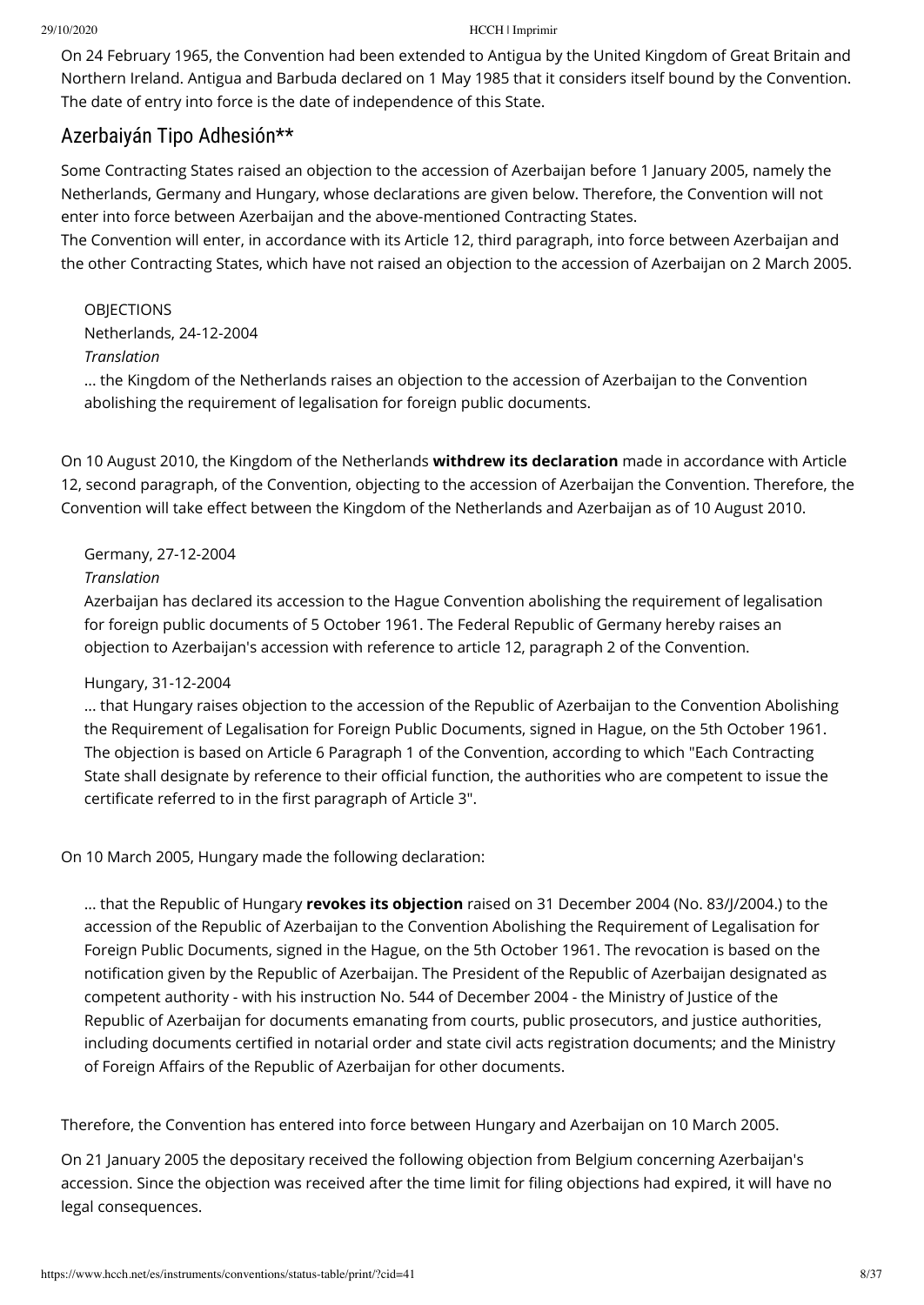### *Translation*

The Embassy gives notice that, pursuant to article 12, paragraph 2 of the Convention, Belgium raises an objection to Azerbaijan's accession. The Convention will therefore not enter into force between Belgium and Azerbaijan.

# Bahamas Tipo Sucesión

On 24 February 1965, the Convention had been extended to the Bahamas by the United Kingdom of Great Britain and Northern Ireland. The Bahamas declared on 30 April 1976 that it considers itself bound by the Convention. The date of entry into force is the date of independence of this State.

# Barbados Tipo Sucesión

On 24 February 1965, the Convention had been extended to Barbados by the United Kingdom of Great Britain and Northern Ireland. By note of 11 August 1995, received at the Ministry of Foreign Affairs of the Kingdom of the Netherlands on 30 August 1995, the Government of Barbados stated that it considers itself bound by the Convention which was applicable to its territory before it gained independence on 30 November 1966.

# Belarús Tipo Sucesión

On 16 June 1992 the Republic of Belarus declared itself to be bound by the Convention, being one of the successor States of the USSR.

# Bosnia y Herzegovina Tipo Sucesión

One of the successor States to the former Socialist Federal Republic of Yugoslavia which became a Party to the Convention on 24 January 1965. On 23 August 1993 the Republic of Bosnia and Herzegovina declared itself to be bound by the Convention.

No objection has been received from the Contracting States.

# Botswana Tipo Sucesión

On 24 February 1965, the Convention had been extended to Bechuanaland (now Botswana) by the United Kingdom of Great Britain and Northern Ireland. Botswana declared on 16 September 1968 that it considers itself bound by the Convention. The date of entry into force is the date of independence of this State.

# Burundi Tipo Adhesión\*\*

The following States have raised an objection to the accession of Burundi to the Hague Apostille Convention: Austria (28 November 2014), Germany (11 December 2014), Czech Republic (12 December 2014) and Poland (15 December 2014). Consequently, the Apostille Convention will not enter into force between Burundi and these four States.

# China, República Popular Tipo Continuación

**This Convention applies to the** *Special Administrative Regions of Hong Kong* **and** *Macao* **only**, as a result of extensions made by the United Kingdom of Great Britain and Northern Ireland and Portugal, respectively. When Hong Kong and Macao were restored to the People's Republic of China on 1 July 1997 and 20 December 1999, respectively, China declared that the Convention will continue to apply for Hong Kong and Macao. Date of entry into force of the Convention for Hong Kong: 25 April 1965; date of entry into force for Macao: 4 February 1969.

## **Declarations / notifications:**

The Ministry of Foreign Affairs of the Kingdom of the Netherlands, depositary of the Convention, gave notice that on 16 June 1997, the Minister for Foreign Affairs of the Kingdom of the Netherlands received a Note dated 11 June 1997 from the Ambassador of the United Kingdom of Great Britain and Northern Ireland at The Hague and a Note dated 3 June 1997 from the Ambassador of the People's Republic of China at The Hague concerning Hong Kong.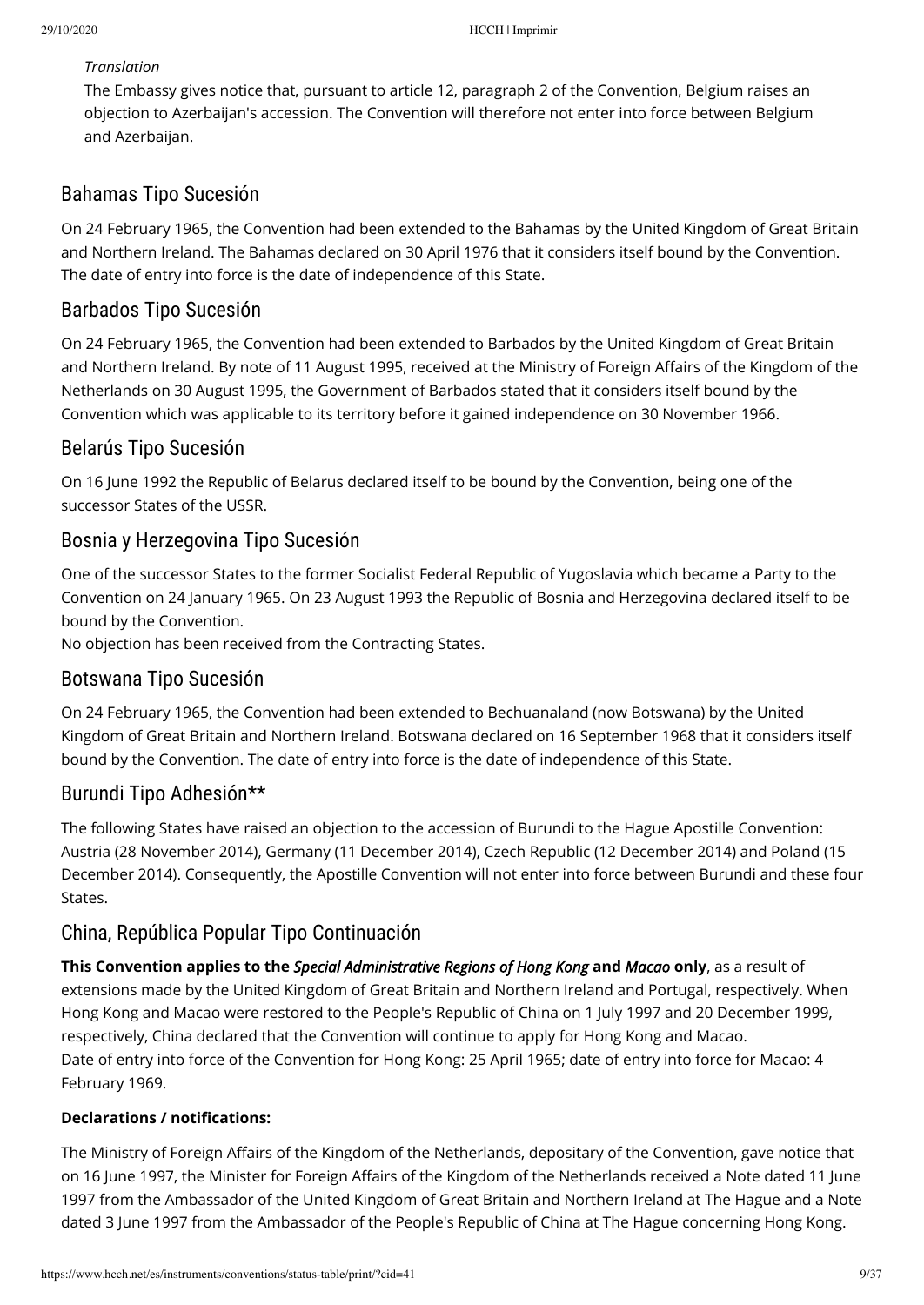The Note from the Ambassador of the United Kingdom reads as follows:

"Your Excellency,

I am instructed by Her Britannic Majesty's Principal Secretary of State for Foreign and Commonwealth Affairs to refer to the Convention Abolishing the Requirement of Legalisation for Foreign Public Documents done at The Hague on 5 October 1961 (hereinafter referred to as the Convention) which applies to Hong Kong at present. I am also instructed to state that, in accordance with the Joint Declaration of the Government of the United Kingdom of Great Britain and Northern Ireland and the Government of the People's Republic of China on the Question of Hong Kong signed on 19 December 1984, the Government of the United Kingdom will restore Hong Kong to the People's Republic of China with effect from 1 July 1997. The Government of the United Kingdom will continue to have international responsibility for Hong Kong until that date. Therefore, from that date the Government of the United Kingdom will cease to be responsible for the international rights and obligations arising from the application of the Convention to Hong Kong.

I should be grateful if the contents of this Note could be placed formally on record and brought to the attention of the other Parties to the Convention.

(...)

(signed Rosemary Spencer)".

The Note from the Ambassador of the People's Republic of China reads as follows:

(Translation)

"Your Excellency,

In accordance with the Joint Declaration of the Government of the People's Republic of China and the Government of the United Kingdom of Great Britain and Northern Ireland on the Question of Hong Kong signed on 19 December 1984 (hereinafter referred to as the `Joint Declaration'), the People's Republic of China will resume the exercise of sovereignty over Hong Kong with effect from 1 July 1997. Hong Kong will, with effect from that date, become a Special Administrative Region of the People's Republic of China and will enjoy a high degree of autonomy, except in foreign and defence affairs which are the responsibilities of the Central People's Government of the People's Republic of China.

It is provided both in Section XI of Annex I to the Joint Declaration, `Elaboration by the Government of the People's Republic of China of its Basic Policies Regarding Hong Kong', and Article 153 of the Basic Law of the Hong Kong Special Administrative Region of the People's Republic of China, which was adopted on 4 April 1990 by the National People's Congress of the People's Republic of China, that international agreements to which the People's Republic of China is not a Party but which are implemented in Hong Kong may continue to be implemented in the Hong Kong Special Administrative Region.

In accordance with the above provisions, I am instructed by the Minister of Foreign Affairs of the People's Republic of China to make the following notification:

The Convention Abolishing the Requirement of Legalisation for Foreign Public Documents done at The Hague on 5 October 1961 (hereinafter referred to as the "Convention"), by which the Government of the Kingdom of the Netherlands is designated as the depositary, which applies to Hong Kong at present, will continue to apply to the Hong Kong Special Administrative Region with effect from 1 July 1997. The Government of the People's Republic of China also makes the following declaration:

In accordance with Article 6 of the Convention, it designates each of the following as the competent authorities in the Hong Kong Special Administrative Region to issue the certificates referred to in paragraph 1 of Article 3 of the Convention for the Hong Kong Special Administrative Region: the Administrative Secretary, the Registrar of the High Court, the Deputy Registrar of the High Court and the Assistant Registrar of the High Court. Within the above ambit, responsibility for the international rights and obligations of a Party to the Convention will be assumed by the Government of the People's Republic of China.

It would be appreciated if the contents of this Note could be placed formally on record and brought to the attention of the other Parties to the Convention.

(...)

(signed Zhu Manli, Ambassador Extraordinary and Plenipotentiary of the People's Republic of China to the Kingdom of the Netherlands)".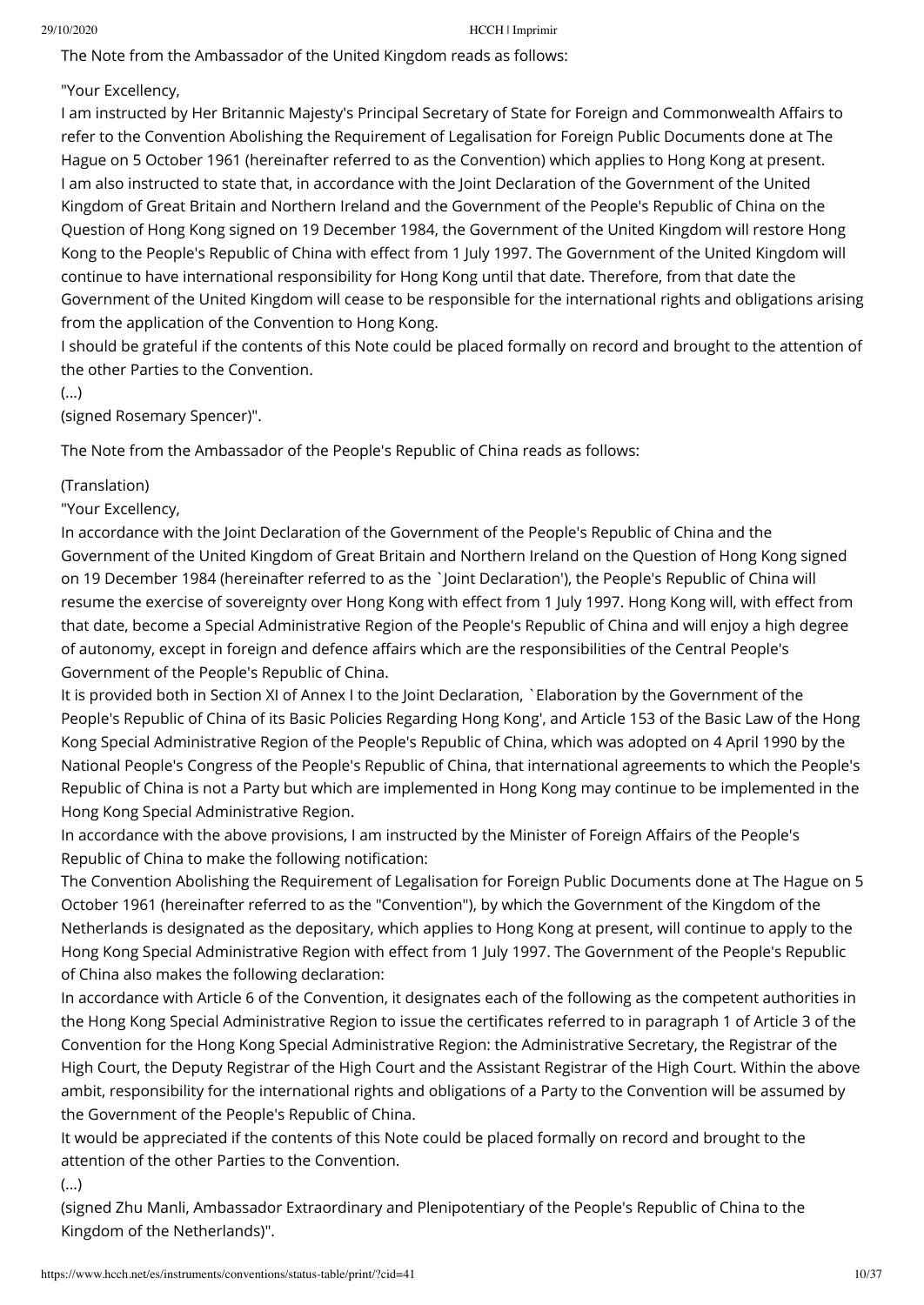By letter dated 26 November 1999, the Ambassador of Portugal to the Netherlands informed the Minister of Foreign Affairs of the Netherlands of the following:

"Upon instructions from my Government and referring to the Convention abolishing the requirement of legalisation for foreign public documents concluded at The Hague on 5 October 1961 (hereinafter referred to as the Convention) which currently applies to Macao, I have the honour to inform Your Excellency of the following: In accordance with the Joint Declaration of the Government of the Portuguese Republic and of the Government of the People's Republic of China on the question of Macao, signed in Beijing on 13 April 1987, the Government of the Portuguese Republic will remain internationally responsible for Macao until 19 December 1999, the People's Republic of China resuming from that date the exercise of sovereignty over Macao, with effect from 20 December 1999.

From 20 December 1999 the Portuguese Republic will cease to be responsible for the international rights and obligations arising from the application of the Convention in Macao. (…)."

By letter of 10 December 1999, the Ambassador of the People's Republic to the Netherlands informed the Minister of Foreign Affairs of the Netherlands of the following:

## (Courtesy translation)

"In accordance with the Joint Declaration of the Government of the People's Republic of China and the Government of the Republic of Portugal on the Question of Macao (hereinafter referred to as the Joint Declaration) signed on 13 April 1987, the Government of the People's Republic of China will resume the exercise of sovereignty over Macao with effect from 20 December 1999. Macao will from that date become a Special Administrative Region of the People's Republic of China and will enjoy a high degree of autonomy, except in foreign and defence affairs which are the responsibilities of the Central People's Government of the People's Republic of China.

It is provided both in Section VIII of Elaboration by the Government of the People's Republic of China of its Basic Policies Regarding Macao, which is annex I to the Joint Declaration, and Article 138 of the Basic Law of Macao Special Administrative Region of the People's Republic of China, which was adopted on 31 March 1993 by the National People's Congress of the People's Republic of China, that international agreements to which the Government of the People's Republic of China is not yet a Party but which are implemented in Macao may continue to be implemented in the Macao Special Administrative Region.

In accordance with the provisions mentioned above, I am instructed by the Minister of Foreign Affairs of the People's Republic of China to inform Your Excellency of the following:

The Convention aboslishing the requirement of legalisation for foreign publuc documents, done at The Hague on 5 October 1961 (hereinafter referred to as the Convention), which applies to Macao at present, shall continue to apply to the Macao Special Administrative Region with effect from 20 December 1999. (...)

Within the above ambit, the Government of the People's Republic of China will assume the responsibility for the international rights and obligations that place on a Party to the Convention. (…)".

# Croacia Tipo Sucesión

One of the successor States to the former Socialist Federal Republic of Yugoslavia which became a Party to the Convention on 24 January 1965. On 5 April 1993 the Republic of Croatia declared itself to be bound by the Convention.

No objection has been received from the Contracting States.

# Dominica Tipo Sucesión

On 24 February 1965, the Convention had been extended to Dominica by the United Kingdom of Great Britain and Northern Ireland. The Commonwealth of Dominica declared on 22 October 2002 that it considers itself bound by the Convention. The date of entry into force is the date of independence of this State.

# Eslovenia Tipo Sucesión

One of the successor States to the former Socialist Federal Republic of Yugoslavia which became a Party to the Convention on 24 January 1965. On 8 June 1992 the Republic of Slovenia declared itself to be bound by the Convention.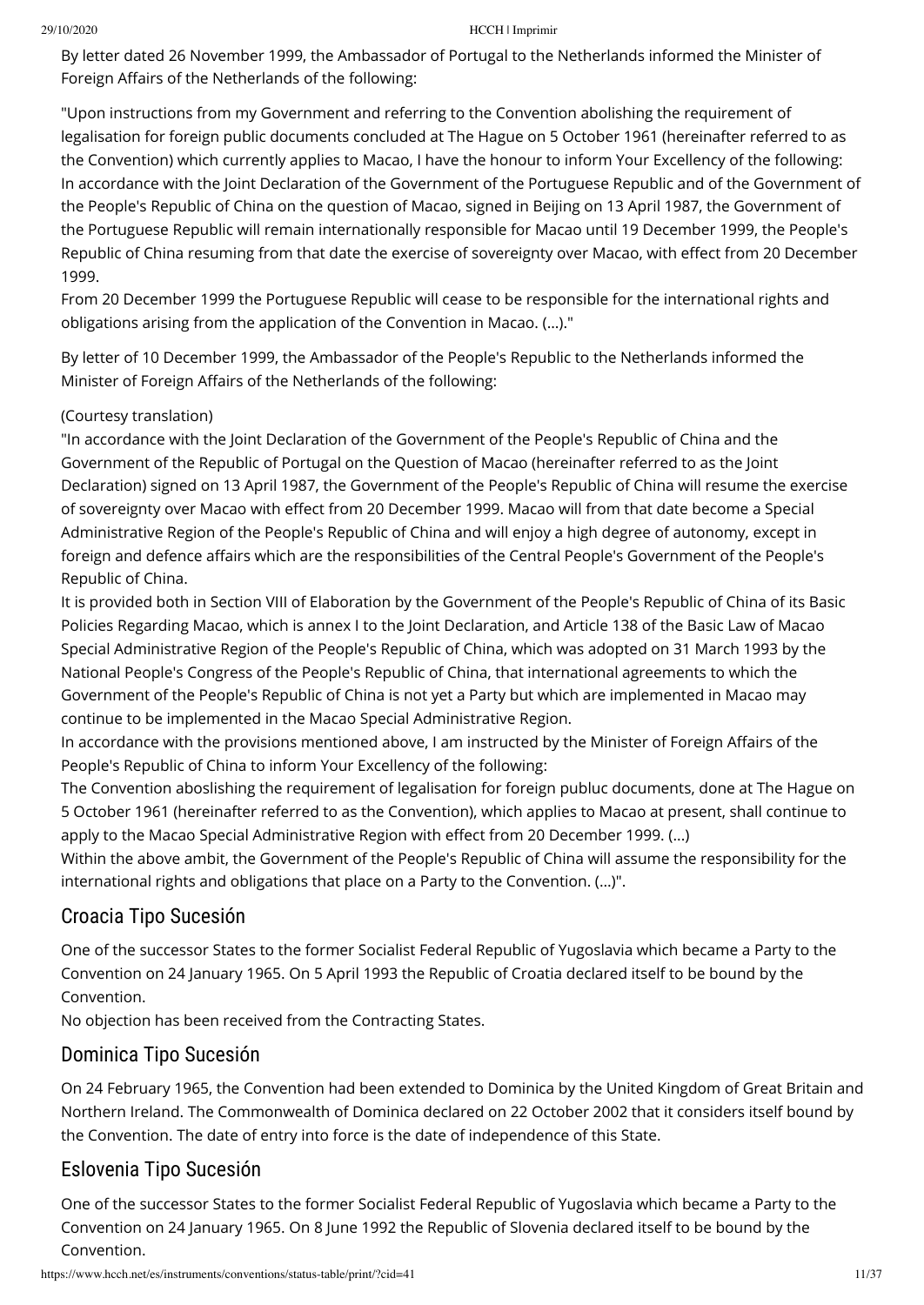No objection has been received from the Contracting States.

# Eswatini Tipo Sucesión

On 24 February 1965, the Convention had been extended to Swaziland by the United Kingdom of Great Britain and Northern Ireland. Swaziland declared on 3 July 1978 that it considers itself bound by the Convention. The date of entry into force is the date of independence of this State.

# Fiji Tipo Sucesión

On 24 February 1965, the Convention had been extended to Fiji by the United Kingdom of Great Britain and Northern Ireland. Fiji declared on 29 March 1971 that it considers itself bound by the Convention. The date of entry into force is the date of independence of this State.

# Filipinas Tipo Adhesión\*\*

## *29-01-2019*

## *(Translation)*

[...] the Federal Republic of Germany herewith objects to the accession of the Philippines in accordance with Article 12, paragraph 2 of the Convention abolishing the Requirements of Legalization for Foreign Documents (The Hague, 5 October, 1961).

## *07-02-2019*

Pursuant to Article 12, second paragraph, of that Convention, Finland hereby raises an objection to the accession of the Republic of the Philippines.

## *05-03-2019*

The Republic of Austria raises an objection to the accession of the Republic of the Philippines with reference to Article 12, paragraph 2 of the Convention.

## *12-03-2019*

In accordance with Article 12, paragraph 2, of the Hague Convention abolishing the requirement of legalisation for foreign public documents of the 5th October 1961, the Government of the Hellenic Republic hereby objects to the accession of the Republic of the Philippines to the above mentioned Convention.

# Georgia Tipo Adhesión

Two Contracting States raised an objection to the accession of Georgia, namely Germany**\*** and Greece**\*\***:

\* By Note of 2 February 2010 the Embassy of Germany informed the depositary that the Federal Republic of Germany withdraws the objection to the accession of Georgia to the Convention. Therefore, the Convention **has entered into force between the Federal Republic of Germany and Georgia on 3 February 2010.**

\*\* By Note of 17 December 2015 the Embassy of Greece informed the depositary that the Hellenic Republic withdraws the objection to the accession of Georgia to the Convention. Therefore, the Convention **has entered into force between Greece and Georgia on 17 December 2015.**

# Granada Tipo Adhesión

On 24 February 1965, the Convention had been extended to Grenada by the United Kingdom of Great Britain and Northern Ireland. Grenada declared on 17 July 2001 that it considers itself bound by the Convention. The date of entry into force is the date of independence of this State.

# India Tipo Adhesión\*\*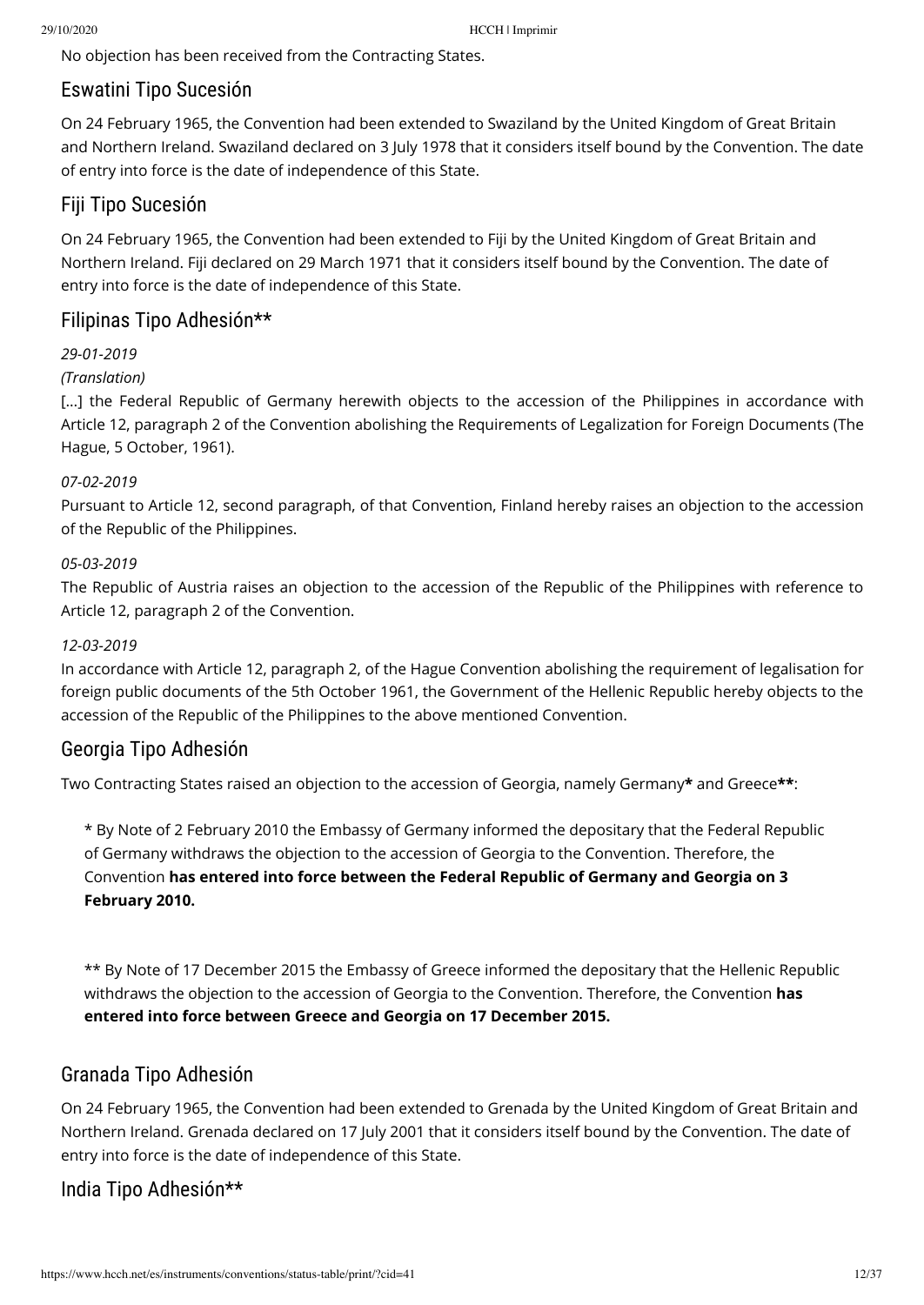Belgium \*, Finland \*\*, Germany, the Netherlands \*\*\* and Spain \*\*\*\* raised an objection to the accession within the period of six months specified in Article 12, paragraph 2, and expiring on 15 May 2005. Therefore, the Convention will not enter into force between India and the above-mentioned Contracting States.

Belgium, 20-04-2005

## *(Translation)*

The Embassy hereby notifies that Belgium believes it is necessary to make a reservation in connection with India's accession to the Convention Abolishing the Requirement of Legalisation for Foreign Public Documents.

**\*** By Note dated 9 January 2008, the Embassy of Belgium informed the depositary of the withdrawal of Belgian's objection effective immediately.

### Germany, 21-04-2005

### *(Translation)*

India has declared its accession to the Hague Convention abolishing the requirement of legalisation for foreign public documents of 5 October 1961.

The Embassy hereby raises an objection to India's accession with reference to article 12, paragraph 2, of the Convention.

### Finland, 02-05-2005

Pursuant to Article 15, second paragraph, of that Convention Finland hereby objects to the accession of India. Consequently, pursuant to Article 15, third paragraph, the Convention shall not enter into force between India and Finland.

**\*\*** On 5 October 2009, Finland has withdrawn the objection in accordance with article 12, paragraph 2, of the Convention. Therefore, the Convention has entered into force between Finland and India on 5 October 2009.

## Netherlands, 13-05-2005

#### *(Translation)*

... the Kingdom of the Netherlands (the Kingdom in Europe, the Netherlands Antilles and Aruba) raises an objection to the accession of India to the Convention abolishing the requirement of legalisation for foreign public documents.

**\*\*\*** On 16 September 2008, the Kingdom of the Netherlands (the Kingdom in Europe, the Netherlands Antilles and Aruba) has withdrawn the objection in accordance with article 12, paragraph 2, of the Convention. Therefore, the Convention has entered into force between the Kingdom of the Netherlands and India on 16 September 2008.

#### Spain, 13-05-2005

#### *(Translation)*

In accordance with Article 12, paragraph 2, of the Convention, Spain hereby declares that the Convention shall not enter into force between the Republic of India and the Kingdom of Spain.

**\*\*\*\*** On 12 February 2008, Spain has withdrawn the objection in accordance with article 12, paragraph 2, of the Convention. Therefore, the Convention has entered into force between Spain and India on 12 February 2008.

#### NOTICE FROM THE DEPOSITARY

On 25 May 2005 the depositary received an objection from Portugal concerning India's accession. Since the objection was received after the time limit for filing objections had expired, it will have no legal consequences.

# Kirguistán Tipo Adhesión\*\*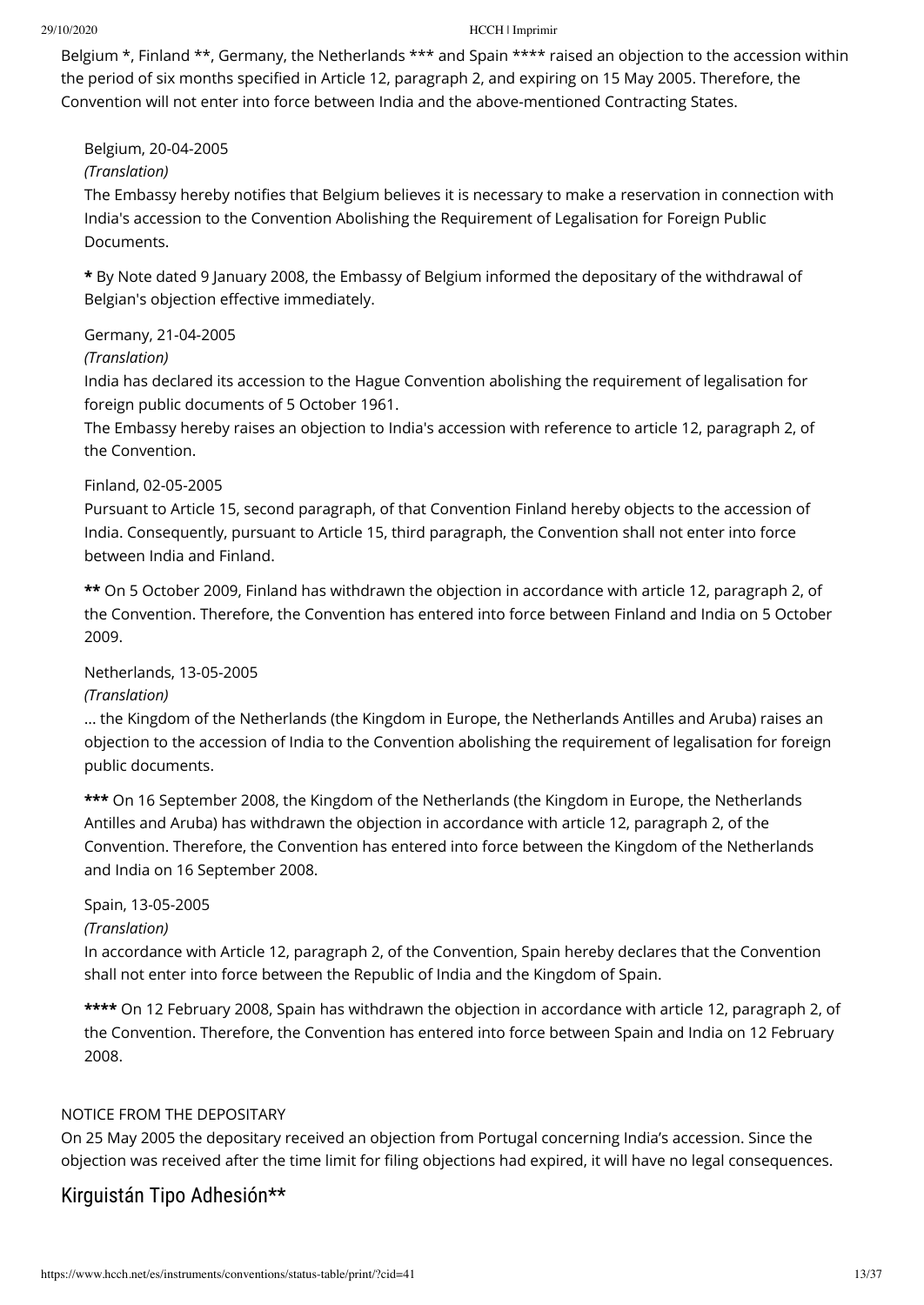On 27 April 2011, **Belgium** raised an objection to the accession of Kyrgyzstan to the Hague Apostille Convention, in accordance with Article 12.

On 19 May 2011, **Austria** raised an objection to the accession of Kyrgyzstan to the Hague Apostille Convention, in accordance with Article 12.

On 23 May 2011, **Germany** raised an objection to the accession of Kyrgyzstan to the Hague Apostille Convention, in accordance with Article 12.

On 24 May 2011, **Greece** raised an objection to the accession of Kyrgyzstan to the Hague Apostille Convention, in accordance with Article 12.

Therefore, the Convention will not enter into force between Kyrgyzstan and the above-mentioned countries.

## Kosovo Tipo Adhesión\*\*

Pursuant to the objections and declarations listed below, the Convention will not enter into force between Kosovo and the following Contracting States:

Argentina, Armenia, Austria, Azerbaijan, Belarus, Brazil, Chile, People's Republic of China (for the Hong Kong and Macao Special Administrative Regions), Cyprus, Ecuador, Georgia, Germany, Greece, India, Israel, Mauritius, Mexico, Republic of Moldova, Namibia, Nicaragua, Paraguay, Peru, Poland, Romania, Russian Federation, Serbia, Slovakia, Spain, Ukraine, Uzbekistan and Venezuela.

*Please note that this matter was also discussed in the context of a session of the 2016 meeting of the Council on General* Affairs and Policy of the Conference. No 4 of the Conclusions and Recommendations of the Council reads as follows:

#### *New ratifications / accessions: role of the Depositary and the Permanent Bureau*

4. The Council took note of the different views expressed on the subject matter. It recalled the relevance of the *Vienna Convention of 1969 on the Law of Treaties, in particular its Articles 76(2) and 77 on the functions of depositories, and the provisions and requirements of the relevant Hague Convention. When, following the deposit of an instrument of ratication, approval, or accession, the Depositary subsequently receives an objection from a Contracting State, including based on the issue of statehood, the Depositary brings the matter to the attention of all Contracting States to the Convention concerned.*

#### **OBJECTIONS:**

The Contracting States that raised an objection to the accession of Kosovo before 15 May 2016 are as follows: Argentina, 3-5-2016 Armenia, 11-5-2016 Austria, 13-5-2016 Azerbaijan, 22-02-2016 Belarus, 24-02-2016 China, People's Republic of, 29-01-2016 Cyprus, 26-01-2016 Ecuador, 17-06-2016 Georgia, 15-01-2016 Germany, 12-5-2016 Greece, 12-5-2016 India, 10-5-2016 Israel, 11-5-2016 Mauritius, 31-03-2016 Mexico, 20-01-2016 Moldova, Republic of, 24-02-2016 Namibia, 13-5-2016 Nicaragua, 19-04-2016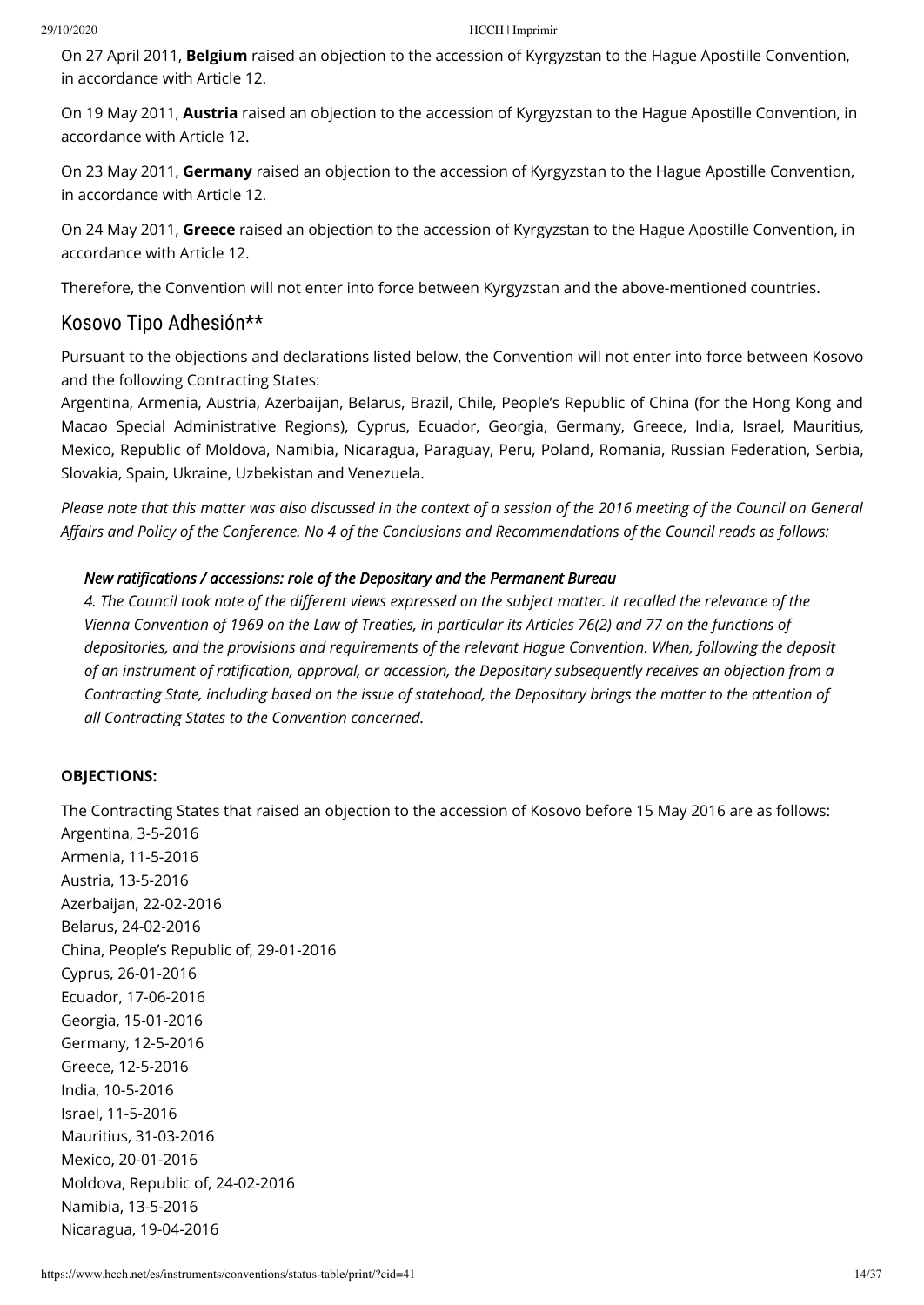Paraguay, 10-5-2016 Peru, 13-5-2016 Poland, 13-5-2016 Romania, 07-01-2016 Serbia, 23-12-2015 Slovakia, 3-5-2016 Ukraine, 18-4-2016 Uzbekistan, 10-5-2016 Venezuela, 10-5-2016

## **DECLARATIONS:**

The Contracting States listed below chose to make specific formal declarations with regard to Kosovo.

Austria, 02-11-2017 Brazil, 15-08-2016 Chile, 10-10-2016 Ecuador, 17-06-2016 France, 14-11-2017 Germany, 26-09-2017 Serbia, 06-11-2015, 18-12-2015; 26-04-2016 Spain, 13-11-2015, 1-4-2016, 22-4-2016; 12-05-2016 Russian Federation, 26-11-2015 United States of America, 06-09-2017

## **DEPOSITARY COMMUNICATIONS:**

The depository, 15-4-2016, 28-4-2016

The full text of the aforementioned Objections, Declarations and Communications can be found on the corresponding pages of website of the depositary for the Convention, available from the following links: [Objections to accession](https://treatydatabase.overheid.nl/en/Verdrag/Details/009051_db.html); [Reservations, declarations and objections](https://treatydatabase.overheid.nl/en/Verdrag/Details/009051_b.html); [Depositary communications](https://treatydatabase.overheid.nl/en/Verdrag/Details/009051_dm.html) (see "Depositary communications concerning Spain", as such communications were made in response to *notes verbales* from the Kingdom of Spain).

# Lesotho Tipo Sucesión

On 24 February 1965, the Convention had been extended to Basutoland (now Lesotho) by the United Kingdom of Great Britain and Northern Ireland. Lesotho declared on 24 April 1972 that it considers itself bound by the Convention. The date of entry into force is the date of independence of this State.

# Liberia Tipo Adhesión\*\*

**Belgium, Germany** [and the United States of America**\***] raised an objection to the accession within the period of six months specified in Article 12, paragraph 2, and expiring on 10 December 1995.

\* On 20 May 2015, the United States of America withdrew its objection. As a result, the Convention has entered into force between Liberia and the United States on 20 May 2015.

## Marruecos Tipo Adhesión\*\*

## **Germany, 14-06-2016**

The Federal Republic of Germany herewith objects to the accession of […] Morocco in accordance with article 12, paragraph 2 of the Convention Abolishing the Requirements of Legalization for Foreign Documents (The Hague, October 5th, 1961).

# Mauricio Tipo Sucesión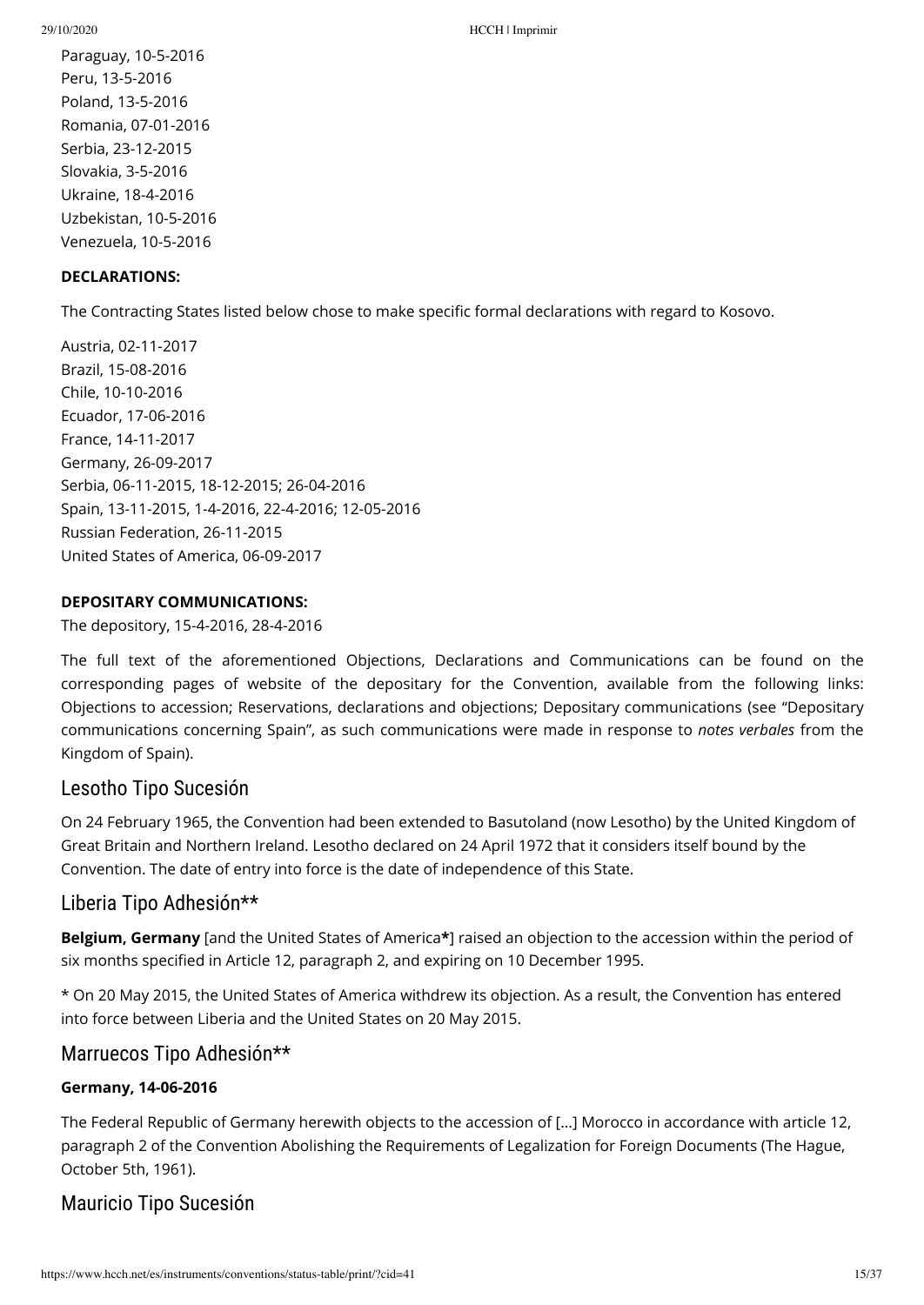On 24 February 1965, the Convention had been extended to Mauritius by the United Kingdom of Great Britain and Northern Ireland. Mauritius declared on 20 December 1968 that it considers itself bound by the Convention. The date of entry into force is the date of independence of this State.

## Mongolia Tipo Adhesión\*\*

Some Contracting States raised an objection to the accession of Mongolia before 1 November 2009, namely Austria, Belgium, Finland, Germany and Greece, whose declarations are given below. Therefore, the Convention will not enter into force between Mongolia and the above-mentioned Contracting States.

### **OBIECTIONS**

### **Austria, 18-09-2009**

...with reference to Article 12, paragraph 2, of the Hague Convention Abolishing the Requirement of Legalisation for Foreign Public Documents of 5 October 1961, the Republic of Austria raises an objection to the accession of Mongolia to the said convention.

### **Belgium, 21-10-2009**

### *(Translation)*

The Embassy hereby wishes to raise an objection to the accession of Mongolia to the mentioned Convention, in accordance with Article 12, second paragraph.

### **Finland, 28-10-2009**

Pursuant to Article 12, second paragraph, of that Convention Finland hereby objects to the accession of Mongolia. Consequently, pursuant to Article 12, third paragraph, the Convention shall not enter into force between Mongolia and Finland.

### **Germany, 22-10-2009**

### *(Translation)*

Mongolia has declared its accession on 2 April 2009 to the Hague Convention abolishing the requirement of legalisation for foreign public documents of 5 October 1961.

The Federal Republic of Germany hereby raises an objection to the accession of Mongolia with reference to Article 12, second paragraph, of the Convention.

#### **Greece, 30-10-2009**

...in accordance with Article 12, paragraph 2 of the Hague Convention abolishing the requirement of legalisation for foreign public documents of 1961, the Government of the Hellenic Republic hereby raises an objection to the accession of Mongolia to the above mentioned Convention.

## Montenegro Tipo Sucesión

One of the successor States to the former Socialist Federal Republic of Yugoslavia which became a Party to the Convention on 24 January 1965.

By letter received by the depositary on 26 April 2001, the Federal Republic of Yugoslavia (since 4 February 2003 called "Serbia and Montenegro") declared itself to be bound by the Convention. No objection has been received from the Contracting States.

The Ministry of Foreign Affairs of the Netherlands, depositary of the Hague Conventions, has notified the Member States of the Hague Conference on 5 July 2006 that "Following the declaration of the state independence of Montenegro, and under the Article 60 of the Constitutional Charter of the state union of Serbia and Montenegro, the Republic of Serbia is continuing international personality of the state union of Serbia and Montenegro, which was confirmed also by the National Assembly of the Republic of Serbia at its session held on 5 June 2006."On 30 January 2007 the Republic of Montenegro declared itself to be bound by the Convention: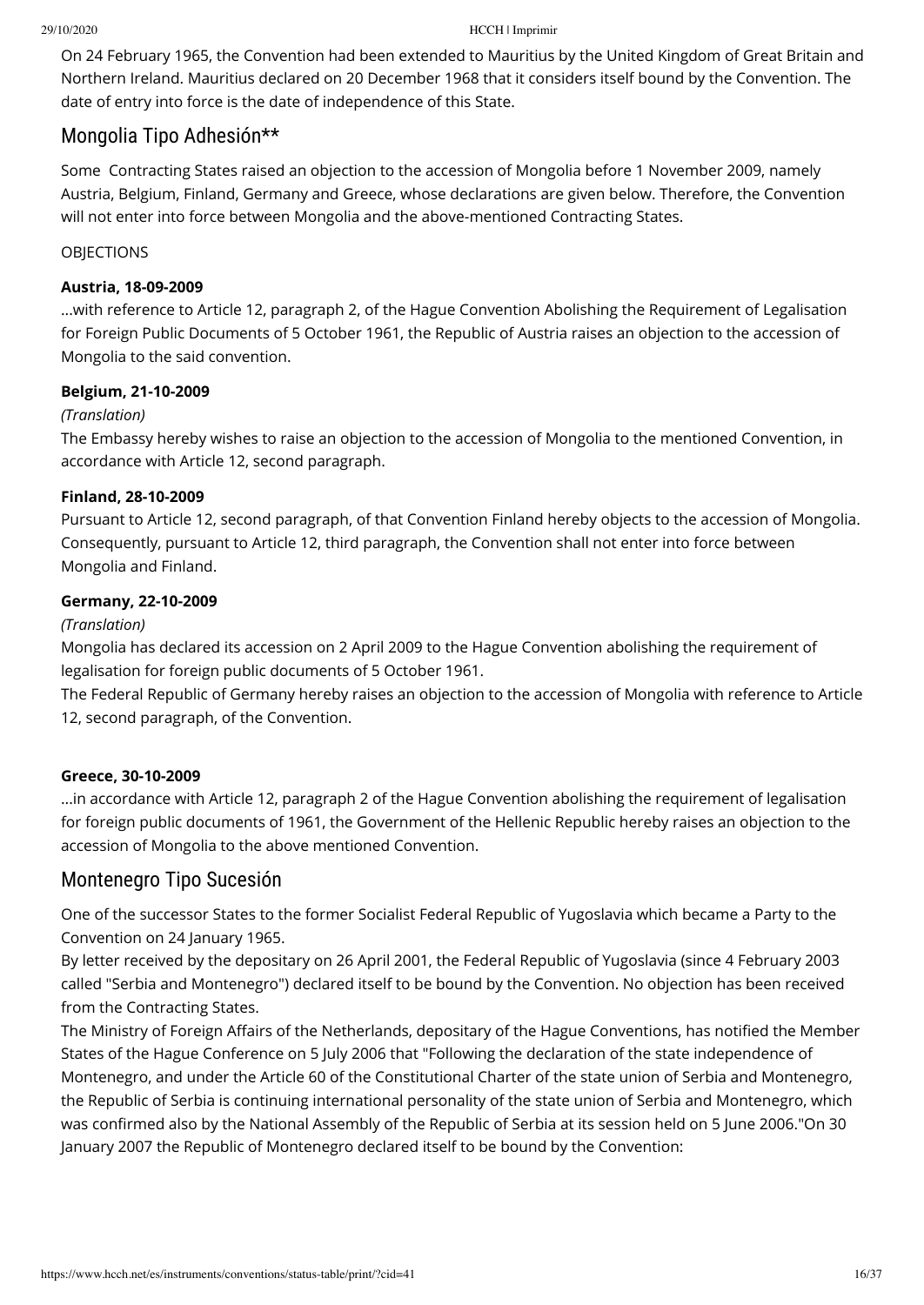"... the Government of the Republic of Montenegro succeeds to the Convention abolishing the requirement of legalisation for foreign public documents, adopted at The Hague on October, 5th, 1961, and takes faithfully to perform and carry out the stipulations therein contained as from June 3rd 2006, the date upon which the Republic of Montenegro assumed responsibility for its international relations."

# Paraguay Tipo Adhesión\*\*

As the Federal Republic of Germany raised an objection to the accession of Paraguay on 10 June 2014, the Convention will not enter into force between Germany and Paraguay.

# Perú Tipo Adhesión\*\*

On 15 July 2010, the Ministry of Foreign Affairs of the Netherlands (depositary) was informed of the objection of the Federal Republic of Germany to the accession of Peru to the Convention Abolishing the Requirements of Legalisation for Foreign Public Documents.

**On 19 December 2013, the depositary was informed of the withdrawal of the objection by Germany. The Convention has entered into force between Germany and Peru on 1 January 2014.**

On 28 July 2010, the depositary was informed of the objection of **Greece** to the accession of Peru to the Convention Abolishing the Requirements of Legalisation for Foreign Public Documents. The Convention will, in accordance with its Article 12, third paragraph, not enter into force between Greece and Peru.

# República de Macedonia del Norte Tipo Sucesión

One of the successor States to the former Socialist Federal Republic of Yugoslavia which became a Party to the Convention on 24 January 1965. On 20 September 1993, The former Yugoslav Republic of Macedonia declared itself to be bound by the Convention.

No objection has been received from the Contracting States.

# República de Moldova Tipo Adhesión\*\*

One Contracting State raised an objection to the accession of Moldova, namely Germany, whose declaration is given below. Therefore, the Convention will not enter into force between Moldova and this Contracting State.

## *Declaration Germany (5 January 2007):*

"The Republic of Moldova has declared its accession to the Hague Convention abolishing the requirement of legalisation for foreign public documents of 5 October 1961. The Federal Republic of Germany raises an objection to the accession of the Republic of Moldova with reference to Article 12, paragraph 2, of the aforementioned Convention."

# República Dominicana Tipo Adhesión\*\*

Some Contracting States raised an objection to the accession of the Dominican Republic before 1 July 2009, namely Austria, Belgium, Germany and the Netherlands (see below) whose declarations are given below. Therefore, the Convention will not enter into force between the Dominican Republic and the above-mentioned Contracting States.

## **Austria, 24-06-2009**

...with reference to article 12 paragraph 2 of the Hague Convention Abolishing the Requirement of Legalisation for Foreign Public Documents of 5 October 1961, the Republic of Austria raises an objection to the accession of the Dominican Republic to the said Convention.

## **Belgium,**

## **24-06-2009**

*(Translation)* The Embassy hereby wishes to raise an objection to the accession of the Dominican Republic to the mentioned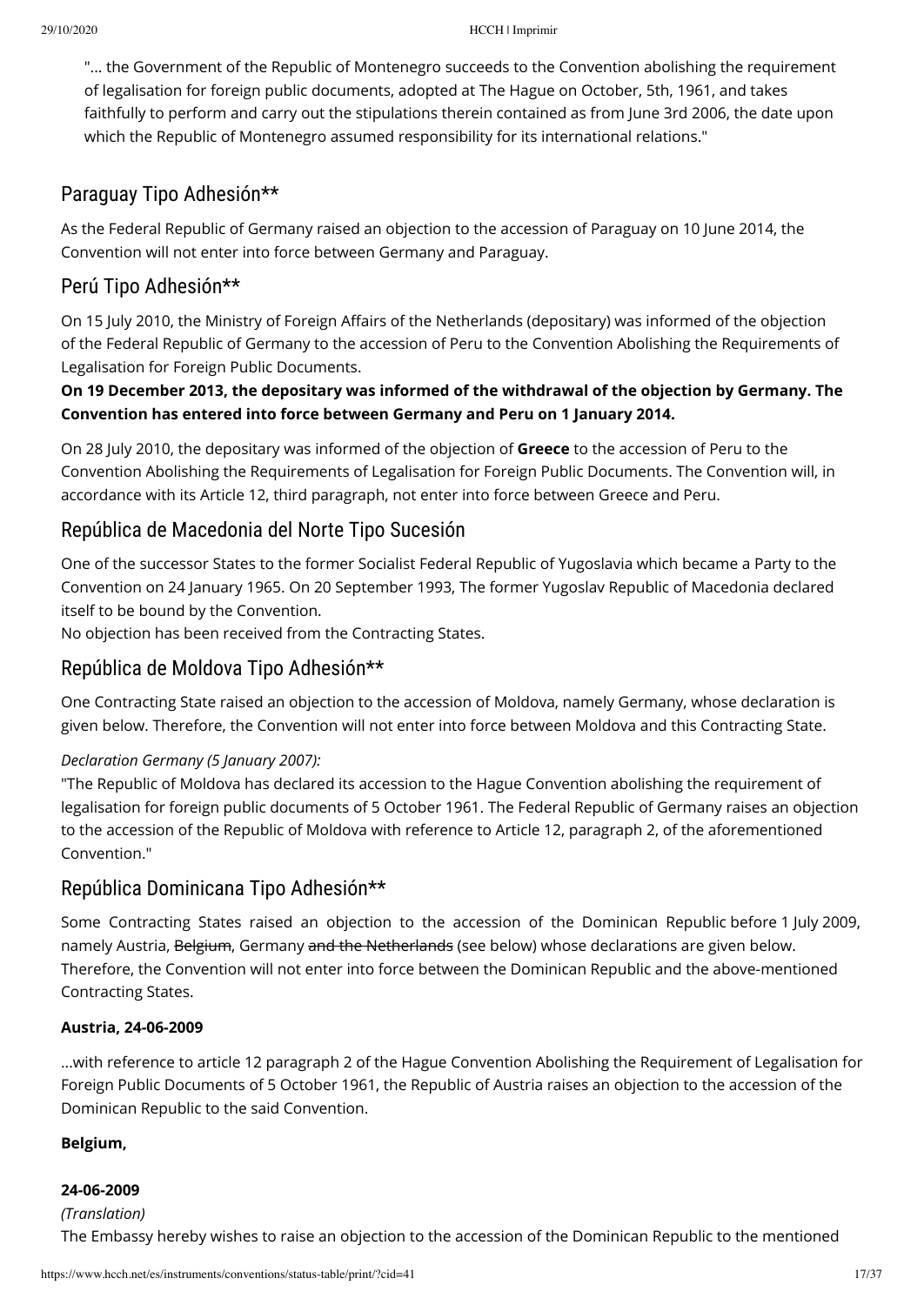Convention, in accordance with Article 12.

## **08-03-2019**

## (Translation)

In 2009 Belgium raised an objection to the accession of the Dominican Republic in accordance with article 12, paragraph 2, of the Convention. […] Belgium has decided to withdraw this objection.

Therefore, the Convention entered into force between Belgium and the Dominican Republic on 8 March 2019.

## **Germany, 11-06-2009**

## *(Translation)*

The Dominican Republic has declared its accession to the Hague Convention abolishing the requirement of legalisation for foreign public documents of 5 October 1961.

The Federal Republic of Germany raises an objection to the accession of the Dominican Republic with reference to Article 12, second paragraph, of the Convention.

## **Netherlands,**

## **26-06-2009**

## *(Translation)*

... the Kingdom of the Netherlands (the Kingdom in Europe, the Netherlands Antilles and Aruba) raises an objection to the accession of the Dominican Republic to the Convention abolishing the requirement of legalisation for foreign public documents.

## **03-11-2017**

The Kingdom of the Netherlands withdraws its declaration made in accordance with Article 12, second paragraph, of the Convention, objecting to the accession of the Dominican Republic to the Convention. Therefore, the Convention will take effect between the Kingdom of the Netherlands and the Dominican Republic

as of 3 November 2017.

# San Vicente y las Granadinas Tipo Sucesión

On 24 February 1965, the Convention had been extended to Saint Vincent and the Grenadines by the United Kingdom of Great Britain and Northern Ireland. Saint Vincent and the Grenadines declared on 2 May 2002 that it considers itself bound by the Convention. The date of entry into force is the date of independence of this State.

# Serbia Tipo Sucesión

One of the successor States to the former Socialist Federal Republic of Yugoslavia which became a Party to the Convention on 24 January 1965. By letter received by the depositary on 26 April 2001, the Federal Republic of Yugoslavia declared itself to be bound by the Convention.

No objection has been received from the Contracting States.

The Ministry of Foreign Affairs of the Netherlands, depositary of the Hague Conventions, has notified the Member States of the Hague Conference on 5 July 2006 that "Following the declaration of the state independence of Montenegro, and under the Article 60 of the Constitutional Charter of the state union of Serbia and Montenegro, the Republic of Serbia is continuing international personality of the state union of Serbia and Montenegro, which was confirmed also by the National Assembly of the Republic of Serbia at its session held on 5 June 2006."

# Suiza Tipo Ratificación

## **Declaration:**

# *12-06-2018*

## *(Translation)*

Referring to the declaration formulated by the Republic of Serbia with regard to the Hague Convention Abolishing the Requirement of Legalisation for Foreign Public Documents of 5 October 1961 and received by the Depositary on 29 May 2017, Switzerland wishes to notify all Contracting States that, with regard to public documents executed in the territory of Kosovo, Switzerland will recognise as authentic only those documents for which an Apostille has been issued by the competent authorities designated by Kosovo, in accordance with the provisions of Article 6 of the Convention.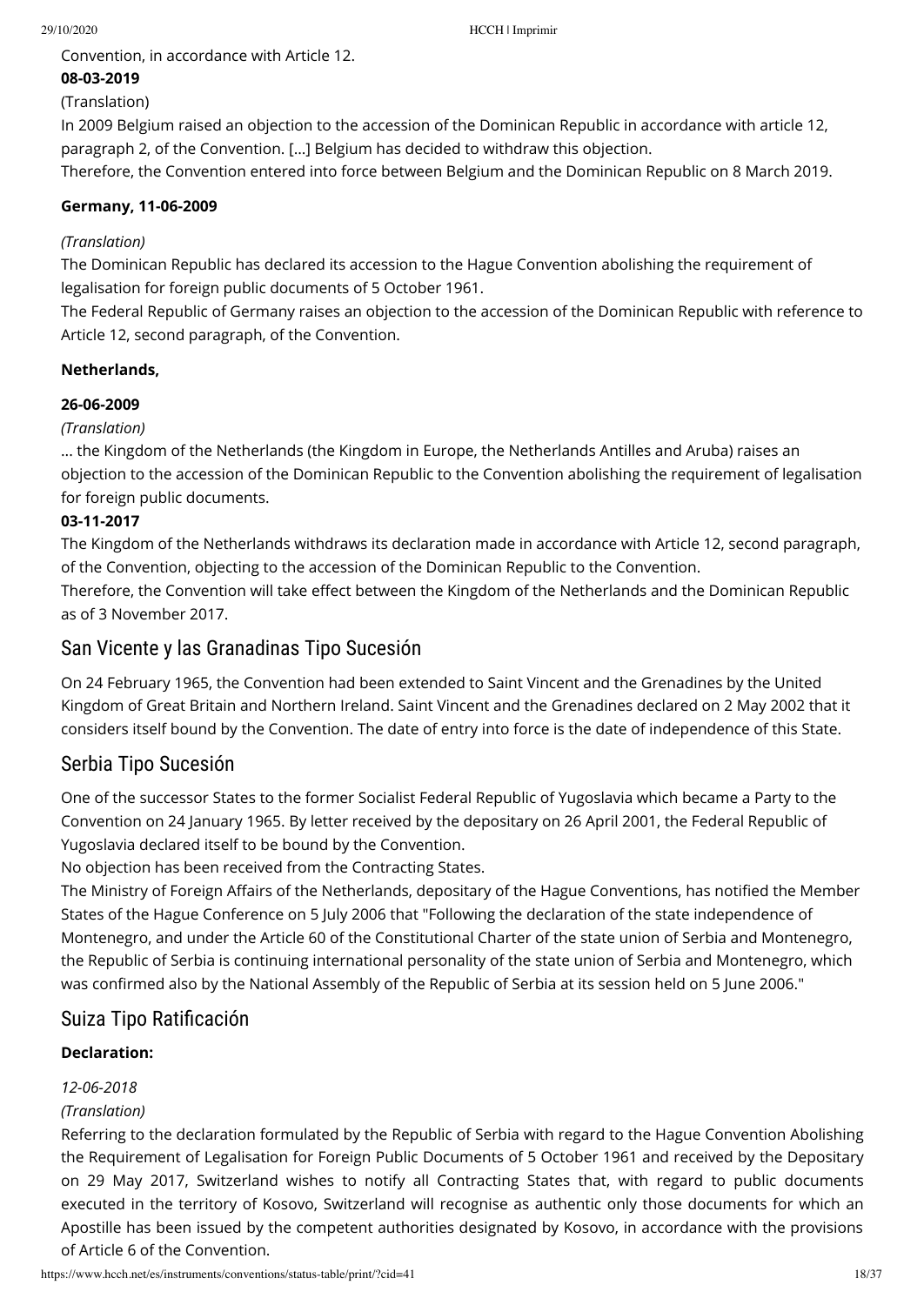# Suriname Tipo Sucesión

Suriname declared on 29 October 1976 that it considers itself bound by the Convention, which had been extended to its territory by the Kingdom of the Netherlands on 16 May 1967. The date of entry into force of the Convention is the date of independence of Suriname.

# Tayikistán Tipo Adhesión\*\*

*Austria*, *Belgium* and *Germany* raised an objection to the accession of Tajikistan within the period of six months specified in Article 12, paragraph 2. The Convention will not enter into force between Tajikistan and these three States.

# Tonga Tipo Sucesión

On 24 February 1965, the Convention had been extended to Tonga by the United Kingdom of Great Britain and Northern Ireland. Tonga declared on 28 October 1971 that it considers itself bound by the Convention. The date of entry into force is the date of independence of this State.

# Túnez Tipo Adhesión\*\*

## **Germany**

01-12-2017

*(Translation)*

[...] the Federal Republic of Germany herewith objects to the accession of Tunisia in accordance with article 12, paragraph 2 of the Convention Abolishing the Requirements of Legalization for Foreign Documents (The Hague, October 5th, 1961).

## **Austria**

## 12-01-2018

The Republic of Austria raises an objection to the accession of the Tunisian Republic with reference to Article 12, paragraph 2, of the Convention.

## **Greece**

## 25-01-2018

[...] in accordance with Article 12, paragraph 2 of the Hague Convention abolishing the requirement of legalization for foreign public documents of 5 October 1961, the Hellenic Republic hereby objects to the accession of the Republic of Tunisia to the above mentioned Convention.

## **Belgium**

26-01-2018

*(Transla tion)*

[...] Belgium objects to the accession of Tunisia to the above mentioned Convention in accordance with Article 12 of the Convention.

# Ucrania Tipo Adhesión

Belgium and Germany raised an objection to the accession of Ukraine within the period of six months specified in Article 12, paragraph 2, and expiring on 23 October 2003.

**Belgium withdrew** its objection on 5 July 2004; the Convention entered into force between Ukraine and Belgium on 5 July 2004.

**Germany withdrew** its objection on 22 July 2010; the Convention entered into force between Ukraine and Germany on 22 July 2010.

# Uzbekistán Tipo Adhesión\*\*

The following States have informed the depositary of their objection to the accession of Uzbekistan to the *Hague Convention of 5 October 1961 Abolishing the Requirement of Legalisation for Foreign Public Documents*: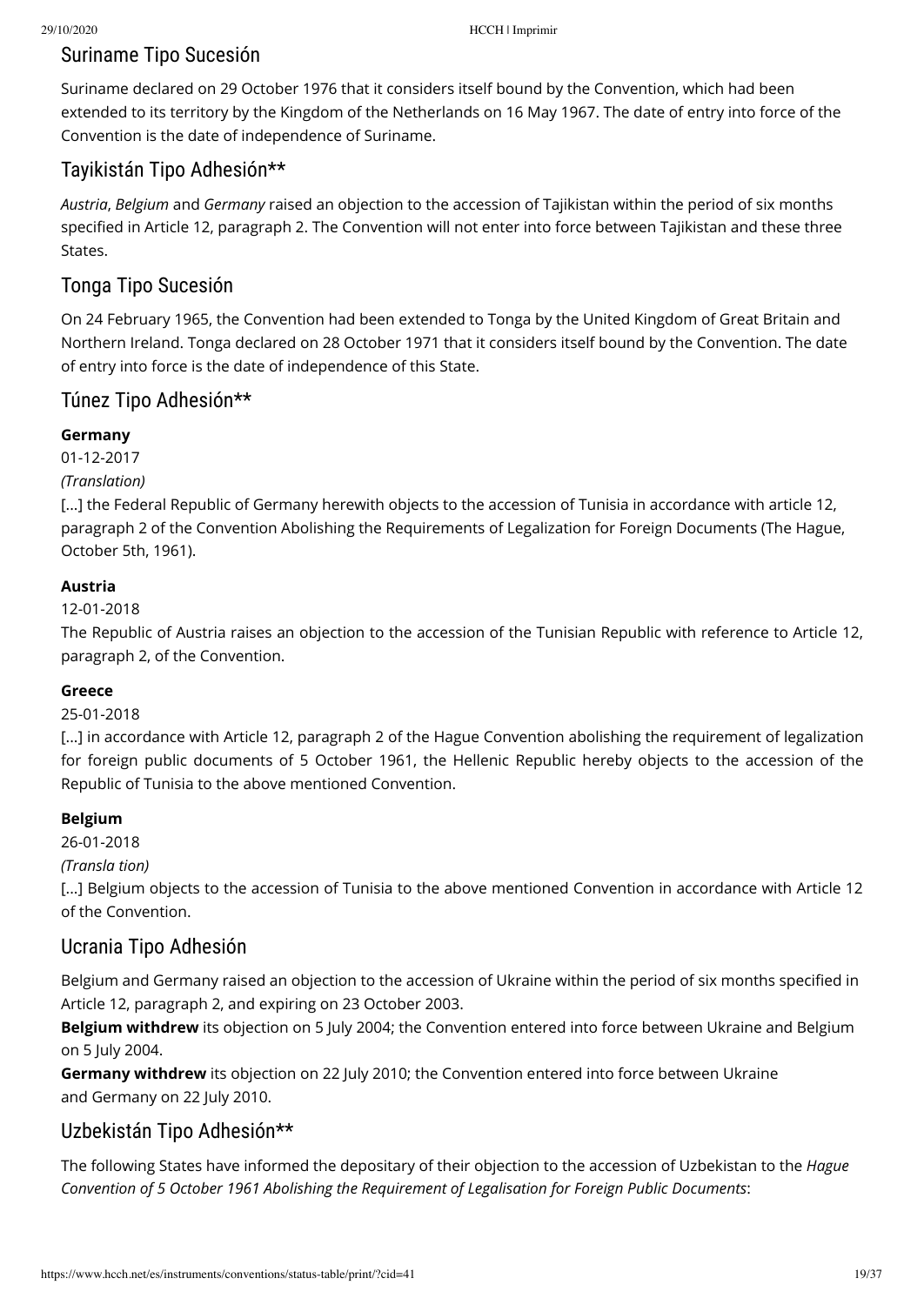13 January 2012: Belgium 1 February 2012, Germany 3 February 2012: Austria 8 February 2012: Greece

As a result, the 1961 Convention will not enter into force between Uzbekistan and the above-mentioned States.

## Vanuatu Tipo Sucesión

On 24 February 1965, the Convention had been extended to the New Hebrides (now the Republic of Vanuatu) by the United Kingdom of Great Britain and Northern Ireland. Vanuatu declared on 1 August 2008 that it considers itself bound by the Convention.

None of the other Contracting States have objected to its succession.

The date of entry into force for Vanuatu is the date of its independence (30 July 1980).

## Res/D/N

## Alemania Artículos Declaraciones Notificaciones

### **Notification:**

On 22 November 1994, the Government of the Federal Republic of Germany gave notice to the depositary of the Convention of the following:

"With the reunification of Germany on 3 October 1990 the Hague Convention of 5 October 1961 applies to the entire territory of the Federal Republic of Germany."

### **Declaration:**

#### *06-06-2018*

The Federal Republic of Germany takes note of the Declarations submitted by Ukraine on 16 October 2015 regarding the application of the Convention on Civil Procedure (1954), the Convention Abolishing the Requirement of Legalisation for Foreign Public Documents (1961), the Convention on the service abroad of judicial and extrajudicial documents in civil or commercial matters (1965), the Convention on the taking of evidence abroad in civil or commercial matters (1970), the Convention on the Civil Aspects of International Child Abduction (1980) and the Convention on Jurisdiction, Applicable Law, Recognition, Enforcement and Co-operation in Respect of Parental Responsibility and Measures for the Protection of Children (1996) and the Convention on the International Recovery of Child Support and Other Forms of Family Maintenance (2007) to the Autonomous Republic of Crimea and the city of Sevastopol and of the Declarations submitted by the Russian Federation on 19 July 2016 in relation to the Declarations made by Ukraine.

In relation to the Declarations made by the Russian Federation, the Federal Republic of Germany declares, in line with the conclusions of the European Council of 20/21 March 2014, that it does not recognise the illegal referendum in Crimea and the illegal annexation of the Autonomous Republic of Crimea and the city of Sevastopol to the Russian Federation.

Regarding the territorial scope of the above Conventions, the Federal Republic of Germany therefore considers that the Conventions in principle continue to apply to the Autonomous Republic of Crimea and the city of Sevastopol as part of the territory of Ukraine.

The Federal Republic of Germany further notes the Declarations by Ukraine that the Autonomous Republic of Crimea and the city of Sevastopol are temporarily not under the control of Ukraine and that the application and implementation by Ukraine of its obligations under the Conventions is limited and not guaranteed in relation to this part of Ukraine's territory, and that only the government of Ukraine will determine the procedure for relevant communication.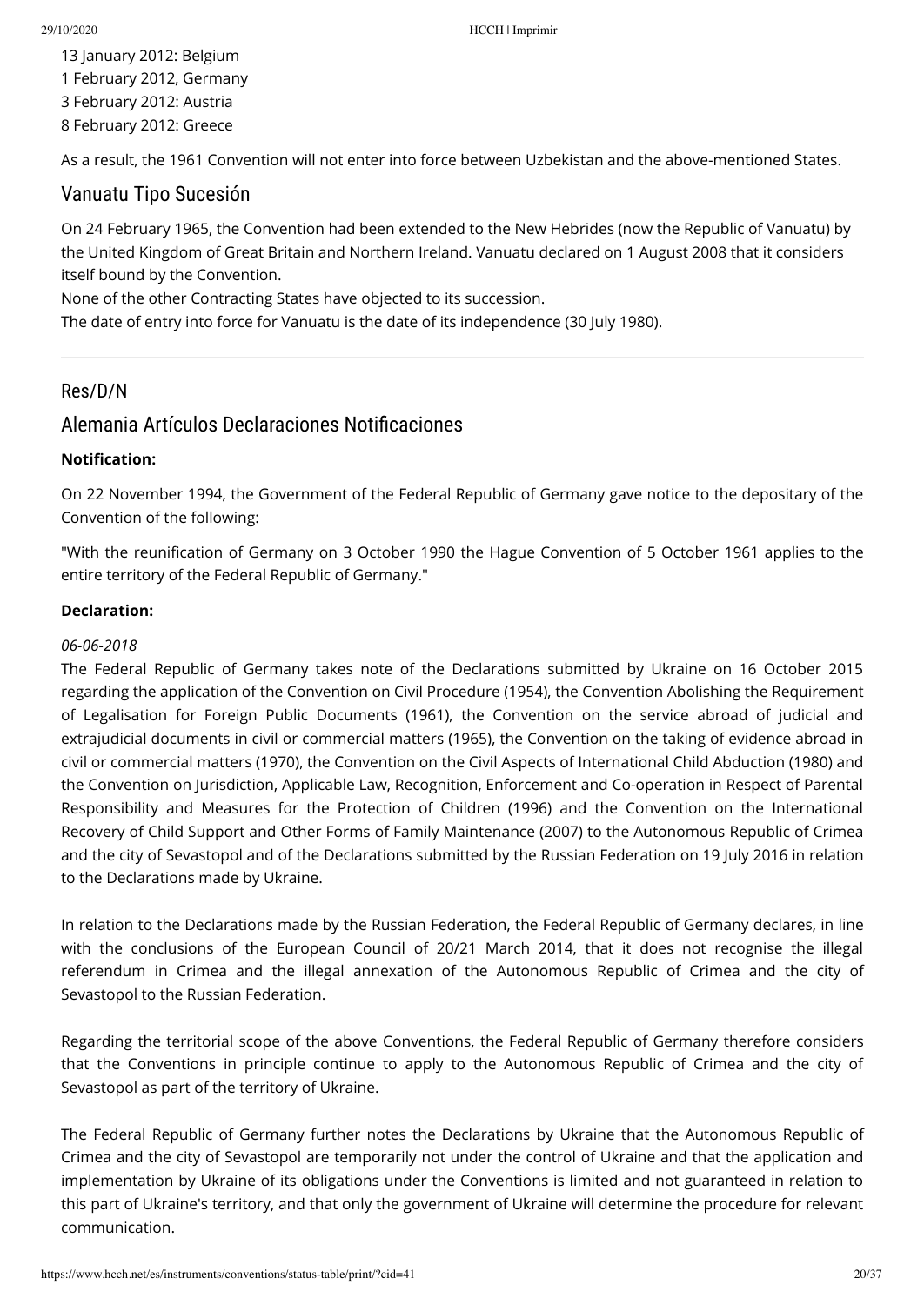As a consequence of the above, the Federal Republic of Germany declares that it will only engage with the government of Ukraine for the purposes of the application and implementation of the conventions with regard to the Autonomous Republic of Crimea and the city of Sevastopol.

# Argentina Artículos Declaraciones

"La República Argentina rechaza la extensión de la aplicación de la Convención Suprimiendo la Exigencia de Legalización de los Documentos Públicos Extranjeros, adoptada en La Haya el 5 de octubre de 1961 a las islas Malvinas, Georgias del Sur y Sandwich del Sur que fue noticada por el Reino Unido de Gran Bretana e Irlanda del Norte al Ministerio de Asuntos Extranjeros del Reino de los Países Bajos el 24 de febrero de 1965, y reafirma sus derechos de soberanía sobre las islas Malvinas, Georgias del Sur y Sandwich del Sur, que forman parte integrante de su territorio nacional.

La Asamblea General de las Nacionas Unidas ha adoptado las resoluciones 2065 (XX), 3160 (XXVIII), 31/49, 37/9, 38/12, 39/6, 40/21 y 41/40 en las que se reconoce la existencia de una disputa de soberanía referida a la cuestión de las islas Malvinas y se urge a la República Argentina y al Reino Unido de Gran Bretana e Irlanda del Norte a mantener las negociaciones a fin de encontrar lo antes posible, una selución pacífica y definitiva de la disputa, con la interposición de los buenos oficios del Secretario General de las Naciones Unidas, quien deberá informar a la Asamblea General acerca de los progresos realizados.

La República Argentina rechaza, asimismo, la extensión de la Convención al llamado "Territorio Antártico Británico", formulada en la misma fecha, a la par que reafirma los derechos de la República al Sector Antártico Argentino, incluyendo los relativos a su soberanía o jurisdicción marítima correspondiente. Recuerda, además, las salvaguardias sobre reclamaciones de soberanía territorial en la Antártida previstas en el artículo IV del Tratado Antártico, suscripto en Washington el 1° de diciembre de 1959, del cual son Partes la República Argentina y el Reino Unido de Gran Bretana e Irlanda del Norte".

Referring to the above declaration, the Government of the Kingdom of Great Britain and Northern Ireland communicated the following on 27 August 1987:

"The Government of the United Kingdom of Great Britain and Northern Ireland cannot accept the declaration made by the Argentine Republic as regards the Falkland Islands and South Georgia and the South Sandwich Islands. The Government of the United Kingdom of Great Britain and Northern Ireland have no doubt as to United Kingdom sovereignty over the Falkland Islands and South Georgia and the South Sandwich Islands and, accordingly, their right to extend the application of the Convention to the Falkland Islands and South Georgia and the South Sandwich Islands.

The Government of the United Kingdom of Great Britain and Northern Ireland also cannot accept the declaration made by the Argentine Republic as regards the British Antartic Territory. The Government of the United Kingdom of Great Britain and Northern Ireland have no doubt as to the sovereignty of the United Kingdom over the British Antarctic Territory and, accordingly, their right to extend the application of the Convention to the British Antarctic Territory. The Government of the United Kingdom draw attention to Article IV of the Antarctic Treaty, to which the Governments of the United Kingdom and Argentina are parties. Article IV freezes claims to Antarctic territory South of 60 degrees South latitude."

# Australia Artículos Declaraciones

"Pursuant to Article 13, the Convention shall extend to all the territories for the international relations of which it is responsible."

# Austria Artículos Declaraciones

**Declaration:**

09-03-2018

https://www.hcch.net/es/instruments/conventions/status-table/print/?cid=41 21/37 Austria takes note of the Declarations submitted by Ukraine on 16 October 2015 regarding the application of the Convention on Civil Procedure (1954), the Convention Abolishing the Requirement of Legalisation for Foreign Public Documents (1961), the Convention on the Civil Aspects of International Child Abduction (1980) and the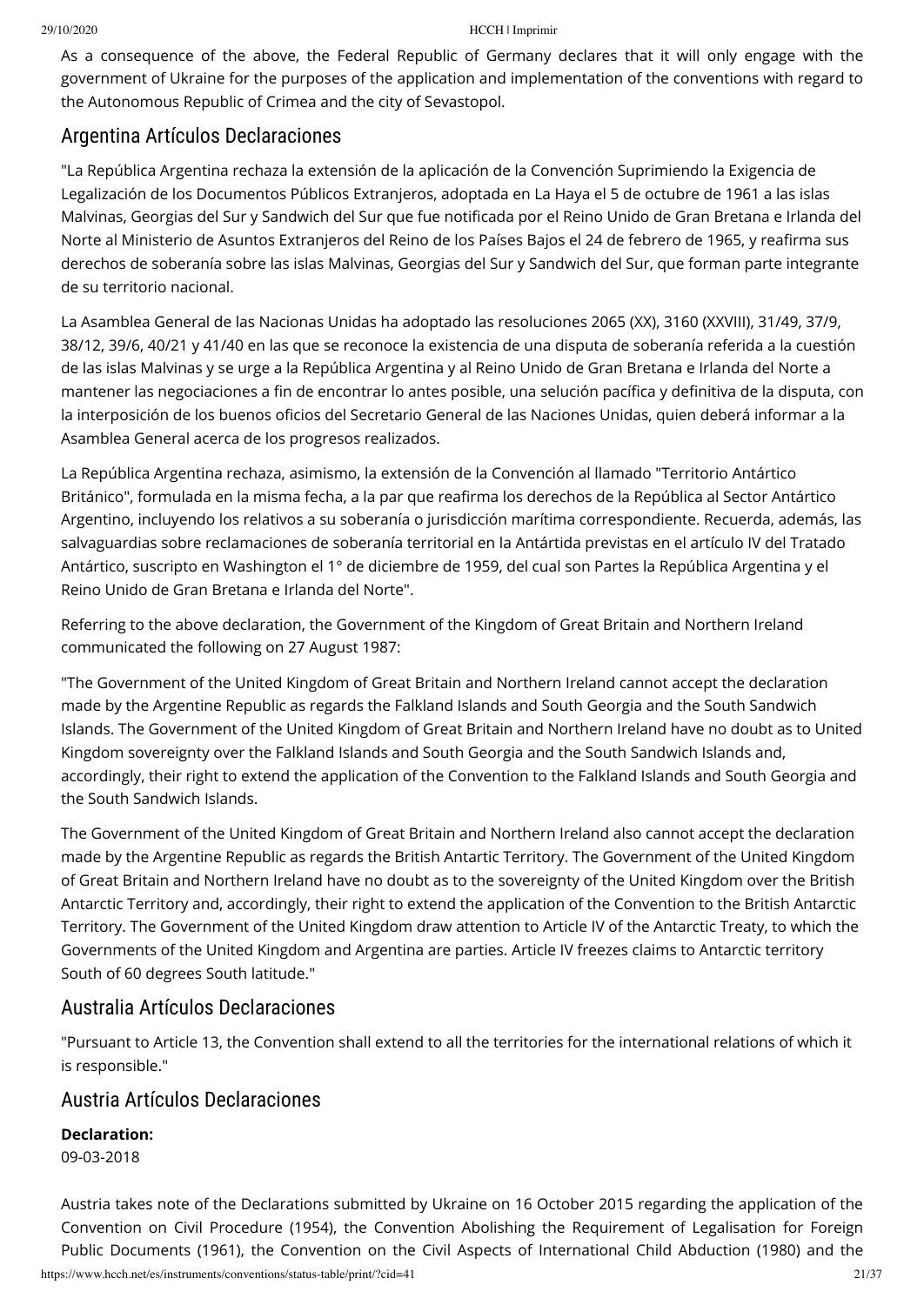Convention on Jurisdiction, Applicable Law, Recognition, Enforcement and Co-operation in Respect of Parental Responsibility and Measures for the Protection of Children (1996) to the "Autonomous Republic of Crimea" and the city of Sevastopol and of the Declarations submitted by the Russian Federation on 19 July 2016 in relation to the Declarations made by Ukraine.

In relation to the Declarations made by the Russian Federation, Austria declares, in line with the conclusions of the European Council of 20/21 March 2014, that it does not recognise the illegal referendum in Crimea and the illegal annexation of the "Autonomous Republic of Crimea" and the city of Sevastopol to the Russian Federation.

As regards the territorial scope of the above Conventions, Austria therefore considers that the Conventions in principle continue to apply to the "Autonomous Republic of Crimea" and the city of Sevastopol as part of the territory of Ukraine.

Austria further notes the Declarations by Ukraine that the "Autonomous Republic of Crimea" and the city of Sevastopol are temporarily not under the control of Ukraine and that the application and implementation by Ukraine of its obligations under the Conventions is limited and not guaranteed in relation to this part of Ukraine's territory, and that only the central authorities of Ukraine in Kiev will determine the procedure for relevant communication. As a consequence of the above, Austria declares that it will not engage in any direct communication or interaction with authorities in the Autonomous Republic of Crimea and the city of Sevastopol and will not accept any documents or requests emanating from such authorities or through the authorities of the Russian Federation, but will only engage with the central authorities of Ukraine in Kiev for the purposes of the application and implementation of the conventions.

# Bahrein Artículos Declaraciones

The Ministry of Foreign Affairs of the Kingdom of Bahrain [...] is implementing an e-register system, with reference to Article 7 of the said Convention.

# Bosnia y Herzegovina Artículos Declaraciones

"In the certificate annexed to the Convention (apostille), in the line entitled "1. Country" shall be filled with Bosnia and Herzegovina without any entities marks in order to produce the public document to be fully legitimated."

# Brasil Artículos Declaraciones

The Government of the Federative Republic of Brazil further states that Brazil's accession to the Convention does not imply the recognition of sovereign rights over territories to which the Convention's application has been or will be extended under the terms of Article 13.

# China, República Popular Artículos Declaraciones Notificaciones

**This Convention applies to the** *Special Administrative Regions of Hong Kong* **and** *Macao* **only**, as a result of extensions made by the United Kingdom of Great Britain and Northern Ireland and Portugal, respectively. When Hong Kong and Macao were restored to the People's Republic of China on 1 July 1997 and 20 December 1999, respectively, China declared that the Convention will continue to apply for Hong Kong and Macao. Date of entry into force of the Convention for Hong Kong: 25 April 1965; date of entry into force for Macao: 4 February 1969.

## **Declarations / notifications:**

The Ministry of Foreign Affairs of the Kingdom of the Netherlands, depositary of the Convention, gave notice that on 16 June 1997, the Minister for Foreign Affairs of the Kingdom of the Netherlands received a Note dated 11 June 1997 from the Ambassador of the United Kingdom of Great Britain and Northern Ireland at The Hague and a Note dated 3 June 1997 from the Ambassador of the People's Republic of China at The Hague concerning Hong Kong.

The Note from the Ambassador of the United Kingdom reads as follows: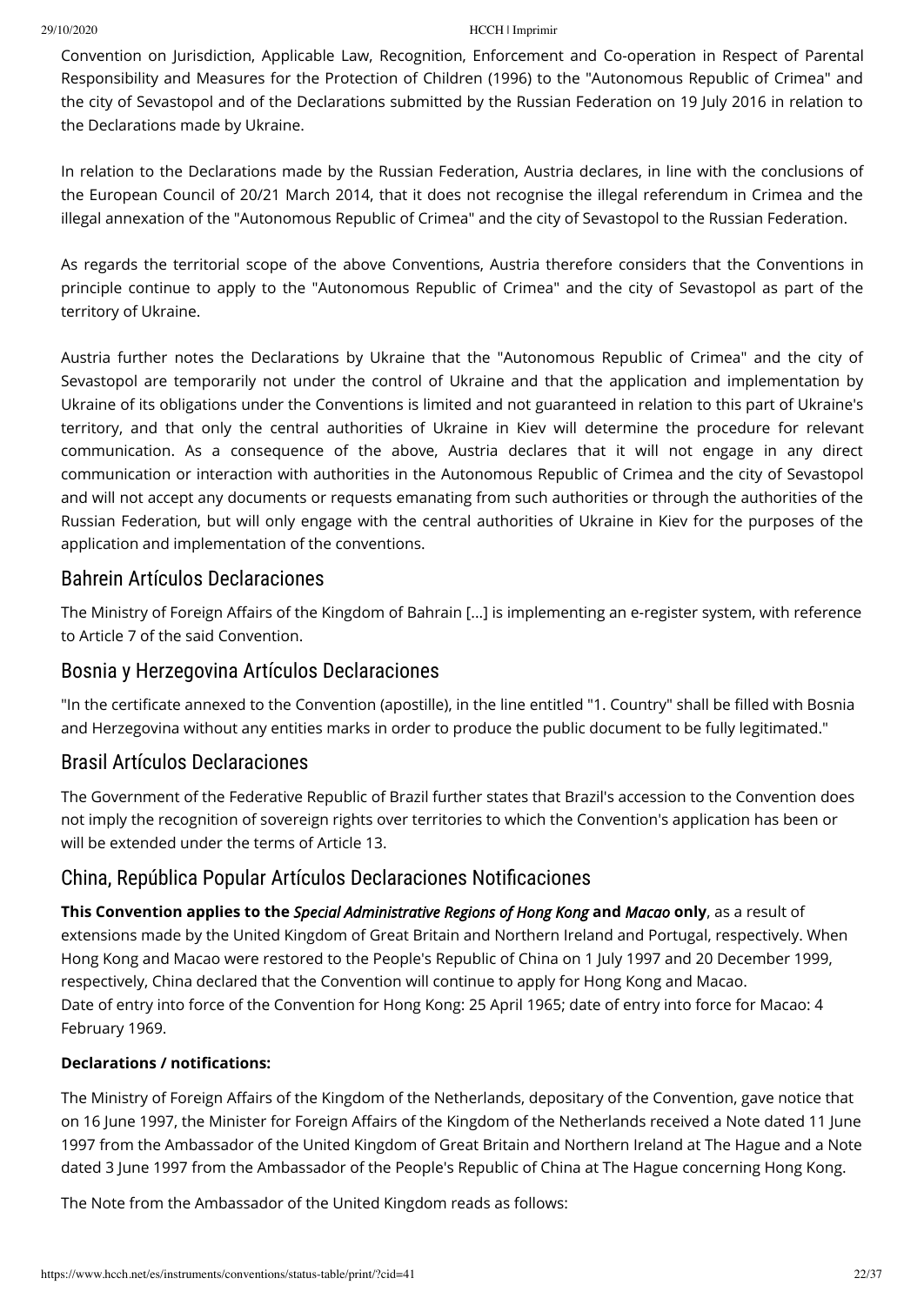"Your Excellency,

I am instructed by Her Britannic Majesty's Principal Secretary of State for Foreign and Commonwealth Affairs to refer to the Convention Abolishing the Requirement of Legalisation for Foreign Public Documents done at The Hague on 5 October 1961 (hereinafter referred to as the Convention) which applies to Hong Kong at present. I am also instructed to state that, in accordance with the Joint Declaration of the Government of the United Kingdom of Great Britain and Northern Ireland and the Government of the People's Republic of China on the Question of Hong Kong signed on 19 December 1984, the Government of the United Kingdom will restore Hong Kong to the People's Republic of China with effect from 1 July 1997. The Government of the United Kingdom will continue to have international responsibility for Hong Kong until that date. Therefore, from that date the Government of the United Kingdom will cease to be responsible for the international rights and obligations arising from the application of the Convention to Hong Kong.

I should be grateful if the contents of this Note could be placed formally on record and brought to the attention of the other Parties to the Convention.

(...)

(signed Rosemary Spencer)".

The Note from the Ambassador of the People's Republic of China reads as follows:

### (Translation)

"Your Excellency,

In accordance with the Joint Declaration of the Government of the People's Republic of China and the Government of the United Kingdom of Great Britain and Northern Ireland on the Question of Hong Kong signed on 19 December 1984 (hereinafter referred to as the `Joint Declaration'), the People's Republic of China will resume the exercise of sovereignty over Hong Kong with effect from 1 July 1997. Hong Kong will, with effect from that date, become a Special Administrative Region of the People's Republic of China and will enjoy a high degree of autonomy, except in foreign and defence affairs which are the responsibilities of the Central People's Government of the People's Republic of China.

It is provided both in Section XI of Annex I to the Joint Declaration, `Elaboration by the Government of the People's Republic of China of its Basic Policies Regarding Hong Kong', and Article 153 of the Basic Law of the Hong Kong Special Administrative Region of the People's Republic of China, which was adopted on 4 April 1990 by the National People's Congress of the People's Republic of China, that international agreements to which the People's Republic of China is not a Party but which are implemented in Hong Kong may continue to be implemented in the Hong Kong Special Administrative Region.

In accordance with the above provisions, I am instructed by the Minister of Foreign Affairs of the People's Republic of China to make the following notification:

The Convention Abolishing the Requirement of Legalisation for Foreign Public Documents done at The Hague on 5 October 1961 (hereinafter referred to as the "Convention"), by which the Government of the Kingdom of the Netherlands is designated as the depositary, which applies to Hong Kong at present, will continue to apply to the Hong Kong Special Administrative Region with effect from 1 July 1997. The Government of the People's Republic of China also makes the following declaration:

In accordance with Article 6 of the Convention, it designates each of the following as the competent authorities in the Hong Kong Special Administrative Region to issue the certificates referred to in paragraph 1 of Article 3 of the Convention for the Hong Kong Special Administrative Region: the Administrative Secretary, the Registrar of the High Court, the Deputy Registrar of the High Court and the Assistant Registrar of the High Court. Within the above ambit, responsibility for the international rights and obligations of a Party to the Convention will be assumed by the Government of the People's Republic of China.

It would be appreciated if the contents of this Note could be placed formally on record and brought to the attention of the other Parties to the Convention.

(...)

(signed Zhu Manli, Ambassador Extraordinary and Plenipotentiary of the People's Republic of China to the Kingdom of the Netherlands)".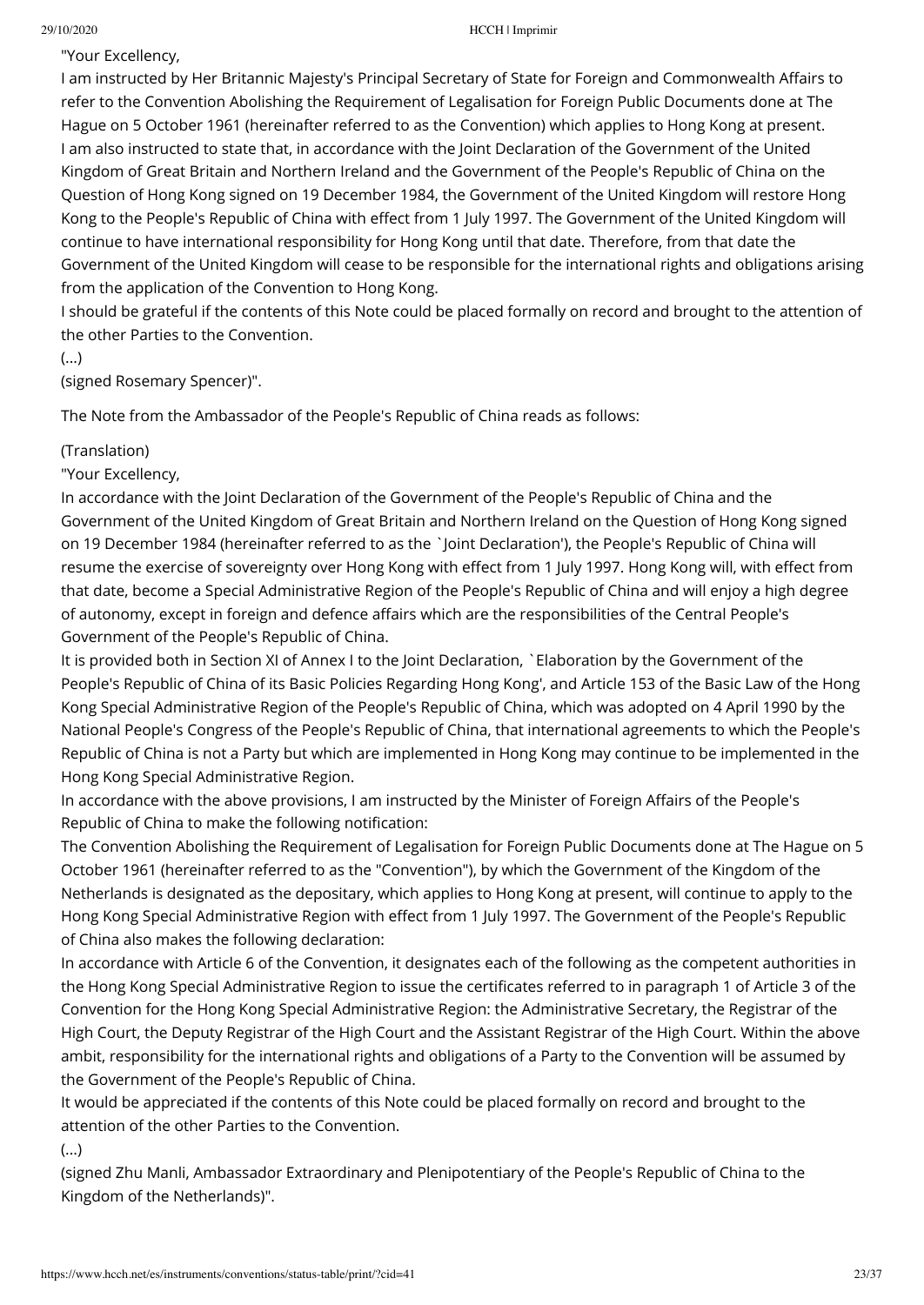By letter dated 26 November 1999, the Ambassador of Portugal to the Netherlands informed the Minister of Foreign Affairs of the Netherlands of the following:

"Upon instructions from my Government and referring to the Convention abolishing the requirement of legalisation for foreign public documents concluded at The Hague on 5 October 1961 (hereinafter referred to as the Convention) which currently applies to Macao, I have the honour to inform Your Excellency of the following: In accordance with the Joint Declaration of the Government of the Portuguese Republic and of the Government of the People's Republic of China on the question of Macao, signed in Beijing on 13 April 1987, the Government of the Portuguese Republic will remain internationally responsible for Macao until 19 December 1999, the People's Republic of China resuming from that date the exercise of sovereignty over Macao, with effect from 20 December 1999.

From 20 December 1999 the Portuguese Republic will cease to be responsible for the international rights and obligations arising from the application of the Convention in Macao. (…)."

By letter of 10 December 1999, the Ambassador of the People's Republic to the Netherlands informed the Minister of Foreign Affairs of the Netherlands of the following:

### (Courtesy translation)

"In accordance with the Joint Declaration of the Government of the People's Republic of China and the Government of the Republic of Portugal on the Question of Macao (hereinafter referred to as the Joint Declaration) signed on 13 April 1987, the Government of the People's Republic of China will resume the exercise of sovereignty over Macao with effect from 20 December 1999. Macao will from that date become a Special Administrative Region of the People's Republic of China and will enjoy a high degree of autonomy, except in foreign and defence affairs which are the responsibilities of the Central People's Government of the People's Republic of China.

It is provided both in Section VIII of Elaboration by the Government of the People's Republic of China of its Basic Policies Regarding Macao, which is annex I to the Joint Declaration, and Article 138 of the Basic Law of Macao Special Administrative Region of the People's Republic of China, which was adopted on 31 March 1993 by the National People's Congress of the People's Republic of China, that international agreements to which the Government of the People's Republic of China is not yet a Party but which are implemented in Macao may continue to be implemented in the Macao Special Administrative Region.

In accordance with the provisions mentioned above, I am instructed by the Minister of Foreign Affairs of the People's Republic of China to inform Your Excellency of the following:

The Convention aboslishing the requirement of legalisation for foreign publuc documents, done at The Hague on 5 October 1961 (hereinafter referred to as the Convention), which applies to Macao at present, shall continue to apply to the Macao Special Administrative Region with effect from 20 December 1999. (...)

Within the above ambit, the Government of the People's Republic of China will assume the responsibility for the international rights and obligations that place on a Party to the Convention. (…)".

## **Declaration Hong Kong, 3 March 2006:**

(...) that the Apostille Service Office of the Judiciary of the Hong Kong Special Administrative Region has recently computerized the Apostille system.

As a result of the computerization of the system, there will be a change in the way that the Apostille Certificate is produced. At present, the Apostille Certificate is in the form of a chop stamped on the document requiring Apostille service with blanks completed in handwriting. After computerization, the Certificate will be generated from the computer and be affixed to the document requiring Apostille.

As the current practice, the Certificate will be signed by the Registrar, High Court, and sealed with the Seal of the Court. This new system will commence operation with effect from 20 March 2006.

Apart from the above, all existing practice and procedure remain unchanged.

## **Declaration Hong Kong, 18 April 2012:**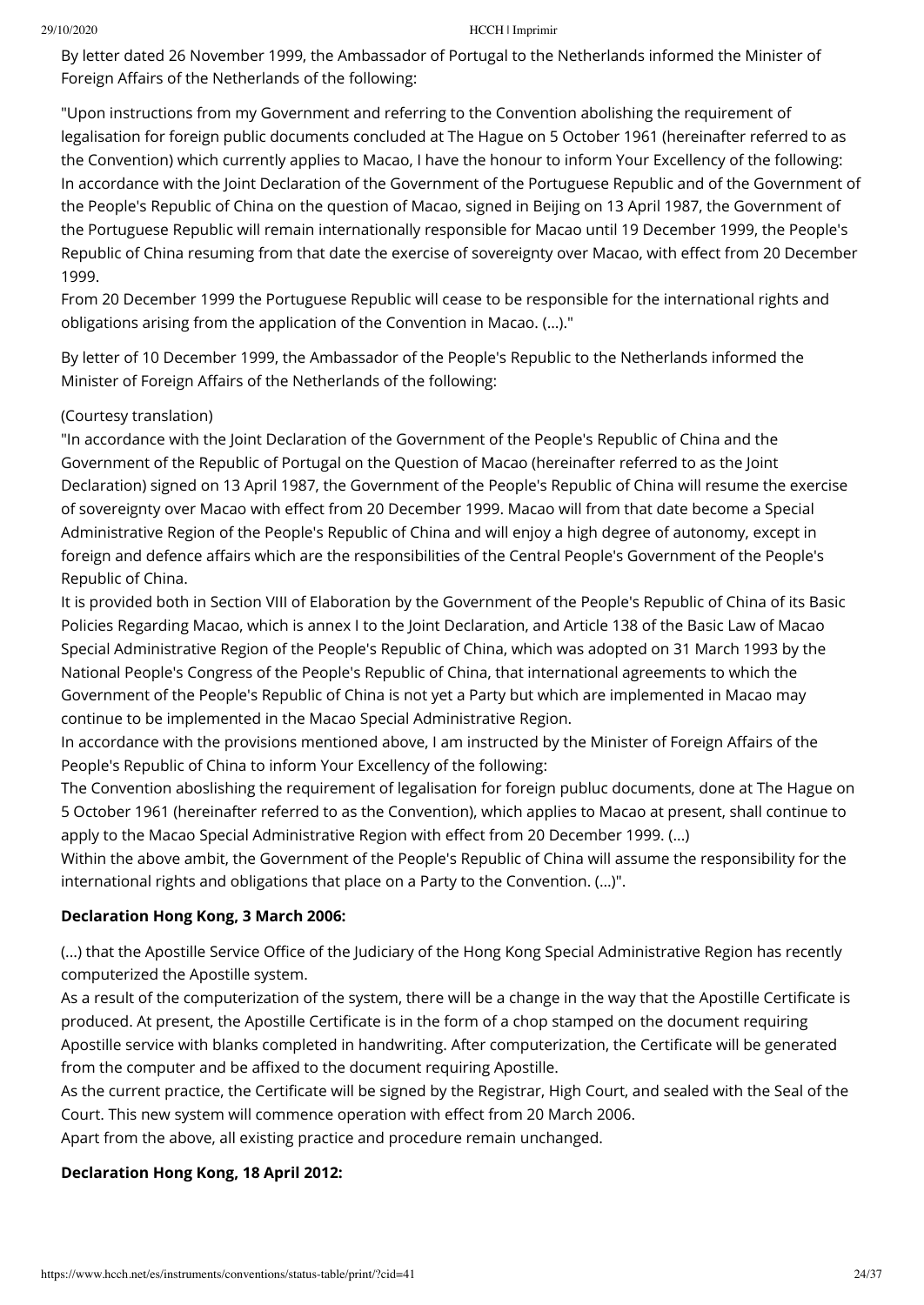The Office of the Chief Secretary for Administration [of the Government of the Hong

Kong Special Administrative Region ("HKSAR") of the People's Republic of China] has the further honour to inform [...] that in order to follow the recommendation of the Special Commission on the Practical Operation of the Hague Apostille Convention, the Apostille Service Office of the Judiciary of the HKSAR will indicate the limit effect of an Apostille by inserting the following statement at the top of the Apostille with effect from 23 July 2012:

"This apostille only certifies the signature, the capacity of the signatory and the seal or stamp it bears. It does not certify the content of the document for which it is issued".

Apart from insertion of the statement mentioned above, there will be no other change to the Apostille.

# Colombia Artículos Declaraciones

... as of December 15th of 2004, the apostille issued by the Coordination of Legalizations and Apostille of the Ministry of Foreign Affairs of Colombia will no longer be attached to its respective documents in the form of a sticker, but mechanically with a metallic staple.

As of December 15th of 2004, the apostille format will also include a space at the bottom reserved for identifying the document for which the apostille is issued and for the names and surnames of its holder.

## Declaration received on 22 April 2005:

...as of May 1st 2005, the signature which appears on the Colombian Apostille format, will no longer be written in ink, but will be scanned.

## Declaration received on 12 October 2007:

As from October 8th, 2007, Colombia has introduced a new Apostille Certificate, which sample is attached hereto. Its basic characteristics are as follows:

- The Apostille is printed in black and white, on normal paper, instead of the security paper used up to now.
- The security features of the current Apostille Certificate have been replaced and reinforced by the use of digital certificates and encrypted signatures, following the recommendations and conclusions of the Third International Forum on Digital Evidence held in Los Angeles (May 29, 2007) at which the e-APP was discussed in detail.
- The authenticity of Apostilles issued by the Government of Colombia may still be verified by using the e-Register, which is accessible on our web site [www.cancilleria.gov.co/apostilla.](http://www.cancilleria.gov.co/apostilla) States Parties are highly encouraged to regularly use the E-Register.
- The presentation of the e-Register has been slightly modified: instead of the current view of a summary containing the basic data of the Apostille, users are able to view an exact color image of the Apostille that has been issued.
- The use of a digital certificate will guarantee that the electronic version of the Apostille has not been tampered. Likewise, if the paper Apostille attached to the document somehow differs from the one displayed in the e-Register, it likely means that the paper Apostille has been altered.
- For a transitional period of time, and until the stock of current Apostilles expires, the Government of Colombia will be issuing both models, that are equally valid and authentic.

# Dinamarca Artículos Declaraciones

(...) that the Convention as yet does not apply for Greenland and the Faro Islands.

# Ecuador Artículos Declaraciones

"(...) , the above-mentioned Ecuadorian Ministry has decided to change the design of the current "Apostille" used in Ecuador for a new design, more practical and simplified. This new seal will be issued with a 10 American dollar stamp and will be implemented as from the second quarterly of 2006."

# España Artículos Declaraciones

By Note No 4 dated 23 June 2011, the Embassy of Spain informed the depositary of the following declaration :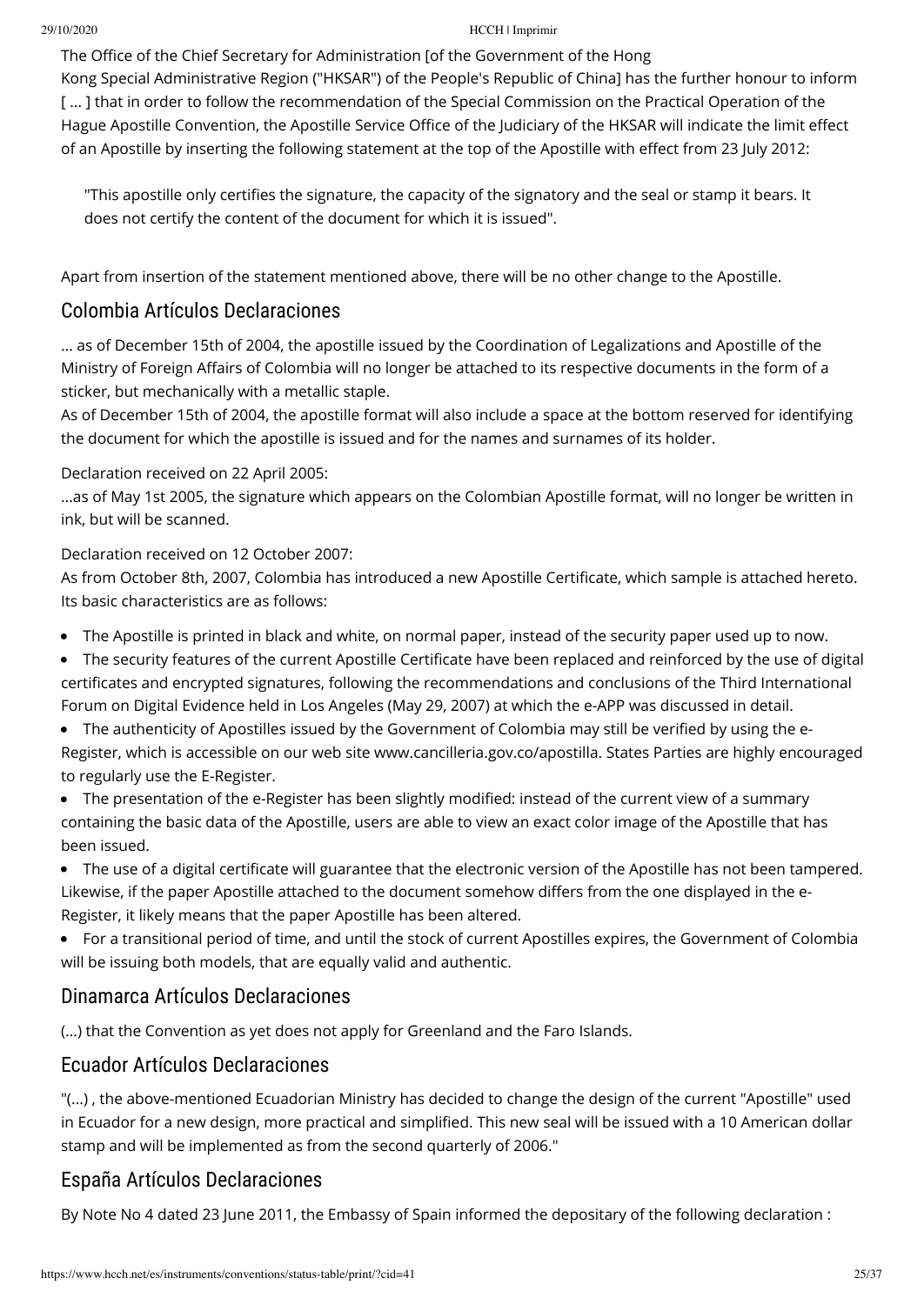The Ministry of Justice of Spain has put in place a new system for the issuance of Apostilles, which includes the possibility to issue both electronic and paper Apostilles.

Starting on 16th May 2011 in two pilot Competent Authorities (Superior Courts of Justice of the Region of Murcia and Castilla-La Mancha), the new system will be progressively deployed in the Competent Authorities in Spain. The Competent Authorities formerly designated as Secretaries of the "Territorial Courts" (Secretarios de Gobierno de las Audiencias) are now referred to by their current official denomination: "Chancellor Secretariats of the Superior Courts of Justice" (Secretarías de Gobierno de los Tribunales Superiores de Justicia).

The main features of this new system are explained below:

Format of the Apostille certificate

- As of 16th May, the Apostille issued with the new system will follow the [sample format attached](https://assets.hcch.net/upload/apostilla_revisada.pdf) and will be digitally signed.

- Apostilles issued with the new system for paper documents will be printed and printed on the document or attached to it by means such as metallic staples and stamps.

- Electronic Apostilles issued with the new system will also be digitally signed and will contain the public document as an attachment. The digital certificate will guarantee that the Apostille and the electronic public document embedded in it have not been altered after its issuance.

- For a transitional period of time and until the new system for issuance of Apostilles is deployed in all Competent Authorities, the Government of Spain will be issuing both the current and the new Apostille model which are equally valid and authentic.

e-Register of Apostilles

- The authenticity of Apostilles issued by Competent Authorities in Spain may be verified at the Spanish electronic Register of Apostilles at the website of the Ministry of Justice. The exact website will be included in the Apostille. - In the case of electronic Apostilles, the e-Register will also allow to verify the authenticity of the underlying electronic public document.

By Note No 89 dated 4 August 1997, the Embassy of Spain informed the depositary of the following declaration concerning Gibraltar:

"La Embajada de España saluda atentamente al Ministerio Real de Asuntos Exteriores y tiene el honor de poner en su conocimiento que la Colonia de Gibraltar viene expidiendo apostillas del Convenio de La Haya número XII de 5.10.1961 en las que, como "país", figura el nombre del citado territorio.

El Reino de España considera que el modelo de apostilla utilizado por las Autoridades del Reino Unido en Gibraltar implica una clara violación del Convenio de La Haya citado, cuyo artículo 13 sólo permite a los Estadosparte del mismo extender dicho Convenio a todos los territorios de cuyas relaciones internacionales estén encargados, pudiendo en consecuencia estos territorios expedir apostillas, pero nunca como "países", tal y como aparece en las expedidas por Gibraltar.

Gran Bretaña, en efecto, extendió en su momento la aplicación territorial del Convenio a Gibraltar, que tiene la consideración, según las propias Autoridades británicas, de territorio dependiente y no de "país". La autoproclamación en el modelo de apostilla citado de Gibraltar como "país" no sólo no es aceptable por España, sino que no refleja el actual estatuto que dicho territorio posee desde el punto de vista del Derecho Internacional. En consecuencia, el Reino de España declara que no acepta la validez de las apostillas expedidas por el Reino Unido en Gibraltar en las que aparezca el nombre de la Colonia como "país".

El Reino de España solicita al Ministerio de Asuntos Exteriores de los Países Bajos que comunique esta decisión a los Estados-parte del citado Convenio. (...)".

# Estados Unidos de América Artículos Declaraciones

The instrument of accession was accompanied by the following statement:

"On the occasion of the deposit by the United States of America of its instrument of accession to the Convention Abolishing the Requirement of Legalisation for Foreign Public Documents, concluded October 5, 1961 (1961 Convention), the Department of State wishes to draw the attention of States currently Parties to the Convention, and eventually of those becoming so in the future, to the provisions of Title 18, United States Code, Section 3190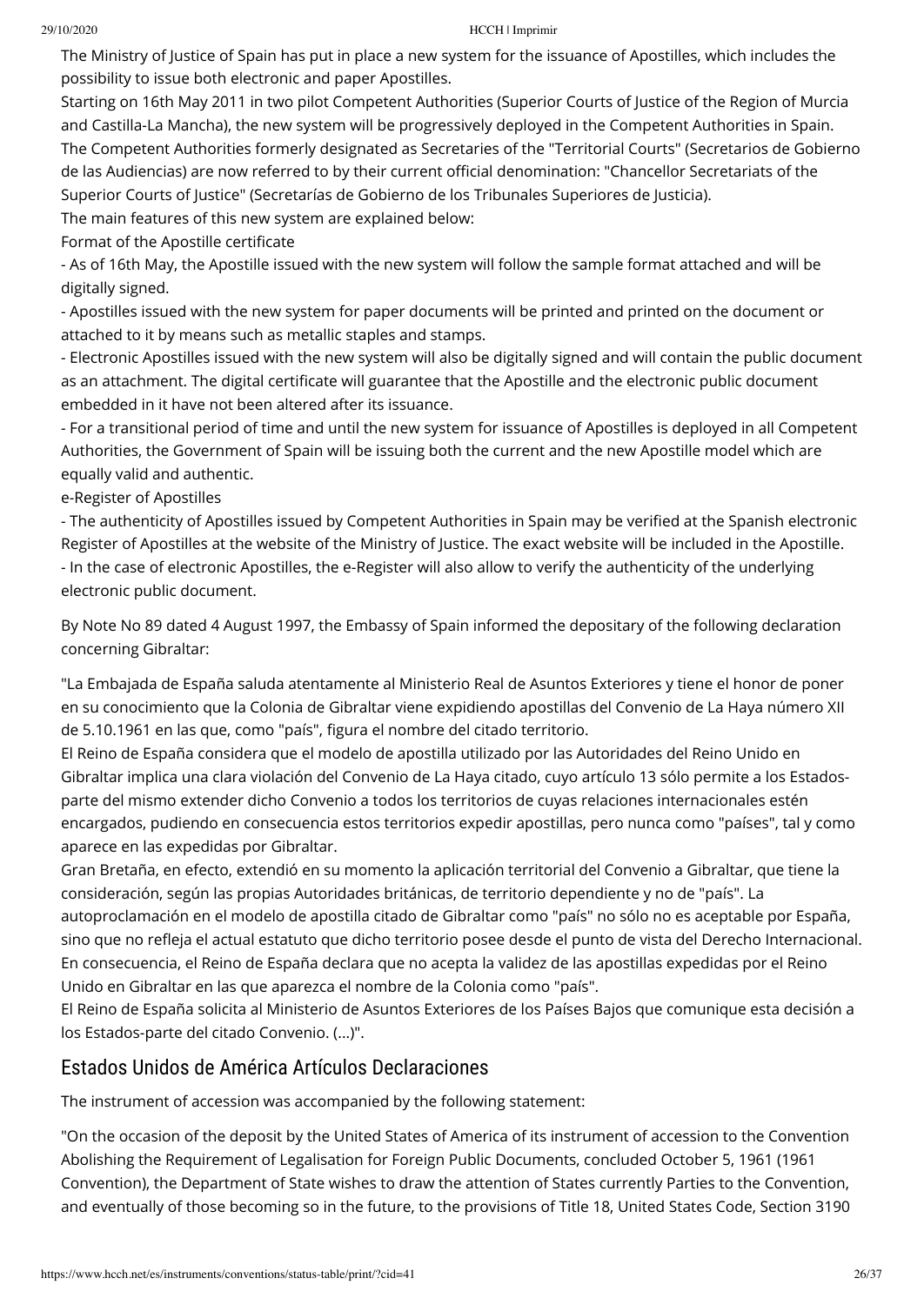relating to documents submitted to the United States Government in support of extradition requests. It does so for the purpose of preventing possible misunderstandings by stipulating that the 1961 Convention does not supersede or override the provisions of Section 3190.

## Section 3190 provides:

## Section 3190 Evidence on (Extradition) hearing

Depositions, warrants, or other papers or copies thereof offered in evidence upon the hearing of any extradition case shall be received and admitted as evidence on such hearing for all the purposes of such hearing if they shall be properly and legally authenticated so as to entitle them to be received for similar purposes by the tribunals of the foreign country from which the accused party shall have escaped, and the certificate of the principal diplomatic or consular officer of the United States resident in such foreign country shall be proof that the same, so offered, are authenticated in the manner required.

The requirement of Section 3190 is satisfied by the certification of the principal United States diplomatic or consular officer resident in the state requesting extradition that the documents are in such form as to be admissible in the tribunals of that State. The certification by apostille under the 1961 Convention does not satisfy this requirement, as it only certifies the signature, the capacity of the signer, and the seal on the documents. It does not certify the admissibility of the documents. Thus, the requirement of section 3190 is not deemed by the United States to be overridden by operation of Article 8 of the 1961 Convention.

It should be noted, however, that a certification by the principal diplomatic or consular officer of the United States as set out in section 3190 has also served to legalize such documents, and will continue to do so without the need for any other legalization by United States officials or certification by the apostille under the 1961 Convention.

In light of the above, it is recommended that States Party to the 1961 Convention continue as before to cover documents supporting extradition requests directed to the United States with the special certification provided for by section 3190. Failure to cover extradition documents in this recommended manner could regrettably result in a finding by the United States judge or magistrate hearing the extradition request that the documents do not meet the requirements of section 3190 and thus are not entitled to be received and admitted as evidence. Such a finding could, in turn, result in the irrevocable rejection of the extradition request."

# Estonia Artículos Declaraciones

## *30-04-2019*

Estonia takes note of the Declarations submitted by Ukraine on 16 October 2015 regarding the application of the Convention Abolishing the Requirement of Legalisation for Foreign Public Documents (1961), the Convention on the service abroad of judicial and extrajudicial documents in civil or commercial matters (1965), the Convention on the taking of evidence abroad in civil or commercial matters (1970), the Convention on the Civil Aspects of International Child Abduction (1980) and the Convention on Jurisdiction, Applicable Law, Recognition, Enforcement and Co-operation in Respect of Parental Responsibility and Measures for the Protection of Children (1996) to the Autonomous Republic of Crimea and the city of Sevastopol and of the Declarations submitted by the Russian Federation on 19 July 2016 in relation to the Declarations made by Ukraine.

In relation to the Declarations made by the Russian Federation, Estonia declares, in line with the conclusions of the European Council of 20/21 March 2014, that it does not recognise the illegal referendum in Crimea and the illegal annexation of the Autonomous Republic of Crimea and the city of Sevastopol to the Russian Federation.

As regards the territorial scope of the above-mentioned Conventions, Estonia therefore considers that the conventions in principle continue to apply to the Autonomous Republic of Crimea and the city of Sevastopol as part of the territory of Ukraine.

Estonia further notes the Declaration by Ukraine that the Autonomous Republic of Crimea and the city of Sevastopol are temporarily not under the control of Ukraine and that the application and implementation by Ukraine of its obligations under the Conventions is limited and not guaranteed in relation to this part of Ukraine's territory, and that only the central authorities of Ukraine in Kyiv will determine the procedure for relevant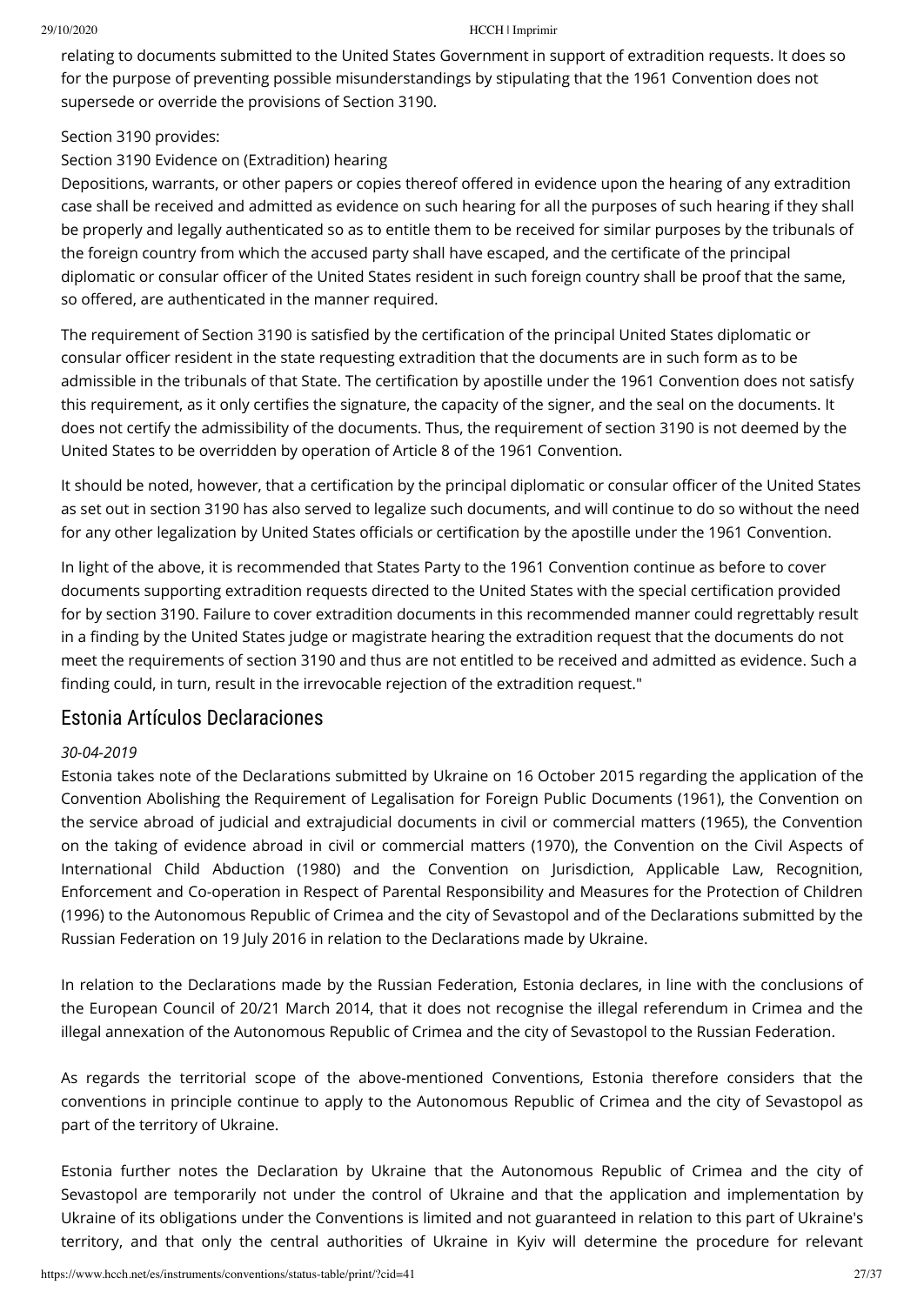communication.

As a consequence of the above, Estonia declares that it will not engage in any direct communication or interaction with authorities in the Autonomous Republic of Crimea and the city of Sevastopol and will not accept any documents or requests emanating from such authorities or through the authorities of the Russian Federation, but will only engage with the central authorities of Ukraine in Kyiv for the purposes of the application and implementation of the conventions.

## Filipinas Artículos Declaraciones

### **Declaration:**

#### *12-09-2018*

The Philippines' accession to the Apostille Convention will not apply to Contracting Parties which it does not recognize as States.

The Government of the Republic of the Philippines wishes to draw the attention of State Parties to the Apostille Convention to Sections 4 and 5 of the Philippine Extradition Law (Presidential Decree No. 1069 [s.1977]) which pertains to documents submitted to the Government of the Philippines in support of extradition requests, and wish to convey that the Apostille Convention does not supersede or override the provisions of the Philippine Extradition Law.

The Certification by apostille under the Apostille Convention does not satisfy the requirements under the Philippine Extradition Law. Extradition requests directed to the Republic of the Philippines should be conveyed in the manner provided for by the Philippine Extradition Law.

## Finlandia Artículos Declaraciones

#### *19-09-2018*

The Government of Finland takes note of the Declarations submitted by Ukraine on 16 October 2015 regarding the application of the Convention on Civil Procedure (1954), the Convention Abolishing the Requirement of Legalisation for Foreign Public Documents (1961), the Convention on the service abroad of judicial and extrajudicial documents in civil or commercial matters (1965), the Convention on the taking of evidence abroad in civil or commercial matters (1970), the Convention on the Civil Aspects of International Child Abduction (1980) and the Convention on Jurisdiction, Applicable Law, Recognition, Enforcement and Co-operation in Respect of Parental Responsibility and Measures for the Protection of Children (1996) and the Convention on the International Recovery of Child Support and Other Forms of Family Maintenance (2007) to the Autonomous Republic of Crimea and the city of Sevastopol and of the Declarations submitted by the Russian Federation on 19 July 2016 in relation to the Declarations made by Ukraine.

In relation to the Declarations made by the Russian Federation, Finland declares, in line with the conclusions of the European Council of 20/21 March 2014, that it does not recognise the illegal referendum in Crimea and the illegal annexation of the Autonomous Republic of Crimea and the city of Sevastopol to the Russian Federation.

As regards the territorial scope of the above Conventions, Finland therefore considers that the conventions in principle continue to apply to the Autonomous Republic of Crimea and the city of Sevastopol as part of the territory of Ukraine.

Finland further notes the Declaration by Ukraine that the Autonomous Republic of Crimea and the city of Sevastopol are temporarily not under the control of Ukraine and that the application and implementation by Ukraine of its obligations under the Conventions is limited and not guaranteed in relation to this part of Ukraine's territory, and that only the central authorities of Ukraine in Kyiv will determine the procedure for relevant communication.

https://www.hcch.net/es/instruments/conventions/status-table/print/?cid=41 28/37 As a consequence of the above, Finland declares that it will not engage in any direct communication or interaction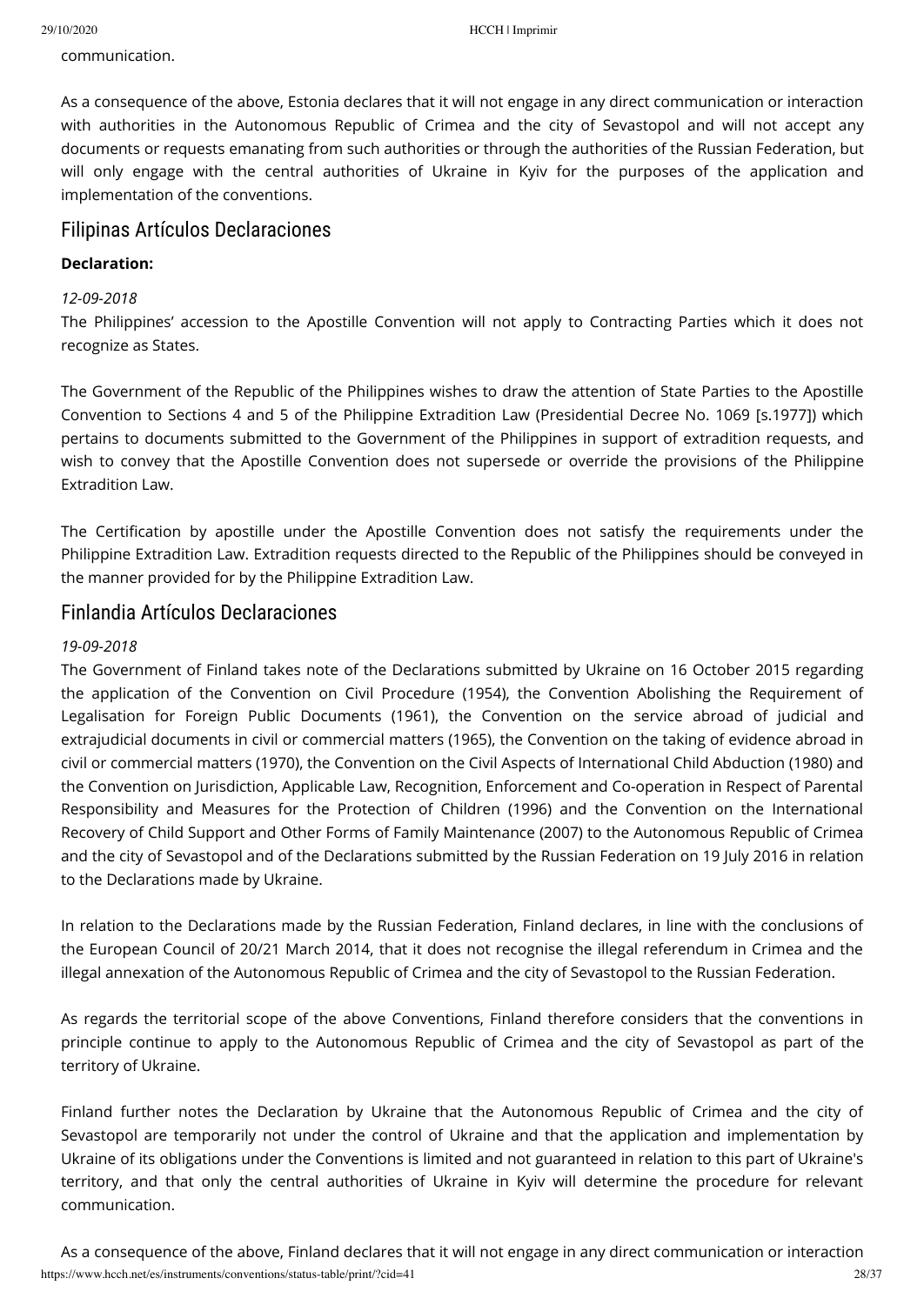with authorities in the Autonomous Republic of Crimea and the city of Sevastopol and will not accept any documents or requests emanating from such authorities or through the authorities of the Russian Federation, but will only engage with the central authorities of Ukraine in Kyiv for the purposes of the application and implementation of the said conventions.

# Francia Artículos Declaraciones

On depositing their instrument of ratication the French Government declared that the Convention applies to the entire territory of the French Republic.

France has declared in agreement with the Government of the United Kingdom to extend the application of the Convention to the Anglo-French Condominium of the New Hebrides on 17 December 1965. (The Convention entered into force for the New Hebrides on 15 February 1966.)

In Notes of 1 April 1970, the British Embassy and the French Embassy notified that the Government of the United Kingdom and the Government of the French Republic have reached an agreement whereby the extension of the Convention to the Anglo-French Condominium of the New Hebrides with effect from 15 February 1966, has been confirmed, and the competent authorities to issue the certificate designated. The New Hebrides achieved independence on 30 July 1980 and became the Republic of Vanuatu.

# Georgia Artículos Declaraciones

This Convention does not apply to the documents issued by the *de facto* illegitimate authorities and officials of the regions of Georgia: Autonomous Republic of Abkhazia and the former Autonomous District of South Ossetia.

# Guatemala Artículos Declaraciones

## 19 January 2017

The accession and the implementation of this Convention, does not imply the recognition from the Republic of Guatemala of any territory as sovereign State and any regime as Legal Government, that to the present date, are not recognized by the Republic of Guatemala, neither implies the establishment nor reestablishment of the diplomatic relations with those countries with which they do not maintain currently.

# Hungría Artículos Declaraciones

The Republic of Hungary declares that the provisions of Article 13 of the Convention Abolishing the Requirement of Legalisation for Foreign Public Documents, done at The Hague on October 5, 1961, are contrary to resolution 1514/XV on the granting of independence to colonial countries and peoples, adopted by the General Assembly of the United Nations on December 14, 1960.

# Kazajstán Artículos Declaraciones

"(...)

Attachment: The Hague Convention dd 05.10.1961 abolishing the legalisation for foreign public documents stipulates the apostille of 9 x 9 cm in size.

It is expedient to have a stamp of the apostille, which size is 13 x 13 cm.

A script of the text can be enlarged for the comfort of its representation and reading. It is not allowed to change (translate) a language document, text and its order of placing on the stamp.

The stamp can be fulfilled in the language of the Republic of Kazakhstan only."

# Kosovo Artículos Declaraciones Depositary communications

## **Declaration:**

*26-06-2017*

The Embassy of the Republic of Kosovo to the Kingdom of the Netherlands strongly objects the declaration made by the Embassy of Republic of Serbia on 29-05-2017, a territory with which Republic of Kosovo has not yet established diplomatic relations, to extend the territorial applicability of the Authorities of Serbia to the territory of the Republic of Kosovo. Any legalization of documents in the territory of the Republic of Kosovo by illegal structures of the Government of Serbia or the Government of Serbia itself presents a violation of the sovereignty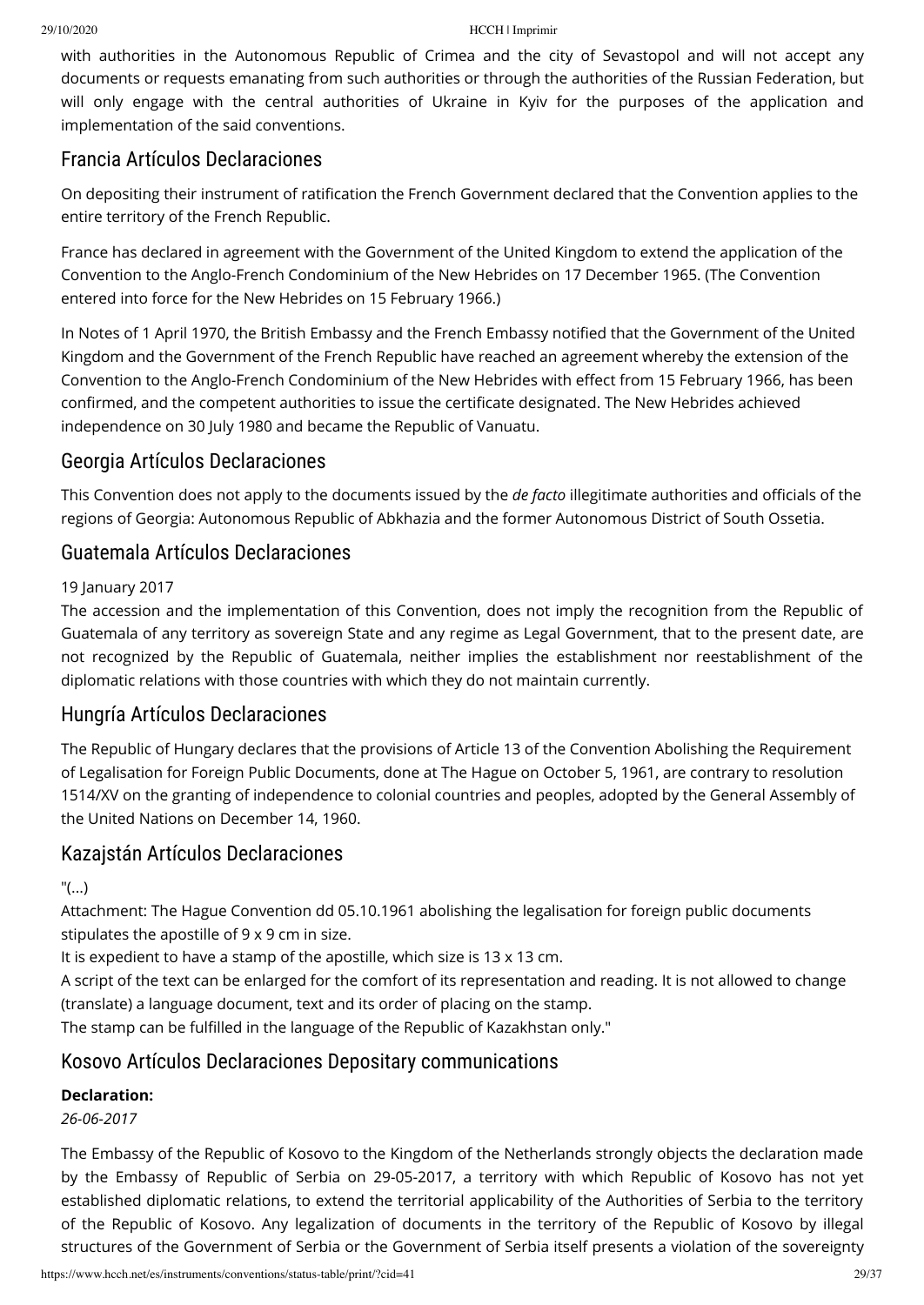of the Republic of Kosovo and an attempt to issue falsified documents by such illegal and unauthorized structures, which are considered null and void by the Government of the Republic of Kosovo. At the same time it presents a violation also of the commitments Serbia has taken in the dialogue for the normalization of relations with the Republic of Kosovo under the facilitation of the European Union to dismantle all parallel structures functioning in the territory of the Republic of Kosovo.

The Embassy of the Republic of Kosovo draws its attention to all Parties of the Apostille Convention that the Republic of Kosovo as an independent and sovereign country is recognized by 114 countries and is a member of several international organizations including the International Monetary Fund and of the World Bank Group, two United Nations Specialized Agencies. The Embassy of the Republic of Serbia in The Hague in its Note Verbale intentionally abuses with the conclusions of the International Court of Justice Advisory Opinion on the legality of the independence of Kosovo. On 22nd July 2010 the International Court of Justice has concluded that the adoption of the declaration of independence of 17 February 2008 did not violate general international law, Security Council resolution 1244 (1999) or the Constitutional Framework. Consequently the adoption of that declaration did not violate any applicable rule of international law.

At the same time the Embassy of the Republic of Kosovo strongly objects the request of the Embassy of the Republic of Serbia to change the designation of the Republic of Kosovo. The Embassy of the Republic of Kosovo recalls to all Parties of the Apostille Convention that the Republic of Kosovo has submitted the instruments of accession to the Apostille Convention by its official name "the Republic of Kosovo" and as such have been received by the Ministry of Foreign Affairs of the Kingdom of the Netherlands as Depository of the convention. It is not up to other Contracting Parties to change the designation of any Contracting Party to the Convention and this presents a dangerous attempt by Serbia to violate international law and the sovereign rights of each Contracting Party to decide upon its designation.

As such, the Republic of Kosovo strongly objects to the declaration of Serbia. As a party to the Convention, the Republic of Kosovo calls on all Contracting Parties to reject the declaration and asks them to be vigilant in ensuring that they reject any efforts by Serbia to illegally exercise Apostille Convention obligations in the territory of the Republic of Kosovo.

The Embassy of the Republic of Kosovo kindly requests from the Ministry of Foreign Affairs of the Kingdom of the Netherlands, in its capacity as Depository of the Convention, to bring this Note Verbale containing the declaration of objection to all Contracting Parties of the Apostille Convention and to the Permanent Bureau of the Hague Conference on Private International Law.

## Letonia Artículos Declaraciones

## **Declaration:**

## *04-04-2018*

The Ministry of Foreign Affairs of the Republic of Latvia [...] with reference to [...] the Convention on Civil Procedure (1954), the Convention Abolishing the Requirement of Legalisation for Foreign Public Documents (1961), the Convention on the Service Abroad of Judicial and Extrajudicial Documents in Civil or Commercial Matters (1965), the Convention on the Taking of Evidence Abroad in Civil or Commercial Matters (1970), the Convention on the Civil Aspects of International Child Abduction (1980),and the Convention on Jurisdiction, Applicable Law, Recognition, Enforcement and Co-operation in Respect of Parental Responsibility and Measures for the Protection of Children (1996) has to honour to convey the following.

The Government of the Republic of Latvia takes note of the Declarations submitted by Ukraine on 16 October 2015 regarding the application of the aforementioned Conventions to the Autonomous Republic of Crimea and the city of Sevastopol and of the Declarations submitted by the Russian Federation on 19 July 2016 in relation to the Declarations made by Ukraine.

In relation to the Declarations made by the Russian Federation, the Republic of Latvia declares, in line with the conclusions of the European Council of 20/21 March 2014, that it does not recognise the illegal referendum in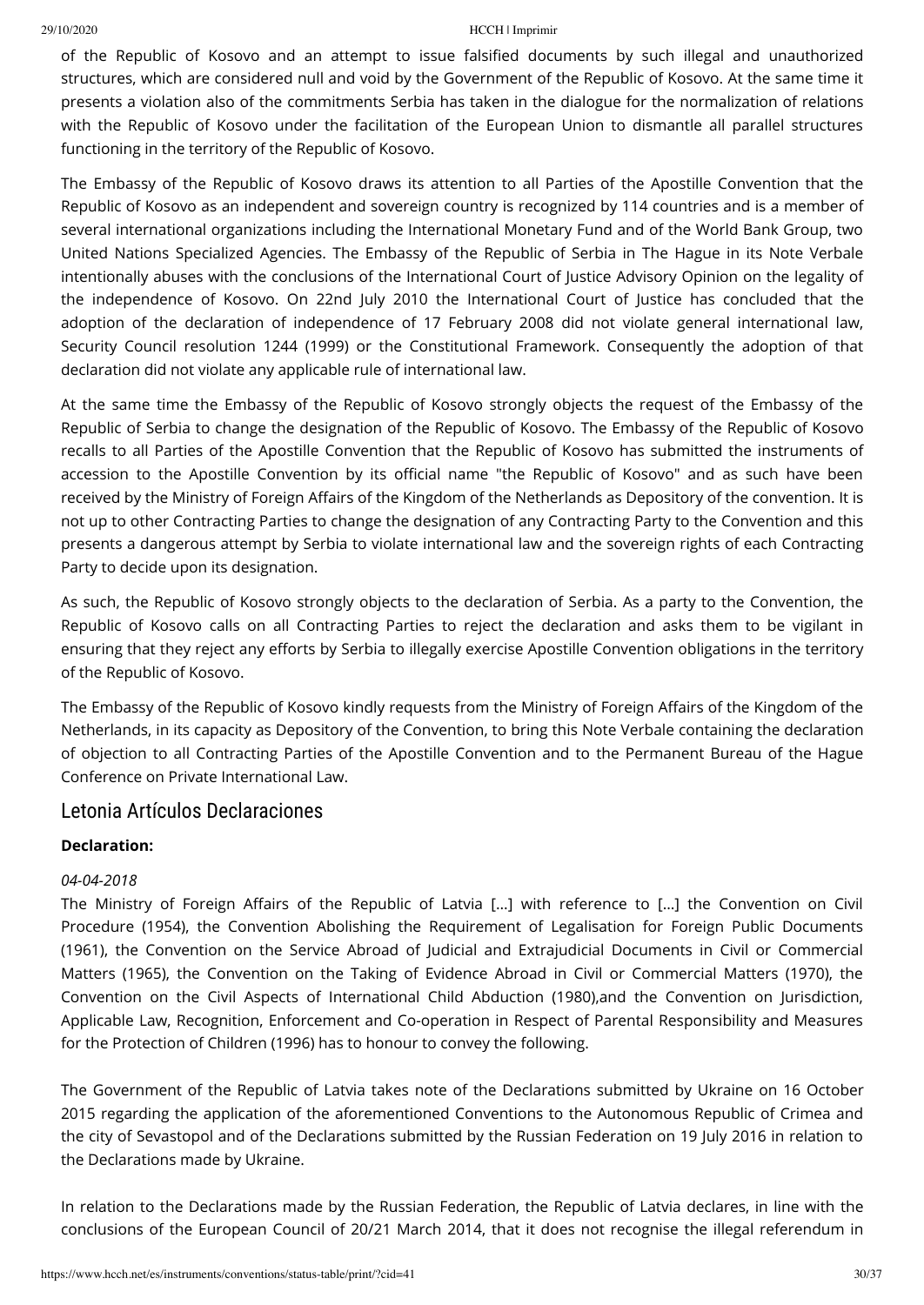Crimea and the illegal annexation of the Autonomous Republic of Crimea and the city of Sevastopol to the Russian **Federation** 

As regards the territorial scope of the above Conventions, the Republic of Latvia therefore considers that the Conventions in principle continue to apply to the Autonomous Republic of Crimea and the city of Sevastopol as part of the territory of Ukraine.

The Republic of Latvia further notes the Declarations by Ukraine that the Autonomous Republic of Crimea and the city of Sevastopol are temporarily not under the control of Ukraine and that the application and implementation by Ukraine of its obligations under the Convention is limited and

not guaranteed in relation to this part of Ukraine's territory, and that only the central authorities of Ukraine in Kyiv will determine the procedure for relevant communication.

As a consequence of the above, the Republic of Latvia declares that it will not engage in any direct communication or interaction with authorities in the Autonomous Republic of Crimea and the city of Sevastopol and will not accept any documents or requests emanating from such authorities or

through the authorities of the Russian Federation, but will only engage with the central authorities of Ukraine in Kiev for the purposes of the application and implementation of the convention.

## Lituania Artículos Declaraciones

## **Declaration:**

## *16-06-2020*

The Government of the Republic of Lithuania takes note of the Declarations submitted by Ukraine on 16 October 2015 regarding the application of the Convention on Civil Procedure (1954), the Convention Abolishing the Requirement of Legalisation for Foreign Public Documents (1961), the Convention on the Service Abroad of Judicial and Extrajudicial Documents in Civil or Commercial Matters (1965), the Convention on the Taking of Evidence Abroad in Civil or Commercial Matters (1970), the Convention on the Civil Aspects of International Child Abduction (1980) and the Convention on Jurisdiction, Applicable Law, Recognition, Enforcement and Co-operation in Respect of Parental Responsibility and Measures for the Protection of Children (1996) to the Autonomous Republic of Crimea and the city of Sevastopol and of the Declarations submitted by the Russian Federation on 19 July 2016 in relation to the Declarations made by Ukraine.

In relation to the Declarations made by the Russian Federation, the Government of the Republic of Lithuania declares, in line with the conclusions of the European Council of 20/21 March 2014, that it does not recognize the illegal referendum in Crimea and the illegal annexation of the Autonomous Republic of Crimea and the city of Sevastopol to the Russian Federation.

As regards the territorial scope of the above Conventions, the Government of the Republic of Lithuania therefore considers that the conventions in principle continue to apply to the Autonomous Republic of Crimea and the city of Sevastopol as part of the territory of Ukraine.

The Government of the Republic of Lithuania further notes the Declaration by Ukraine that the Autonomous Republic of Crimea and the city of Sevastopol are temporarily not under the control of Ukraine and that the application and implementation by Ukraine of its obligations under the Conventions is limited and not guaranteed in relation to this part of Ukraine's territory, and that only the central authorities of Ukraine in Kyiv will determine the procedure for relevant communication.

As a consequence of the above, the Government of the Republic of Lithuania declares that it will not engage in any direct communication or interaction with authorities in the Autonomous Republic of Crimea and the city of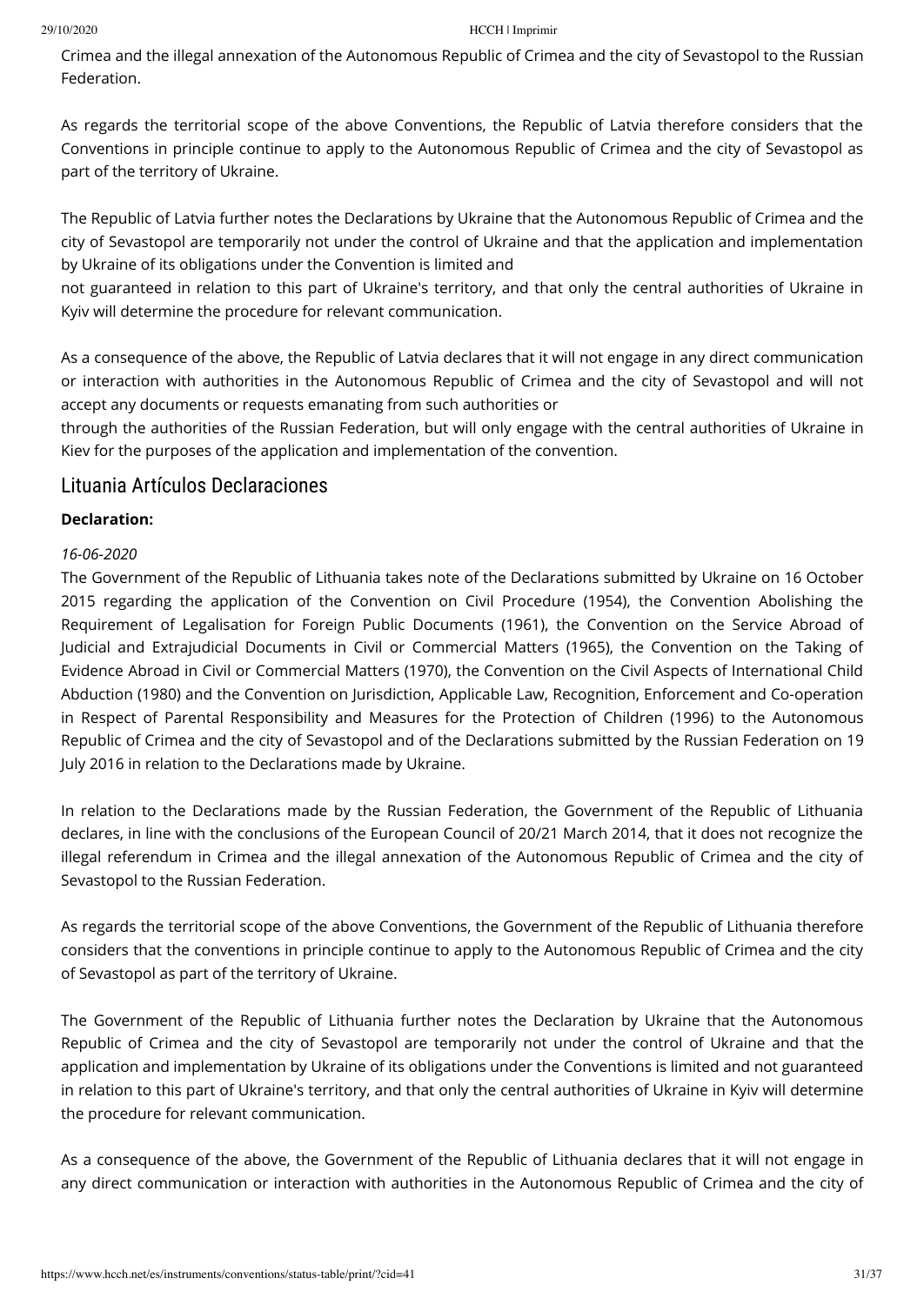Sevastopol and will not accept any documents or requests emanating from such authorities or through the authorities of the Russian Federation, but will only engage with the central authorities of Ukraine in Kyiv for the purposes of the application and implementation of the said conventions.

# Nueva Zelandia Artículos Declaraciones

(...) this accession shall not extend to Tokelau unless and until a declaration to that effect is lodged by the Government of New Zealand with the depositary, in accordance with Article 13 of the Convention; and designates the New Zealand Department of Internal Affairs as its competent authority for the purposes of Article 6 of the Convention.

# Países Bajos Artículos Declaraciones

## **Declaration of 18 October 2010**

The Kingdom of the Netherlands consisted of three parts: the Netherlands, the Netherlands Antilles and Aruba. The Netherlands Antilles consisted of the islands of Curaçao, Sint Maarten, Bonaire, Sint Eustatius and Saba. With effect from 10 October 2010, the Netherlands Antilles ceased to exist as a part of the Kingdom of the Netherlands. Since that date, the Kingdom consists of four parts: the Netherlands, Aruba, Curaçao and Sint Maarten. Curaçao and Sint Maarten enjoy internal self-government within the Kingdom, as Aruba and, up to 10 October 2010, the Netherlands Antilles do.

These changes constitute a modification of the internal constitutional relations within the Kingdom of the Netherlands. The Kingdom of the Netherlands will accordingly remain the subject of international law with which agreements are concluded. The modification of the structure of the Kingdom will therefore not affect the validity of the international agreements ratified by the Kingdom for the Netherlands Antilles. These agreements, including any reservations made, will continue to apply to Curaçao and Sint Maarten.

The other islands that have formed part of the Netherlands Antilles - Bonaire, Sint Eustatius and Saba - became part of the Netherlands, thus constituting 'the Caribbean part of the Netherlands'. The agreements that applied to the Netherlands Antilles will also continue to apply to these islands; however, the Government of the Netherlands will now be responsible for implementing these agreements.

# Portugal Artículos Declaraciones

## **Declarations:**

Portugal has declared to extend the application of the Convention to the entire territory of the Republic of Portugal on 22 October 1969. (The Convention entered into force for the entire territory of the Republic of Portugal on 21 December 1969.)

## *13-03-2018*

The Government of the Portuguese Republic takes note of the Declaration submitted by Ukraine on 16 October 2015 regarding the application of the Convention Abolishing the Requirement of Legalisation for Foreign Public Documents, done at The Hague, on 5 October 1961, to the "Autonomous Republic of Crimea" and the city of Sevastopol and of the Declaration submitted by the Russian Federation on 19 July 2016 in relation to the Declaration made by Ukraine.

In relation to the Declaration made by the Russian Federation, the Government of the Portuguese Republic declares, in line with the conclusions of the European Council of 20/21 March 2014, that it does not recognise the illegal referendum in Crimea and the illegal annexation of the "Autonomous Republic of Crimea" and the city of Sevastopol to the Russian Federation.

As regards the territorial scope of the above Convention, the Government of the Portuguese Republic therefore considers that the Convention in principle continues to apply to the "Autonomous Republic of Crimea" and the city of Sevastopol as part of the territory of Ukraine.

The Government of the Portuguese Republic further notes the Declaration by Ukraine that the "Autonomous Republic of Crimea" and the city of Sevastopol are temporarily not under the control of Ukraine and that the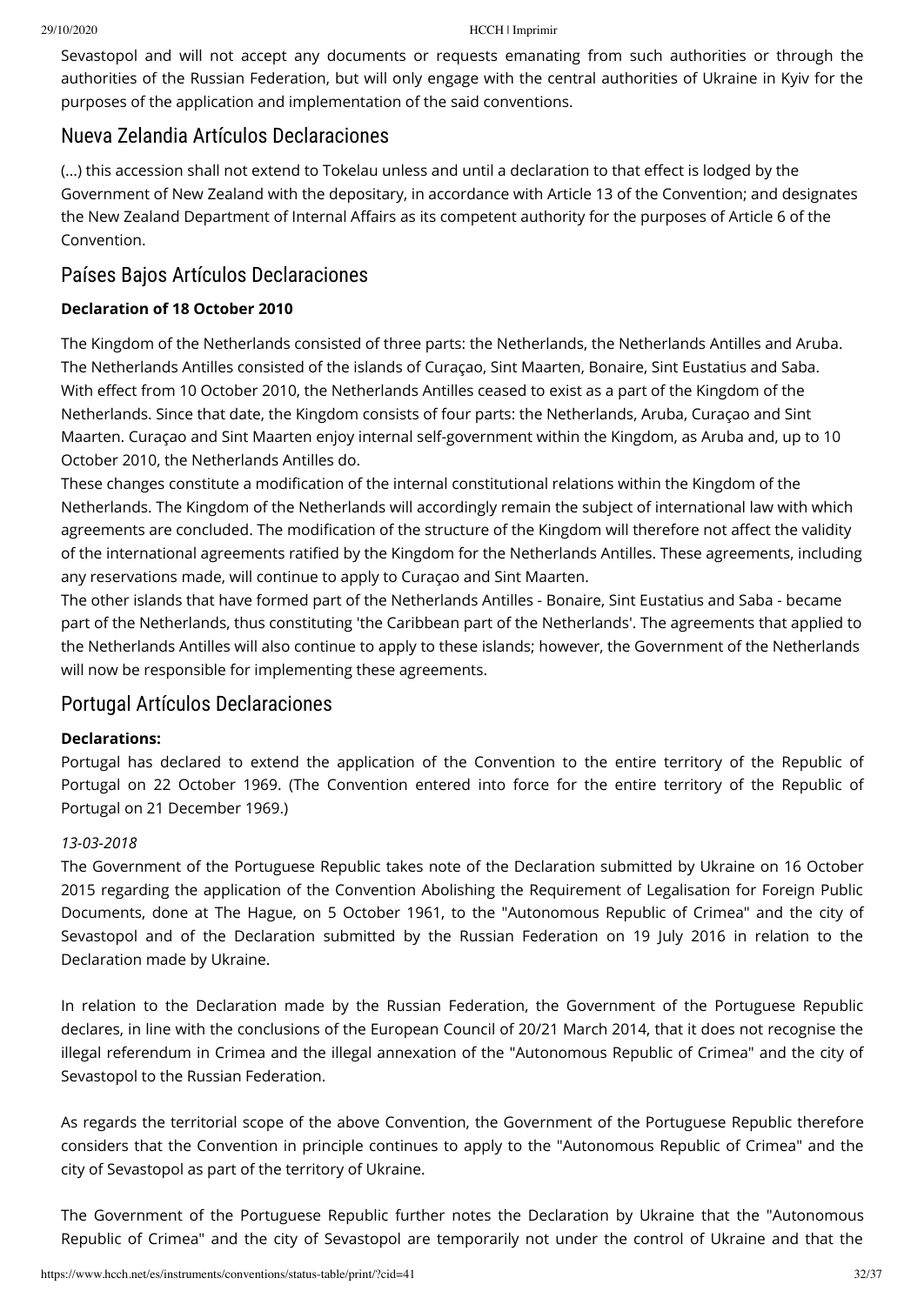application and implementation by Ukraine of its obligations under the Convention is limited and not guaranteed in relation to this part of Ukraine's territory, and that only the central authorities of Ukraine in Kiev will determine the procedure for relevant communication.

As a consequence of the above, the Government of the Portuguese Republic declares that it will not engage in any direct communication or interaction with authorities in the Autonomous Republic of Crimea and the city of Sevastopol and will not accept any documents or requests emanating from such authorities or through the authorities of the Russian Federation, but will only engage with the central authorities of Ukraine in Kiev for the purposes of the application and implementation of the convention.

# Reino Unido de Gran Bretaña e Irlanda del Norte Artículos Declaraciones

Extension of the Convention to former British territories on 24 February 1965 (the Convention entered into force for those territories on 25 April 1965):

Anguilla Antigua\* Bahama Islands\* Barbados\* Basutoland\* Bechuanaland Protectorate\* British Guyana\*\* British Solomon Islands Protectorate\*\* Brunei\* Dominica\* Fiji\* Gilbert and Ellice Islands\*\* Grenada\* Hong Kong\*\*\* Mauritius\* New Hebrides\*\* Saint Christopher, Nevis\* Saint Lucia\* Saint Vincent\* Seychelles\* Southern Rhodesia\*\* Swaziland\* Tonga\*

\* This country achieved independence and declared that it considers itself bound by the Convention or acceded to the Convention.

\*\* This country achieved independence. No declaration has been made on the continuation in force of the Convention.

Dates of independence: British Guyana became the Republic of Guayana (26 May 1966); British Solomon Islands Protectorate became Solomon Islands (7 July 1978); Gilbert and Ellice Islands became respectively Kiribati (12 July 1979) and Tuvalu (1 October 1978); New Hebrides (see also [France: declarations\)](https://www.hcch.net/index_en.php?act=status.comment&csid=321&disp=resdn) became the Republic of Vanuatu (30 July 1980); Southern Rhodesia became the Republic of Zimbabwe (18 April 1980).

\*\*\* On 1 July 1997, the Government of the United Kingdom of Great Britain and Northern Ireland restored Hong Kong to the People's Republic of China. See under "CHINA, Hong Kong Special Administrative Region".

# Rumania Artículos Declaraciones

#### **Declaration:**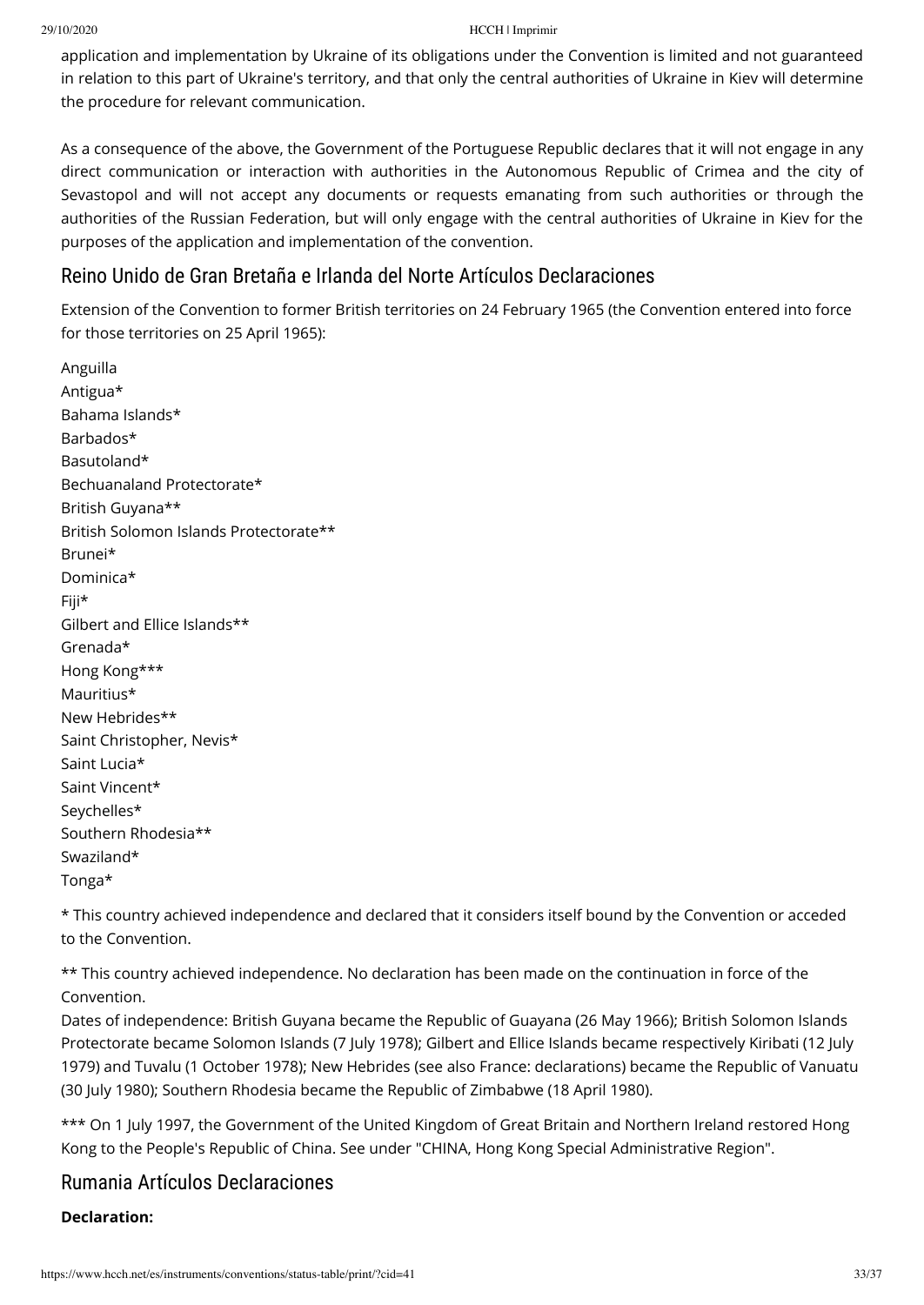## *14-06-2018*

Romania takes note of the Declarations submitted by Ukraine on 16 October 2015 regarding the application of the Convention on Civil Procedure (1954), the Convention Abolishing the Requirement of Legalisation for Foreign Public Documents (1961), the Convention on the Civil Aspects of International Child Abduction (1980), the Convention on the service abroad of judicial and extrajudicial documents in civil or commercial matters (1965) and the Convention on Jurisdiction, Applicable Law, Recognition, Enforcement and Co-operation in Respect of Parental Responsibility and Measures for the Protection of Children (1996) to the "Autonomous Republic of Crimea" and the city of Sevastopol and of the Declarations submitted by the Russian Federation on 19 July 2016 in relation to the Declarations made by Ukraine.

In relation to the Declarations made by the Russian Federation, Romania declares, in line with the conclusions of the European Council of 20/21 March 2014, that it does not recognise the illegal referendum in Crimea and the illegal annexation of the "Autonomous Republic of Crimea" and the city of Sevastopol to the Russian Federation.

As regards the territorial scope of the above Conventions, Romania therefore considers that the Conventions in principle continue to apply to the "Autonomous Republic of Crimea" and the city of Sevastopol as part of the territory of Ukraine.

Romania further notes the Declarations by Ukraine that the "Autonomous Republic of Crimea" and the city of Sevastopol are temporarily not under the control of Ukraine and that the application and implementation by Ukraine of its obligations under the Conventions is limited and not guaranteed in relation to this part of Ukraine's territory, and that only the central authorities of Ukraine in Kiev will determine the procedure for relevant communication.

As a consequence of the above, Romania declares that it will not engage in any direct communication or interaction with authorities in the Autonomous Republic of Crimea and the city of Sevastopol and will not accept any documents or requests emanating from such authorities or through the authorities of the Russian Federation, but will only engage with the central authorities of Ukraine in Kiev for the purposes of the application and implementation of the conventions.

# Rusia, Federación de Artículos Declaraciones Notificaciones

As the Union of Soviet Socialist Republics does not exist any more and since the Russian Federation according to its declaration contained in its Note of 13 January 1992 to the Heads of the Diplomatic Representations at Moscow (see below) continues to perform the rights and fulfil the obligations following from the international agreements signed by the Union of Soviet Socialist Republics, the depositary has asked the Russian Federation to let him know whether this declaration applies also to the present Convention and, in the affirmative, to inform him of the adaptations to be made in the notification made by the Soviet Union on 4 September 1991.

Declarations made by the Russian Federation:

"The Ministry of Foreign Affairs of the Russian Federation presents its compliments to the Heads of Diplomatic Representations in Moscow and has the honour to request them to inform their Governments about the following.

The Russian Federation continues to perform the rights and fulfil the obligations following from the international agreements signed by the Union of the Soviet Socialist Republics.

Accordingly the Government of the Russian Federation shall perform the functions of a depository in conformity with the corresponding multilateral agreements instead of the Government of the USSR.

Therefore, the Ministry kindly requests to consider the Russian Federation as a Party to all international agreements in force instead of the USSR.

The Ministry avails itself of this opportunity to renew to the Heads of Diplomatic Representations the assurances of its highest consideration.

Moscow, January 13, 1992."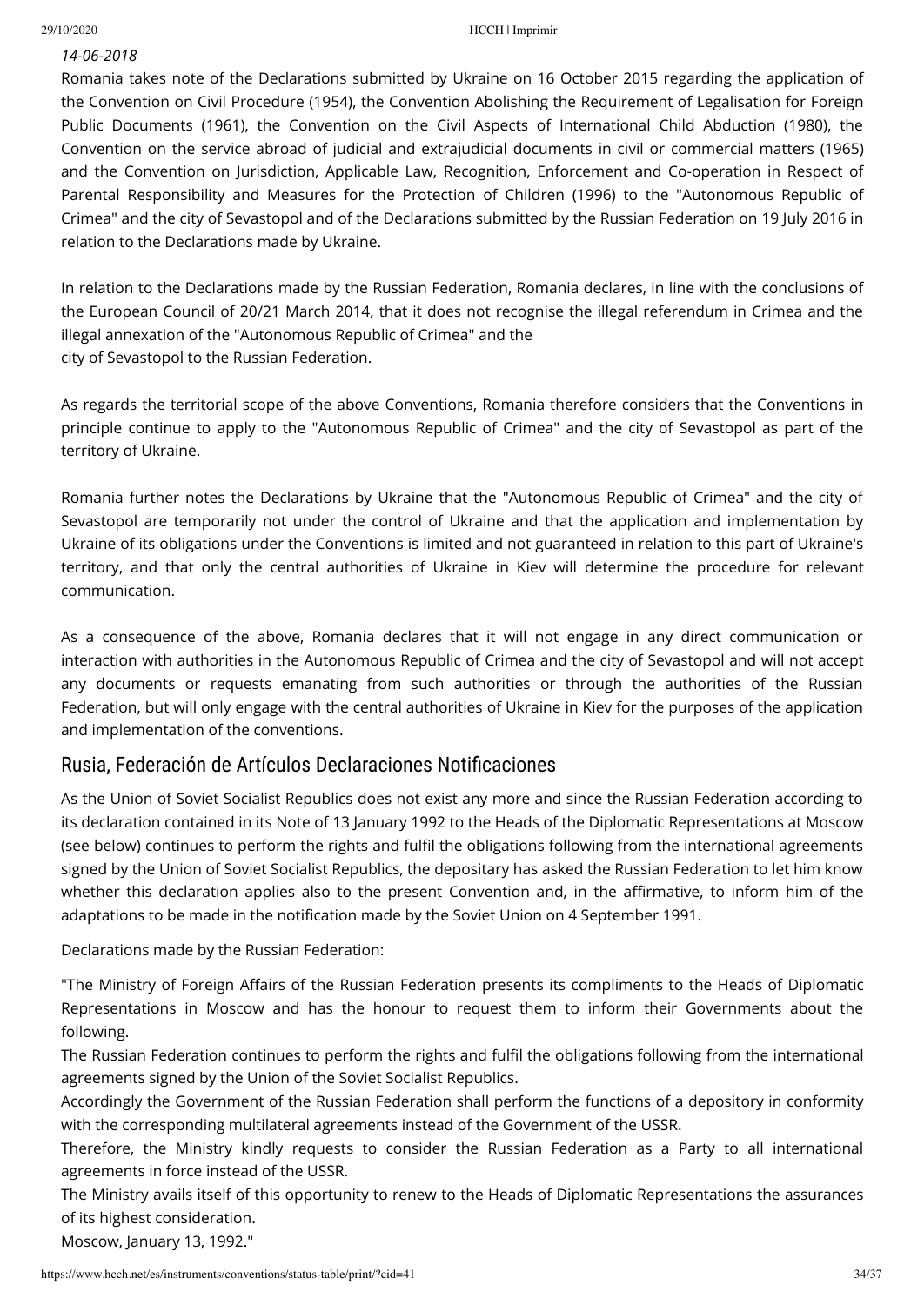Please [click here](https://assets.hcch.net/upload/mfa_not12ru.pdf) to read the depositary's *Notification in conformity with Article 15 of the Convention*, dated 15 May 1992.

### *Additional information (5-VIII-2008)*

For the purposes of Article 6 of the Convention the Russian Side declares that, alongside with the competent authorities declared earlier by the Russian Side, the Ministry of Defense of the Russian Federation is the authority competent to issue the Certificate (Apostille), referred to in Article 3 of the Convention, on official archive documents on military service (employment) in the Armed Forces of the Russian Federation, the Armed Forces of the USSR and the Joint Armed Forces of the Commonwealth of Independent States (CIS), issued in the Russian Federation.

## *19-07-2016*

### **Unofficial translation**

Statement on the Convention of 5 October 1961 Abolishing the Requirement of Legalisation for Foreign Public Documents

"Reaffirming its firm commitment to respect and fully comply with generally recognised principles and rules of international law, the Russian Federation, with reference to the declaration of Ukraine of 16 October 2015 regarding the Convention of 5 October 1961 Abolishing the Requirement of Legalisation for Foreign Public Documents, states the following.

The Russian Federation rejects to the above mentioned declaration of Ukraine and states that it cannot be taken into consideration as it is based on a bad faith and incorrect presentation and interpretation of facts and law.

The declaration of Ukraine regarding "certain districts of the Donetsk and Luhansk oblasts of Ukraine" cannot serve as a justification for non-compliance with its obligations, disregard for humanitarian considerations, refusal or failure to take necessary measures to find practical solutions for issues that have a very serious and direct impact on the ability of residents of those regions to exercise their fundamental rights and freedoms provided for by international law.

The declaration of independence of the Republic of Crimea and its voluntary accession to the Russian Federation are the result of a direct and free expression of will by the people of Crimea in accordance with democratic principles, a legitimate form of exercising their right to self-determination given an aided from abroad violent coup d'état in Ukraine which caused rampant radical nationalist elements not hesitating to use terror, intimidation and harassment against both its political opponents and the population of entire regions of Ukraine. The Russian Federation rejects any attempts to call into question an objective status of the Republic of Crimea

and the city of Sevastopol as constituent entities of the Russian Federation, the territories of which are an integral part of the territory of the Russian Federation under its full sovereignty. Thus, the Russian Federation reaffirms that it fully complies with its international obligations under the Convention in relation to this part of its territory".

# Serbia Artículos Declaraciones

## **Declaration:**

By Note dated 24 January 2003, the Embassy of the Federal Republic of Yugoslavia informed the depositary of the following:

"The Embassy of the Federal Republic of Yugoslavia presents its compliments to the Ministry of Foreign Affairs of the Kingdom of The Netherlands and with the reference to the misunderstandings concerning the application of the Convention Abolishing the Requirement of Legalization for Foreign Public Documents, signed at The Hague on 5 October 1961 and ratified by the Federative People's Republic of Yugoslavia on 21 May 1961, and the Convention On the Issue of Multilingual Extracts from Civil Status Records, signed in Vienna on 8 September 1976 and ratified by the Socialist Federal Republic of Yugoslavia, to the succession of which the Federal Republic of Yugoslavia signed the declarations on 19 April 2001 and 16 October 2001 respectively, and, in that connection, the competencies of Yugoslav institutions to legalize public documents, has the honour to inform of the following: 1) Yugoslavia has legalized public documents in the sense of the Hague Convention under the Law on the Legalization of Public Documents in International Traffic ("Official Gazette of the SFRY", No.6, 8 February, 1973) since its adoption.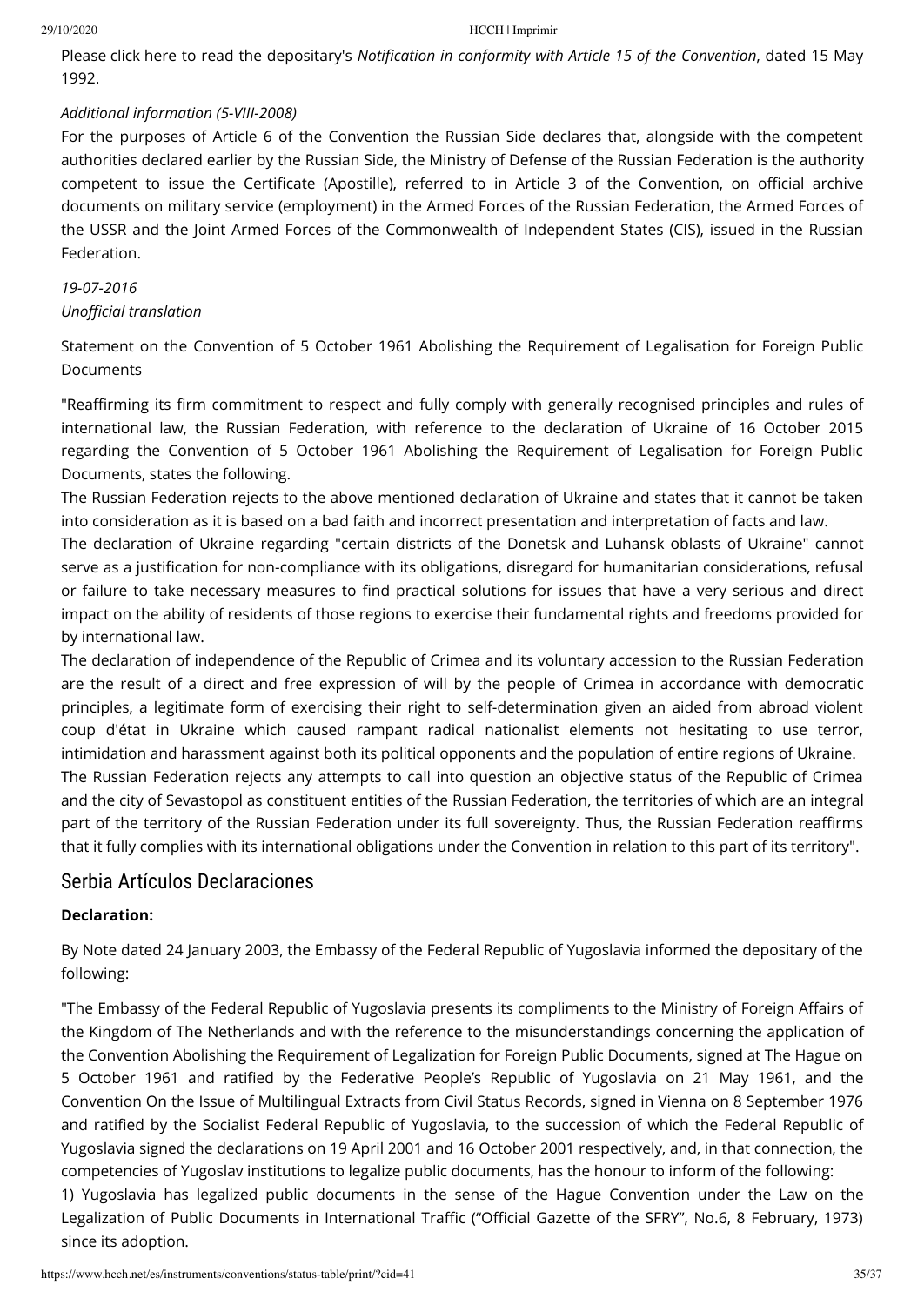Under the article. 8 of the said Law, the courts of the first instance and the Ministries of Justice of the constituent Yugoslav Republics provide apostilles, i.e. authorize Yugoslav documents, for use in the States Parties to the Hague Convention. Under the Law, municipal courts have primary competence to certify documents issued by institutions resident in the areas under the jurisdiction of the courts. Republican and Provincial justice administration authorities are competent to authorize, as an alternative, documents issued by institutions resident in the areas under their jurisdiction if not authorized by competent courts of the first instance.

Bearing that in mind, only one authorization, i.e. apostille, by the competent court of the first instance or, exceptionally, by a Republican or Provincial justice administration authority will suffice for the authorization/acceptance of Yugoslav documents in international legal traffic. The insistence therefore on a cumulative authorization of documents by one or more Yugoslav institutions is in contravention of the provisions of the Hague Convention and the goals for the promotion of which it was signed and acceded to by a large number of countries, Yugoslavia included, as a source of international law.

2) Furthermore, and with reference to the said Note, the Embassy has noticed that the competent authorities of the Kingdom of the Netherlands frequently request that multilingual extracts from Yugoslav civil status records be legalized by alternative Yugoslav authorities (Ministries of Justice of the Republic of Serbia and the Republic of Montenegro).

That practice is contrary to the provisions of Article 8, para 2, of the Vienna Convention and Article 6, para 1, of the Hague Convention. They also request that extracts from Yugoslav civil status records in Serbian undergo the entire gamut of possible legalizations by various Yugoslav and Dutch authorities, which runs counter to the letter and spirit of Article 1 of The Hague Convention which provides for the obligation of the States Parties to accept extracts from civil status records of all States Parties, defined as public documents, if they are supplied by an apostille alone.

In advising the Ministry of the above, the Embassy of the Federal Republic of Yugoslavia would appreciate if it interceded with the competent authorities of the Kingdom of the Netherlands, as the depository of the Hague Convention, to change the existing practice and align it with the provisions of the Hague Conventions and to advise thereof the other States Parties to the Convention. (...)"

Note received on 9 June 2006:

"... following the declaration of the state of independence of Montenegro, and under the Article 60 of the Constitutional Charter of the state union of Serbia and Montenegro, the Republic of Serbia is continuing international personality of the state union of Serbia and Montenegro, which was informed also by the National Assembly of the Republic of Serbia at its session held on 5 June 2006."

#### Note received on 29 May 2017:

The Embassy of the Republic of Serbia to the Kingdom of the Netherlands presents its compliments to the Ministry of Foreign Affairs of the Kingdom of the Netherlands, and recalling the UN Security Council Resolution 1244 (1999), has the honour to notify esteemed Ministry that the present extension *ratione loci* of the applicability of the 1961 Convention Abolishing the Requirement of Legislation for Foreign Public Documents (hereinafter the Apostille Convention) to the territory of the Serbia's Province of Kosovo and Metohija has to be interpreted in accordance with Article 13 of the Apostille Convention.

Furthermore, in conformity with above mentioned Resolution 1244 and the Constitutional Framework for Provisional Self-Government of Kosovo established by the UNMIK regulation 2001/9 of 15 May 2001, which was confirmed by the ICJ Advisory Opinion of 22 July 2010 to be in force, all references to the Province of Kosovo and Metohija and its provisional institutions need to be designated accordingly and in conformity with the UN practice.

The Embassy of the Republic of Serbia would highly appreciate if the Ministry, acting in its capacity as Depositary, brings this Note Verbale containing declaration of extension to the attention of all Contracting States to the Apostille Convention and to the Permanent Bureau of the Hague Conference on Private International Law.

# Tonga Artículos Declaraciones

*Declaration of 15 November 2010:*